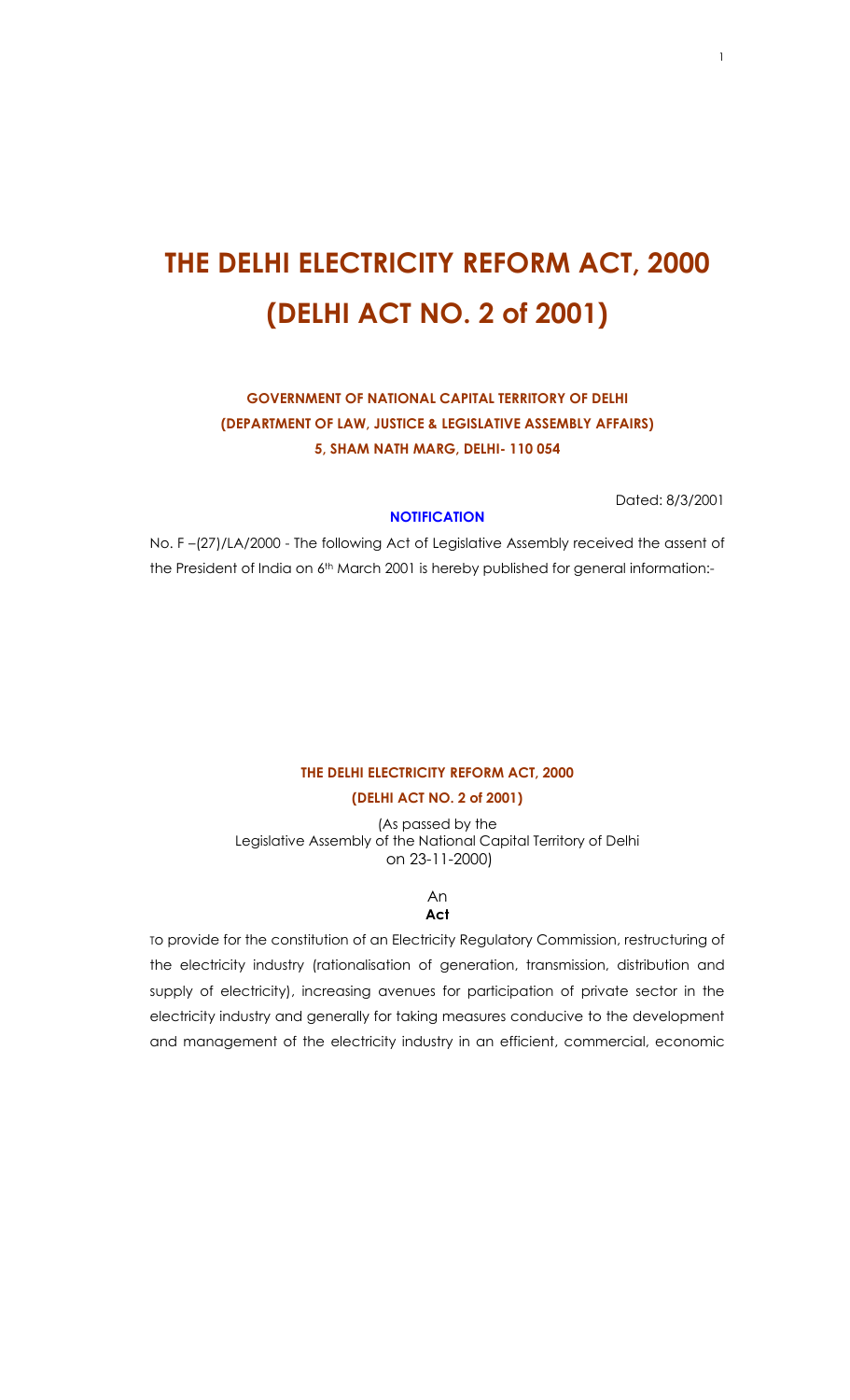and competitive manner in the National Capital Territory of Delhi and for matters connected therewith or incidental thereto.

BE it enacted by the Legislative Assembly of the National Capital Territory Of Delhi in the Fifty first year of the Republic Of India as follows:-

## **PART – I**

## **PRELIMINARY**

- **1**. (1) This Act may be called the Delhi Electricity Reform Act, 2000.
	- (2) It extends to the whole of the National Capital Territory of Delhi excluding the areas of the New Delhi Municipal Council and the Delhi Cantonment Board.
	- (3) It shall be deemed to have come into force on 3rd day on November 2000.:
- **2.** (1) In this Act unless the context otherwise requires
	- (a) "area of transmission" means the area within which the holder of a transmissionlicence is for the time being, authorised by licence to transmit energy;
	- (b) " Central Act" means the Electricity Regulatory Commissions Act, 1998;
	- (c) "Commission" means the Delhi Electricity Regulatory Commission, refer section 3;
	- (d) "Government" means the Lieutenant Governor referred to in article 239AA, of the Constitution;
	- (e) "licence" means a licence granted under Part II or Part II A of the Indian Electricity Act, 1910 or Part VI of this Act;
	- (f) "licensee" or "licence holder" means a person licensed under Part II or Part II A of the Indian Electricity Act, 1910 or under Part VI of this Act to transmit or supply energy;
	- (g) "Lieutenant Governor" means the Lieutenant Governor of the National Capital Territory of Delhi appointed by the President under article 239 read with article 239AA of the Constitution;
	- (h) "High Court" means High Court of Delhi;
	- (i) "member or members" means the member or members of the Commission and shall include the Chairperson of the Commission;
	- (j) "prescribed'' means prescribed by the rules or regulations made under this Act;
	- (k) "regulation" means a regulation made by the Commission under this Act;
	- (l) "rule'' means a rule made by the Government under this Act;
	- (m) "selection committee" means the selection committee referred to in section 4;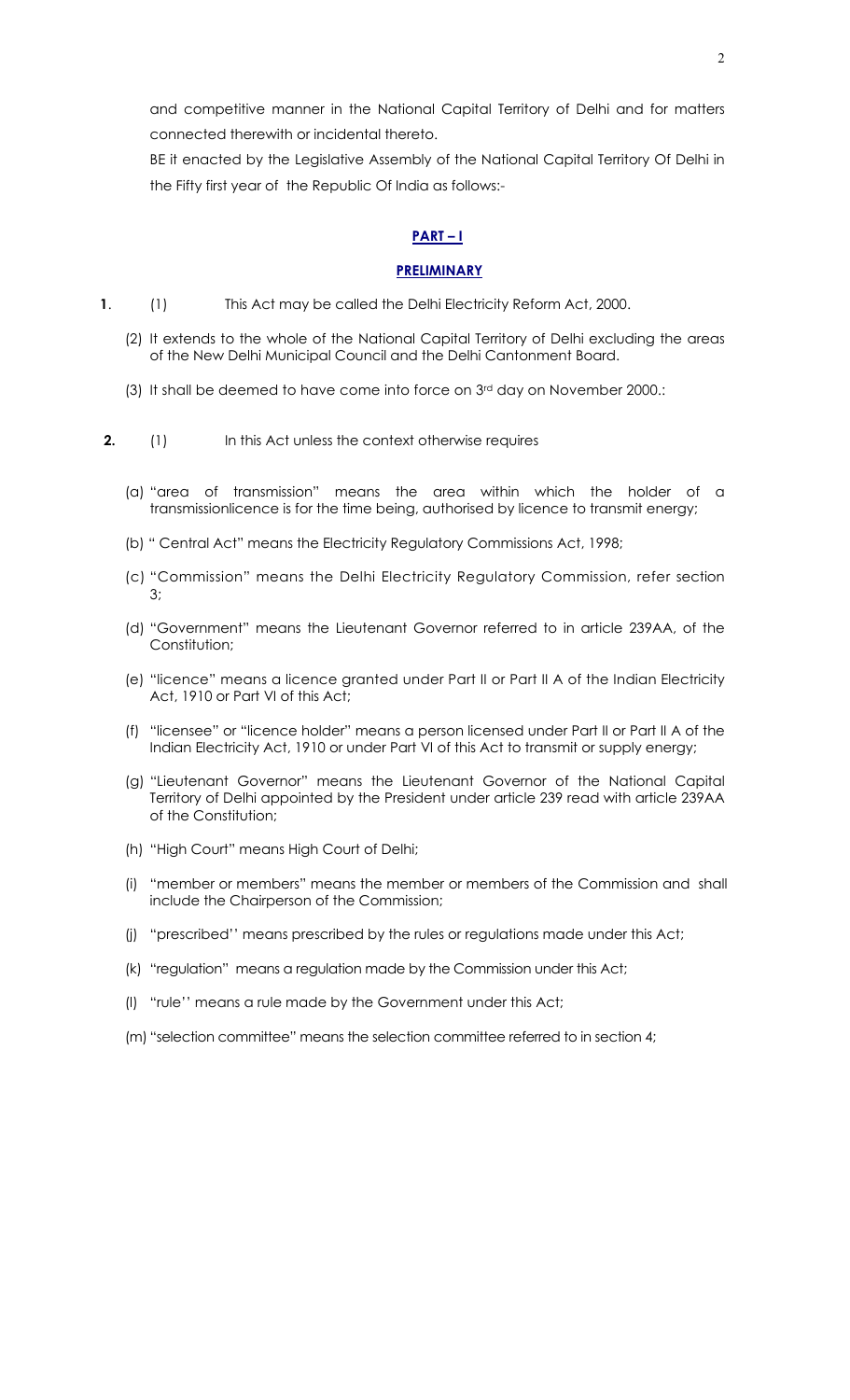#### (n) "section" means a section of this Act; and

- (o) "transmit" in relation to electricity means the transportation or transmission of electricity by means of a system operated or controlled by a licensee which consists, wholly or mainly, of extra high voltage and extra high tension lines and electrical plant and is used for transforming and for conveying and/or transferring electricity from a generating station to a sub-station, from one generating station to another or from one sub-station to another or otherwise from one place to another.
- (2) Words and expressions used but not defined in this Act and defined in the Electricity (Supply) Act, 1948, have the meanings respectively assigned to them in that Act;
- (3) Words and expressions used but not defined either in this Act or in the Electricity (Supply) Act, 1948 and defined in the Indian Electricity Act, 1910, have the meanings respectively assigned to them in that Act.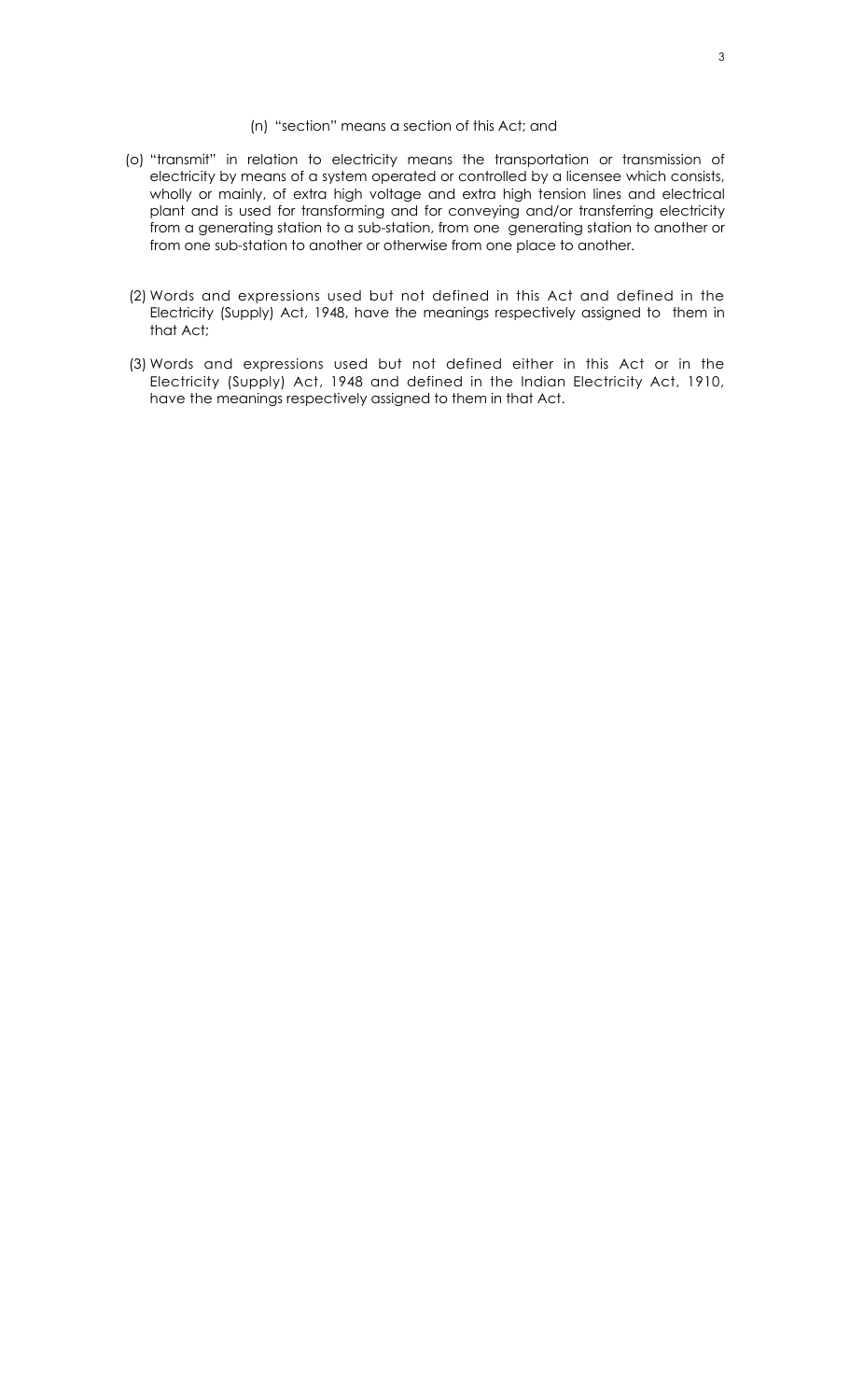## **PART – II**

## **DELHI ELECTRICITY REGULATORY COMMISSION**

- **3.**(1) There shall be an Electricity Regulatory Commission for the National Capital Territory of Delhi to be known as"the Delhi Electricity Regulatory Commission" (hereinafter referred to as "the Commission") to exercise the powers conferred on, and to perform the functions assigned to it under this Act.
	- (2) The Commission shall consist of one or more but not more than three members, including the Chairperson, to be appointed by the Government in the manner provided in Section 4, who shall be person or persons, as the case may be, of ability, integrity and standing with knowledge of, and having shown capacity in, dealing with problems relating to administration, engineering, finance, commerce economics, law or management.

Provided that one member shall always be with adequate experience in generation, transmission or distribution of electricity and, if there are more than one member, the members shall be persons having expertise in different disciplines.

- (3) The Commission established and constituted with one member under section 17 of the Central Act shall be the first commission for the purposes of this Act and the member appointed shall be the chairperson of the Commission.
- (4) At all times the most senior member of the Commission shall act as Chairperson, such seniority being reckoned from the date of the appointment of the members. In case two or more persons are selected at the same time, the seniority amongst them shall be determined by the Government while making the appointment.
- (5) When the Chairperson of the Commission is unable to discharge the functions owing to absence, illness or any other cause, the next senior member of the Commission shall discharge the functions of the Chairperson, until the day on which the Chairperson assumes the charge of his functions.
- (6) No act or proceedings of the Commission shall be invalid by reason only of the existence of any vacancy among its members or any defect in the constitution thereof.
- (7) The Commission shall have an official seal for the authentication of documents required for the purposes of its functions.
- (8) The Commission may by a general or special order in writing and subject to such conditions as may be specified in the order delegate to any officer of the Commission such of the administrative powers as the Commission considers appropriate to aid and assist the work of the Commission.
- **4.** (1) (a) The Government shall constitute a selection committee, as often as may be required to select persons for appointment as members. The selection committee shall consist of the following members: -
	- (i) A Judge of High Court or a former Judge of High Court Chairperson
	- (ii) Chief Secretary of the Government Member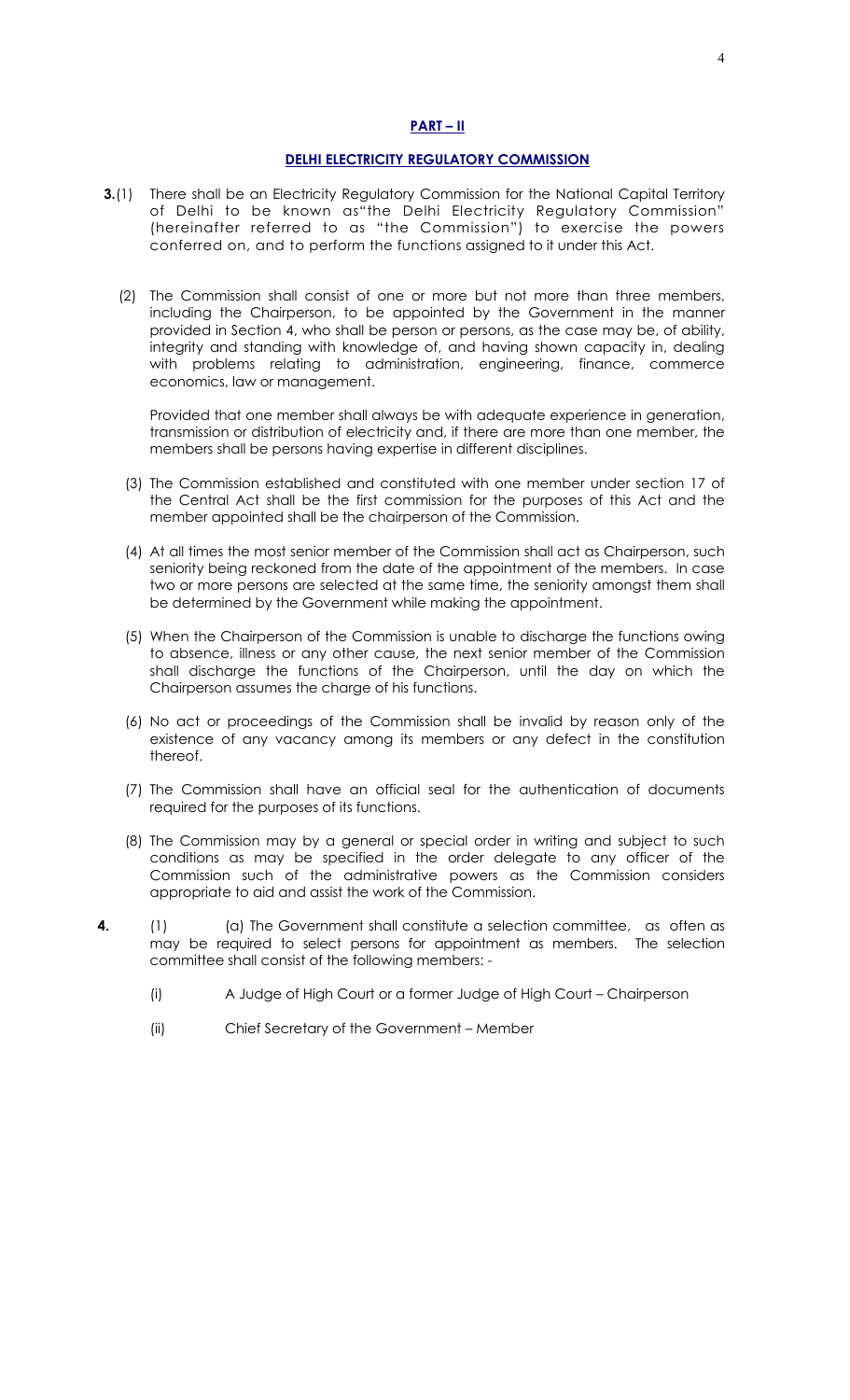- (iii) The Chairman of Central Electricity Regulatory Commission Member
- (b) The Secretary in charge of the Department of Power of the Government shall act as the convenor of the selection committee.
- (2) The selection committee shall finalise the selection within a period of one month from the date on which the reference is made to it.
- (3) The selection committee shall recommend a panel of two names for every vacancy referred to it.
- (4) All decisions of the selection committee shall be by majority.
- (5) The Government shall appoint the member from the two names recommended by the selection committee.
- (6) The method and manner of selection and appointment of members and designation of one of the members as Chairperson shall be as prescribed by the Government from time to time by the rules.
- **5**(1) The persons who are considered for appointment as members of the Commission shall notify to the convenor of the selection committee –
	- (a) of any office, employment or consultancy agreement or arrangement which he has in his own name or in any firm, association or person or body corporate, or in the names of any relatives, carrying on any of the following businesses:-
- (i) generation, transmission, distribution or supply of electricity;
	- (ii) manufacture, sale or supply of any fuel for generation of electricity;
	- (iii) manufacture, sale, lease, hire or otherwise supply of, or dealing in, machinery,plant, equipment, apparatus or fittings for generation, transmission, distribution supply or use of electricity; and
	- (iv) any entity providing professional services to any of the businesses referred to in subclauses (i), (ii) and (iii) above and any other business which is notified by the Government on a later date taking into consideration the scope of work of the Commission;
	- (b) such other details and information as may be prescribed in the rules.

**Explanation:**- For the purpose of this sub-section, the term "relative" shall have the same meaning as defined under section 6 of the Companies Act, 1956.

- (2) The details received from the persons shall be placed for consideration of the selection committee at the time of the selection and recommendation of the person for appointment as member.
- (3) Each member of the Commission shall, before taking charge of the office as member or within such time not exceeding three months after taking charge as may be allowed by the Government on the recommendation of the selection committee, divest himself from the interest in the businesses mentioned in sub-section (1) as a condition of his appointment.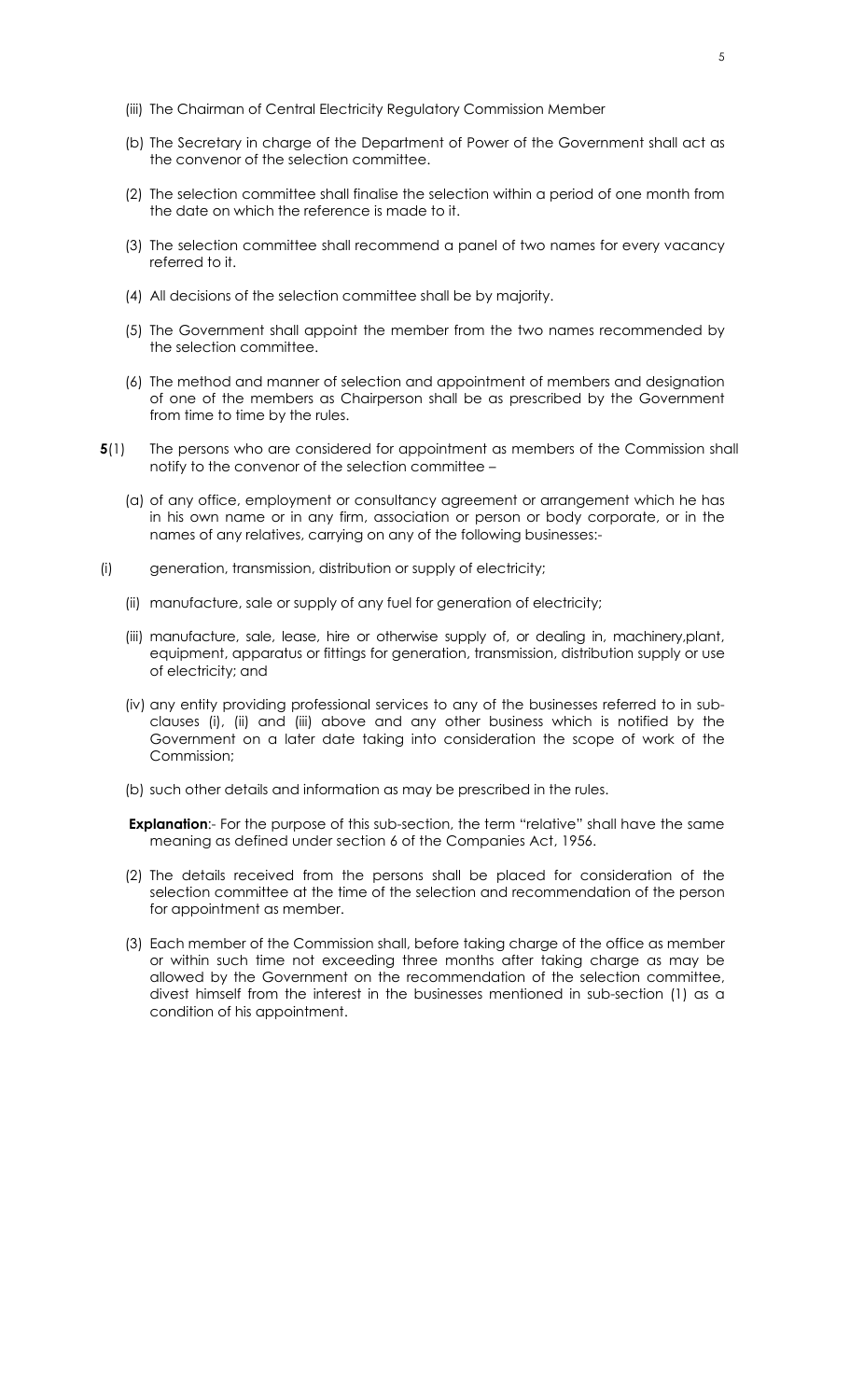- (4) If a person to be appointed as a member of the Commission holds any office under the Government of India or the Government of any State or the Government of any Union territory he shall submit his resignation or take voluntary retirement from that service and shall not seek reappointment in the service of the Government or any Government, corporation or private body, dealing with the power sector for a period of two years after he ceases to be member of the Commission.
- (5) So long as the person holds the office of the member and for a period of two years after he ceases to be a member for any reason whatsoever, he shall not acquire, hold or maintain, directly or indirectly, any office, employment or consultancy arrangement or interest in businesses mentioned in sub-section (1) and if he acquires any such interest involuntarily or by way of succession or testamentary disposition, he will divest himself of such interest within a period of three months of such interest being acquired.
- (6) Before recommending any person as a member of the Commission, the selection committee shall satisfy itself that the person does not have any financial or other interest as referred to in sub-section (1) or otherwise which is likely to affect prejudicially his functions as a member.
- (7) A person shall be disqualified from being appointed as member of the Commission if he is a member of Parliament or of the Legislative Assembly of any State or of the Legislative Assembly of any Union Territory or of any local authority or holds any post in a political party.
- **6.** (1) Every member shall hold office for a period of five years from the date of his appointment as member or until the age of sixty-five years, whichever is earlier, and he shall not be eligible for re-appointment at any time after the expiry of his term of appointment.

Provided that no person shall be appointed as a member after he attains the age of sixty-two years.

(2) The Chairperson of the Commission and other members shall receive such remunerations and other allowances and shall be governed by such conditions of service as may be prescribed from time to time under the rules.

Provided that the terms shall not be varied to their disadvantage during the tenure of the appointment.

- (3) The Chairperson of the Commission and every other member shall, before entering upon his office, make and subscribe to an oath of the office and of secrecy in such form, in such manner and before such authority as may be prescribed.
- **7.** (1) Subject to the provisions of sub-section (3), any member of the Commission shall only be removed from his office by order of the Lieutenant Governor on the ground of proved misbehaviour after the High Court, on reference being made to it by the Lieutenant Governor, has, on inquiry held in accordance with the procedure prescribed in that behalf by the High Court, reported that the member ought on any such ground to be removed.
	- (2) The Lieutenant Governor may suspend any member of the Commission in respect of whom a reference has been made to the High Court under sub-section (1) until the Lieutenant Governor has passed orders on the receipt of the report of the High Court on such reference.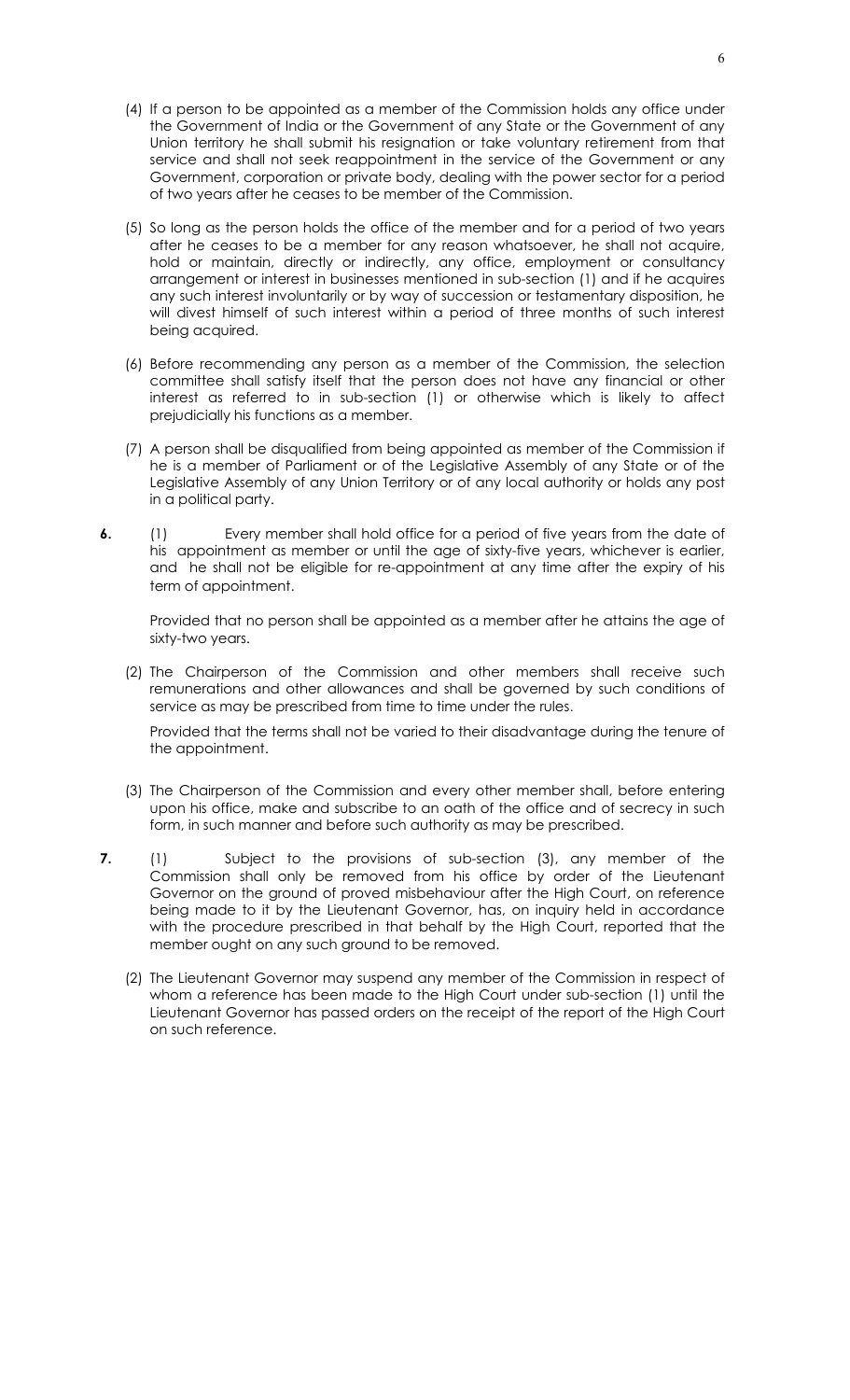3) Notwithstanding anything contained in sub-section (1), the Lieutenant Governor may, by order, remove from office the member if he –

has been adjudged an insolvent; or

has been convicted of an offence which, in the opinion of the Government, involves moral turpitude; or

has become physically or mentally incapable of acting as a member; or

has acquired such financial or other interest as is likely to affect prejudicially his functions as a member; or

has so abused his position as to render his continuance in office prejudicial to the public interest; or

has without reasonable cause refused or failed to act for a period of atleast six months; or

ceases to fulfill any of the conditions of his appointment as member.

- (4) Notwithstanding anything contained in sub-section (3), no member shall be removed from his office on the ground specified in clause (d) or in clause (e) of that subsection unless the High Court on a reference being made to it in this behalf by the Lieutenant Governor, has, on an inquiry held by it in accordance with such procedure as prescribed in this behalf by the High Court, reported that the member ought on such ground or grounds to be removed.
- (5) The Government shall act in accordance with the recommendation in the final report under sub-section (4) and the Government shall communicate its decision to the member concerned within a period of two months of the receipt of such report.
- (6) A member who has been removed shall not be eligible for re-appointment as a member or in any other capacity in the Commission or in the Government or in any Government undertakings.
- (7) If the member removed under this section is the Chairperson of the Commission, he shall cease to be the Chairperson of the Commission.
- (8) Nothing contained in this section shall be construed to exclude the jurisdiction of the Lokayukta and Uplokayukta.
- **8.** (1) The Commission, in consultation with the Government, shall appoint a person as Secretary of the Commission to assist the Commission to discharge its functions.
	- (2) The Commission may, in consultation with the Government, determine the number, nature and categories of other officers and employees required to assist the Commission in the discharge of its functions.
	- (3) The method and manner of selection of the Secretary, officers and other employees and the terms and conditions of their service may be prescribed by the Commission by regulations in consultation with the Government.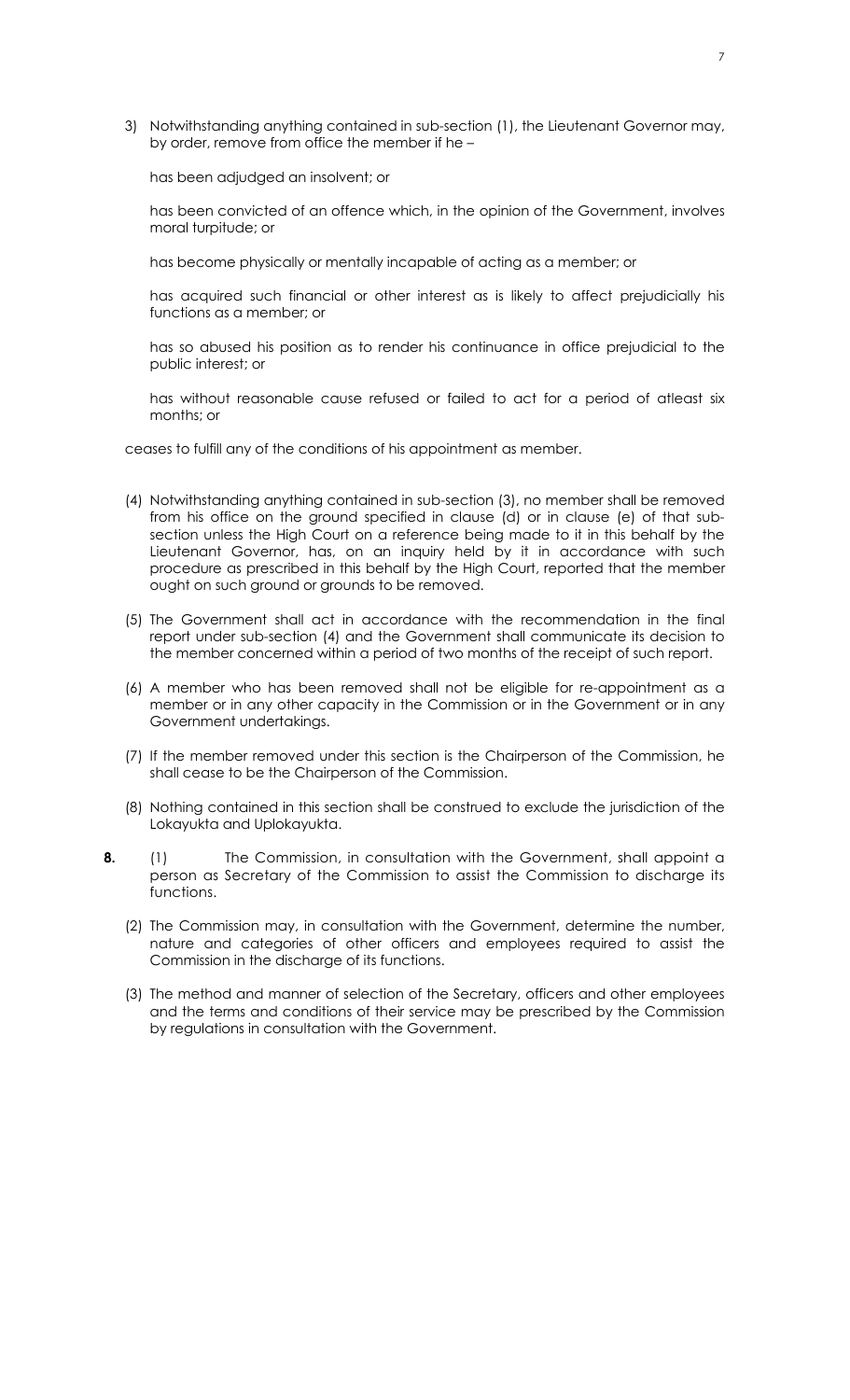- (4) The salaries and allowances payable to the members and the administrative expenses, including salaries, allowances and pensions payable to or in respect of the Secretary, officers and other employees of the Commission, shall be charged to the Consolidated Fund of the National Capital Territory of Delhi.
- (5) The Commission may appoint consultants from time to time to assist the Commission in the discharge of its functions.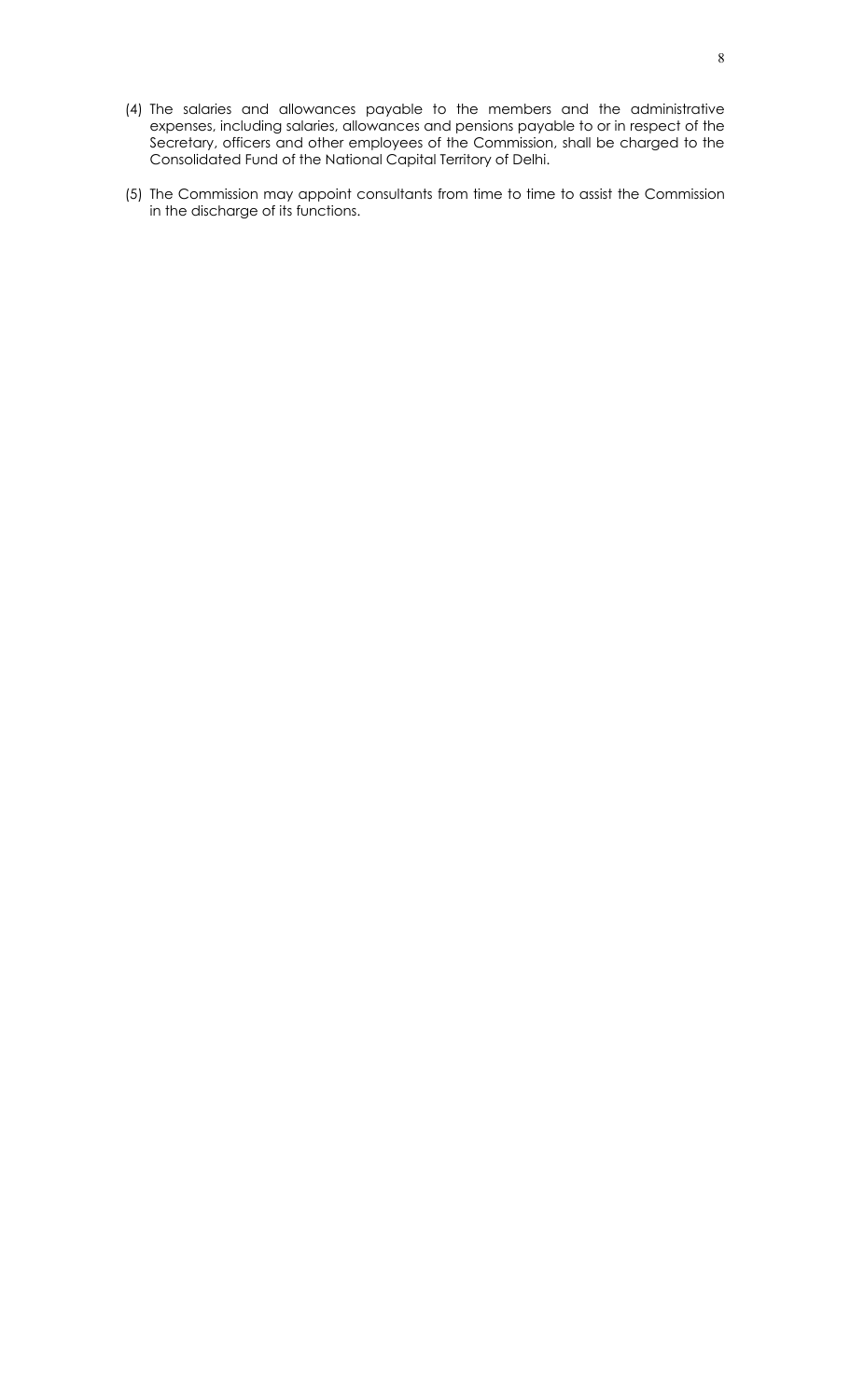#### **PART – III**

#### **PROCEEDINGS, POWERS AND FUNCTIONS OF THE COMMISSION**

- **9. (1)** The headquarters of the Commission shall be at Delhi.
- (2) The Commission may, by notification in the official Gazette, make regulations not inconsistent with this Act and the rules made thereunder for discharging its functions.
- (3) All decisions of the Commission shall be on the basis of majority of the members present and voting. In case of a difference of opinion among the members of the Commission, the opinion of the majority shall prevail and the opinion of the Commission shall be expressed in terms of the views of the majority. Each member of the Commission shall have one vote only. The Chairperson shall have no casting or second vote.
- (4) If there are more than one member in the Commission, the quorum for any meeting of the Commission shall be two members.

Provided that for a meeting of the Commission to review any previous decision taken by the Commission or for consideration of any issue which could not be decided on account of equality of votes in favour of and against the resolution proposed, the quorum for the meeting shall be all members present.

- (5) (a) The Chairperson may instruct the Secretary to call a meeting of the Commission to be held at such time as the Chairperson may direct.
	- (b) Any member of the Commission may, subject to the consent of the Chairperson, requisition a meeting of the Commission at any time by sending a notice in writing to the other members with a copy to the Secretary.
	- (6) The Commission shall be entitled to decide urgent matters by circulation of the papers to members.
	- (7) All decisions, directions and orders of the Commission shall be in writing and shall be supported by reasons. The decisions directions and orders of the Commission shall be available for inspection by any person and copies of the same shall also be made available in such a manner as the Commission may prescribe.
- **10.** (1) The Commission shall, for the purposes of any inquiry or proceedings under this Act have the powers as are vested in a Civil Court under the Code of Civil Procedures, 1908, while trying a suit in respect of the following matters, namely: -
	- (a) the summoning and enforcing of attendance of any witness and examining on oath;
	- (b) the discovery and production of any document or other material object producible as evidence;
	- (c) the reception of evidence on affidavit;
	- (d) the requisition of any public record from any court or office;
	- (e) the issue of commission for examination of witnesses;
	- (f) the appearance of parties and consequences of non-appearance; (g) the grant of adjournments at the hearing; and
		- (h) any other matter which may be prescribed.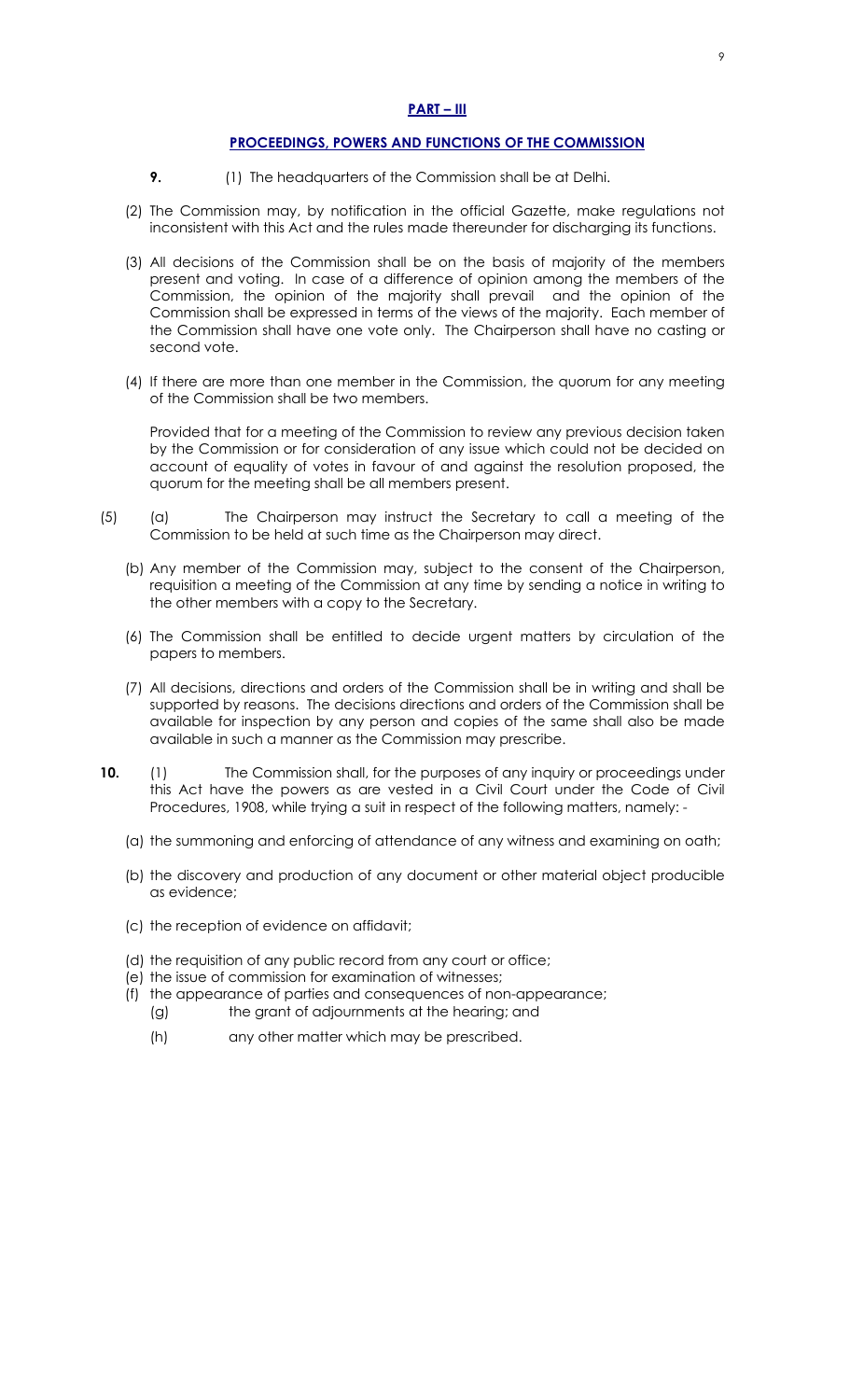- (2) The Commission shall have the power to require any person –
- (a) to produce before it and allowed to be examined and kept by an officer of the Commission specified in this behalf, such books, accounts, or other documents in the custody or under the control of the person so required as may be specified or described in the requisition, being documents relating to any matter concerning the generation, transmission, distribution and supply or use of electricity, the functioning of any undertaking involved in the above areas and other matters, the examination of which the Commission considers is necessary or relevant for the purposes of this Act or for the discharge of the functions of the Commission under this Act; and
- (b) to furnish to an officer so specified, such information as may be required for the purposes of this Act or such other information as may be in his possession in relation to any activity carried on by any other person.
- (3) For the purpose of enforcing the attendance of witnesses, the local limits of the jurisdiction of the Commission shall be the limits of the territory of India.
- (4) The Commission shall have the powers to make such interim orders in any proceedings, or hearing before the Commission, as the Commission considers appropriate.
- (5) Where, during any inquiry or proceedings under this Act, the Commission has any grounds to believe that any books or papers or documents of, or relating to, any unit or person in relation to which such inquiry is being made or proceeding relates, which the owner of such unit or person may be required to produce insuch inquiry or proceeding, are being or may be destroyed, mutilated, altered,falsified or secreted, it may, by a written order, authorize any officer of the Commission to exercise the powers of entry, search and seizure as may be exercised by an inspector appointed for inspection under sections 240 and 240-A of the Companies Act, 1956.
- (6) Notwithstanding anything contained in any other law for the time being in force, the Commission may, by a general or special order, call upon any person including the generating companies or the licensees to furnish to the Commission, periodically or as and when required, any information concerned with the activities carried on by such person related to generation, transmission, distribution and supply or use of electricity, the connection between such person and any other person or undertaking including such other information related to the organisation, business, cost of production, conducts, etc. as may be prescribed to enable the Commission to carry out its functions under this Act.
- (7) In the discharge of its functions, the Commission shall be entitled to and shall consult to the extent the Commission considers appropriate from time to time such person or group of persons as may be affected or are likely to be affected by the decisions of the Commission.
- (8) The Commission may, at any time, call for and examine, information, details, books, accounts and other documents from any person including a generating company or a licensee for the purposes of providing the same to the Central Electricity Authority, the Central Electricity Regulatory Commission, the Central Government or the Government if so required by them under any law for the time being in force.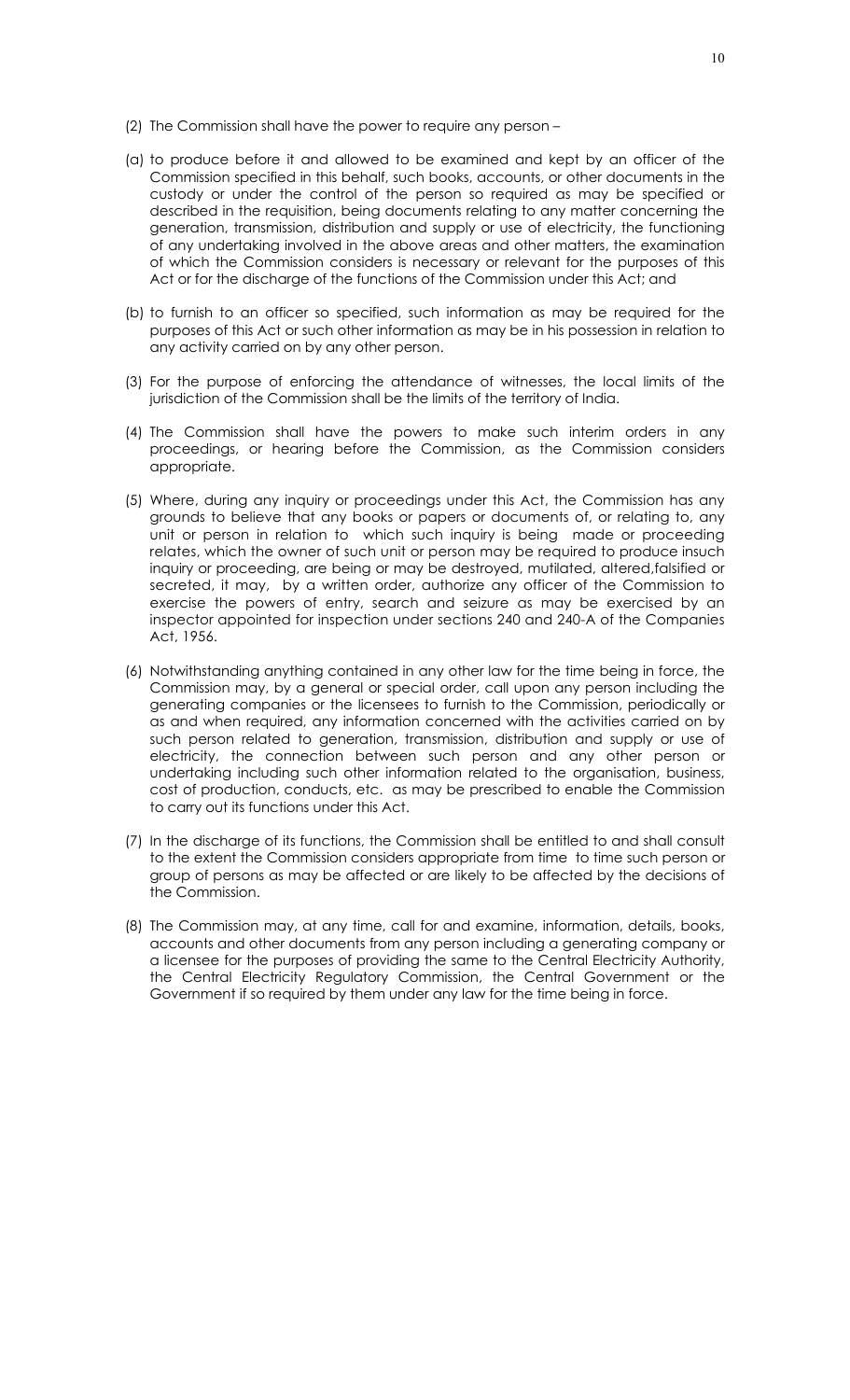- (9) Every person to whom notices may be issued under this Act shall be obliged to duly, faithfully and expeditiously furnish such information, details, books, accounts and other documents, as may be specified in the notice by the Commission.
- (10) Notwithstanding anything contained in sections 12 to 16 (both inclusive) and sections 18 and 19 of the Indian Electricity Act, 1910, for the placing of the electric supply lines appliance and apparatus for transmission, distribution and supply of energy, the Commission may, by order in writing, confer upon licensees or any other person engaged in the business of transmission, distribution or supply of energy to the public under this Act, subject to such conditions and restrictions as theCommission may prescribe, any of the powers which the telegraph authority possesses under the Indian Telegraph Act 1985 with respect to placing of telegraph lines and post.
- 11. (1) The Commission shall discharge the following functions, namely :-
	- (a) to determine the tariff for electricity, wholesale, bulk, grid or retail, as the case may be;
	- (b) to determine the tariff payable for the use of the transmission facilities;
	- (c) to regulate power purchase and procurement process of the licensees and transmission utilities including the price at which the power shall be procured from the generating companies, generating stations or from other sources for transmission, sale, distribution and supply in the National Capital Territory of Delhi;
	- (d) to promote competition, efficiency and economy in the activities of the electricity industry to achieve the objects and purposes of this Act;
	- (e) to aid and advise the Government in matters concerning electricity generation, transmission, distribution and supply in the National Capital Territory of Delhi;
	- (f) to regulate the operation of the power system within the National Capital Territory of Delhi;
	- (g) to set standards for the electricity industry in the National Capital Territory of Delhi including standards related to quality, continuity and reliability of service;
	- (h) to promote competitiveness and make avenues for participation of private sector in the electricity industry in the National Capital Territory of Delhi and also to ensure a fair deal to the customers;
	- (i) to aid and advise the Government in the formulation of its power policy;
	- (j) to collect and publish data and forecasts on the demand for, and use of, electricity in the National Capital Territory of Delhi and to require the licensees to collect and publish such data;
	- (k) to regulate the assets, properties and interest in properties concerned or related to the electricity industry in the National Capital Territory of Delhi including the conditions governing entry into, and exit from the electricity industry in such manner as to safeguard the public interest;
	- (l) to issue licences for transmission, bulk supply, distribution or supply of electricity and determine the conditions to be included in the licences;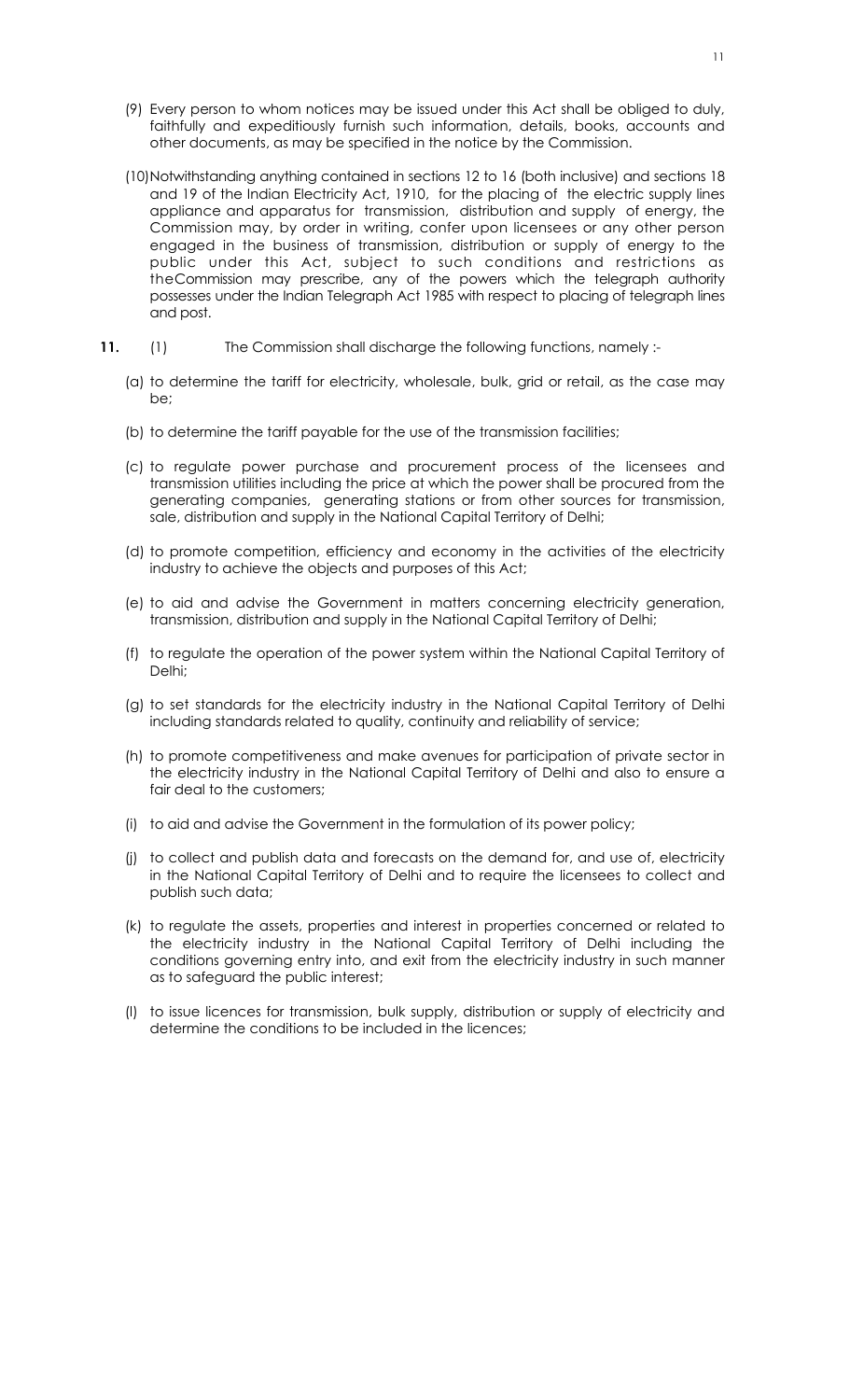- (m) to regulate the working of the licensees and other persons authorised or permitted to engage in the electricity industry in the National Capital Territory of Delhi and to promote their working in an efficient, economical and equitable manner;
- (n) to require licensees to formulate prospective plans and schemes in co-ordination with others for the promotion of generation, transmission, distribution, supply and utilisation of electricity, quality of service and to devise proper power purchase and procurement process;
- (o) to adjudicate upon the disputes and differences between the licensees and/or transmission utilities and to refer the matter for arbitration;
- (p) to aid and advise the Government on any other matter referred to the Commission by the Government.
- (2) The Commission shall always act consistent with the objectives and purposes for which the Commission has been established as an independent statutory body corporate and all acts, decisions and orders of the Commission shall be pursuant to and shall seek to achieve such objectives and purposes.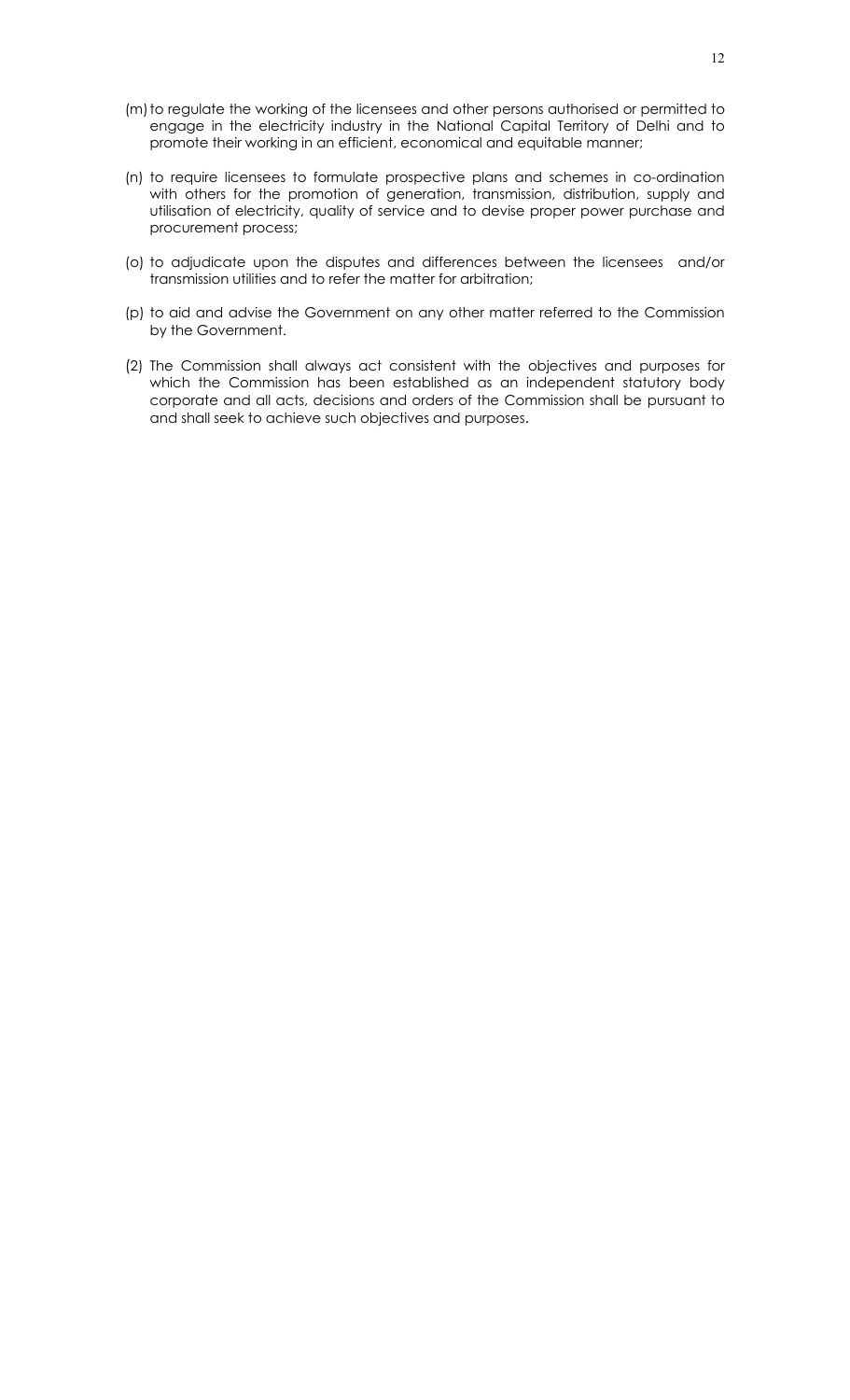## **PART-IV**

## **POWERS OF THE GOVERNMENT**

- **12.** (1) In the discharge of its functions, the Commission shall be guided by such directions in matters of policy involving public interest as the Government may issue from time to time.
	- (2) If any question arises as to whether any such direction relates to a matter of policy involving public interest, the decision of the Government thereon shall be final.
	- (3) The Government shall be entitled to issue policy directions concerning any subsidy to be allowed for supply of electricity or any other infrastructure services to any class or classes of persons.

Provided that the Government shall contribute an amount to compensate the Board or any company affected to the extent of the subsidy granted.

The Commission shall determine such amounts, the terms and conditions on which and the time within which such amounts are to be paid by the Government.

- (4) The Government shall consult the Commission in relation to any proposed legislation or rules concerning any policy direction and may take into account the recommendations made by the Commission.
- **13.** The Government may, if so required to do by the Central Government, authorise the Commission to discharge the functions of Electricity Regulatory Commission in respect of any other Union territory.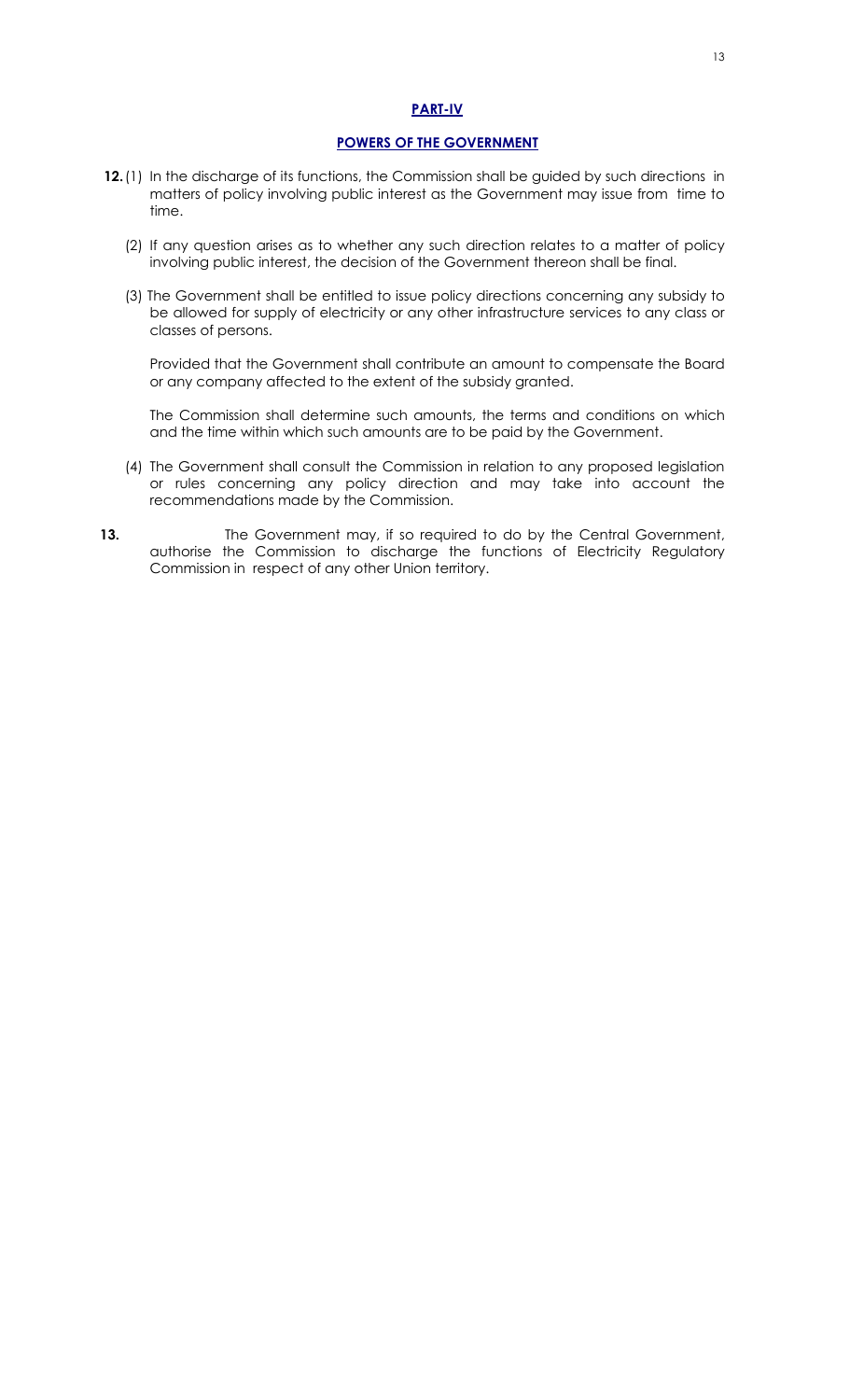## **PART – V**

## **REORGANISATION OF ELECTRICITY INDUSTRY**

- **14.** (1) The government may, as soon as may be after the commencement of this Act, cause one or more companies to be incorporated and set up under the provisions of the Companies Act, 1956 for the purpose of generation, transmissionor distribution of electricity, including companies engaged in more than one of the said activities, in the National Capital Territory of Delhi and may transfer the existing generating stations or the transmission system or distribution system, or any part of the transmission system or distribution system, to such company or companies.
	- (2) **T**he Government may designate any company set up under sub-section (1) to be the principal company to undertake all planning and coordination in regard to generation or transmission or both; and such company shall undertake works connected with generation or transmission and determine the requirements of the territory in consultation with the other companies engaged in generation or transmission for the National Capital Territory of Delhi, the Commission, the Regional Electricity Board and the Central Electricity Authority and any other authority under any law in force for the time being, or any other Government concerned.
	- (3) The companies incorporated and set up under sub-section (1) shall undertake the functions specified in this section and such other functions as may be assigned to them by the Government.
	- (4) Subject to the provisions of this Act and of the duties and functions assigned to the companies incorporated and set up under sub-section (1), other companies engaged in generation, transmission or distribution of electricity, or more than one of the said activities, may be incorporated and set up in the National Capital Territory of Delhi.
	- (5) The Government may, in consultation with the Commission, determine the lines that shall be treated as transmission or distribution lines for the purpose of division of responsibilities between the companies incorporated and set up under this section, having regard to the voltage levels of such lines and any other factor, which it may consider relevant.
	- (6) The Government may convert the companies set up under this Act to joint venture companies through a process of disinvestment, in accordance with the transfer scheme prepared under the provisions of this Act.
	- (7) Upon the transfer of all functions of the Board to corporate entities in terms of this Part, the Government may appoint an administrator for the purpose of finalisation of the accounts of the Board for all the pending years till the date of such transfer and thereafter for winding up the Board in such manner as the Government may direct.
- **15.** (1) With effect from the date on which a transfer scheme prepared by the Government to give effect to the objects and purposes of this Act, is published or such further date as may be specified by the Government (hereinafter referred to as "the effective date"), any property, interest in property, rights and**,** liabilities which immediately before the effective date belonged to the Board shall vest in the Government.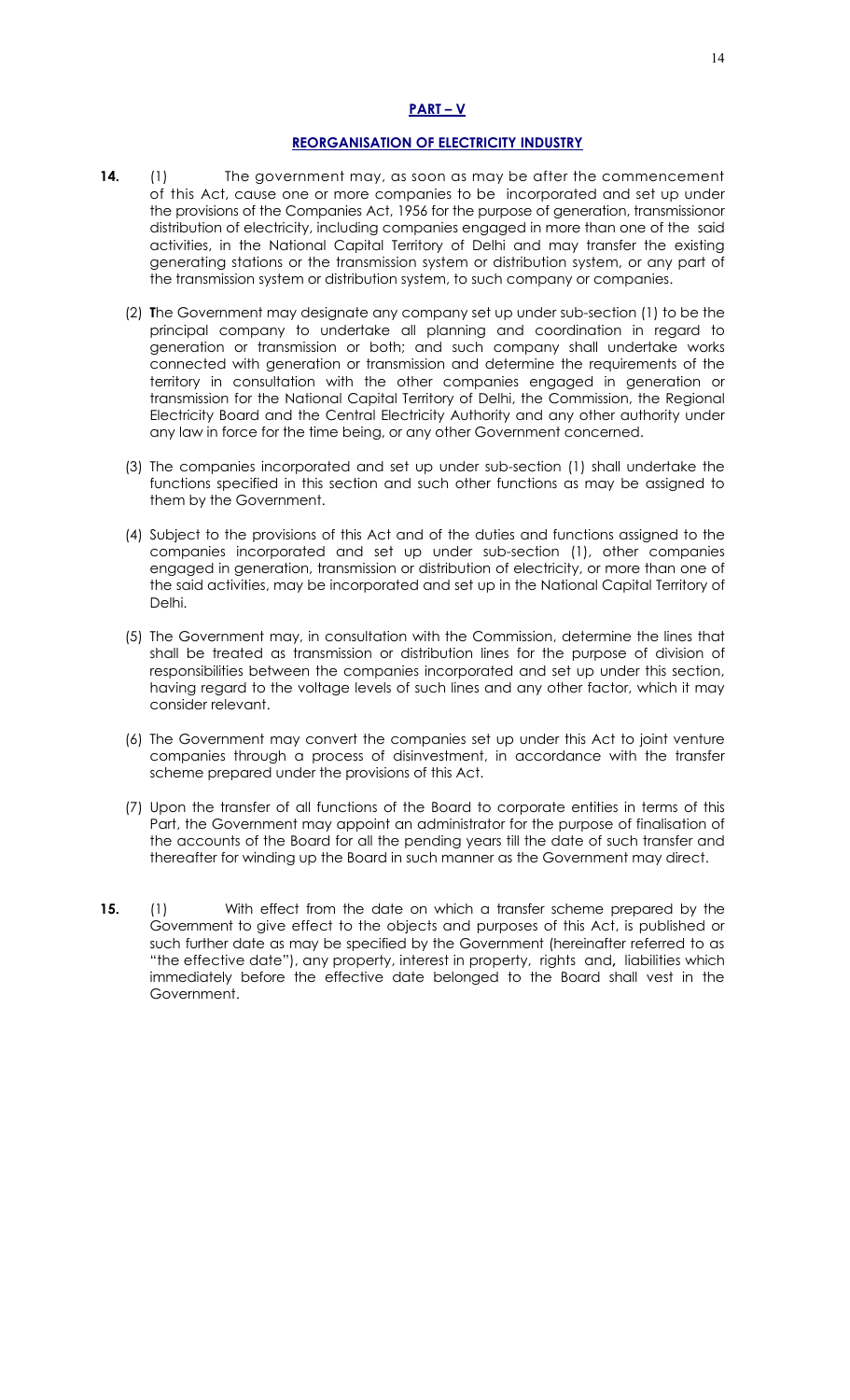- (2) The Government may transfer such property, interest in property, rights and liabilities to any company or companies established under section 14 for the purpose in accordance with the transfer scheme prepared therefore.
- (3) Such of the rights and power to be exercised by the Board under the Electricity (Supply) Act, 1948, as the Government may, by notification in the official Gazette, specify, shall be exercisable by a company or companies established as the case may be, under section 14, for the purpose of discharge of the functions and duties with which it is entrusted.
- (4) Notwithstanding anything contained in this section or any other Act, where: -
- (a) the transfer scheme involves the transfer of any property or rights to any person or undertaking not wholly owned by the Government, the scheme shall give effect to the transfer only after asset valuation; and
- (b) where any transaction of any description is effected in pursuance of a transfer scheme, it shall be binding on all persons including third parties, even if such persons have not consented to it.
- (5) The Government may require any transmitting or distributing company established under the provisions of sub-section (1) of section 14 (hereinafter referred to as "the transferor licensee") or any generating company to draw up a transfer scheme to vest in a further licensee or licensees (the "transferee licensee or licensees"), or any generating company, any property, interest in property, rights and liabilities which have been vested in the transferor licensee or generating company, as the case may be, under this section and publish the same in the official Gazette. The transfer scheme to be notified under this sub-section shall have the same effect as a transfer scheme under sub-section (2).

#### (6)A transfer scheme may-

- (a) provide for the formation of subsidiaries, joint venture companies or other schemes of division, amalgamation, merger, reconstruction or arrangements;
- (b) define the property, interest in property, rights and liabilities to be allocated-
- (i) by specifying or describing the property, rights and liabilities in question,
- (ii) by referring to all the property, interest in property, rights and liabilities comprised in a specified part of the transferor's under-taking, or
	- (iii) partly in one way and partly in the other :

Provided that the property, interest in property, rights and liabilities shall be subject to such further transfer as the Government may specify;

- (c) provide that any rights or liabilities specified or described in the scheme shall be enforceable by or against the transferor or the transferee;
- (d) impose on any licensee an obligation to enter into such written agreements with, or execute such other instruments in favour of any other subsequent licensee as may be specified in the scheme;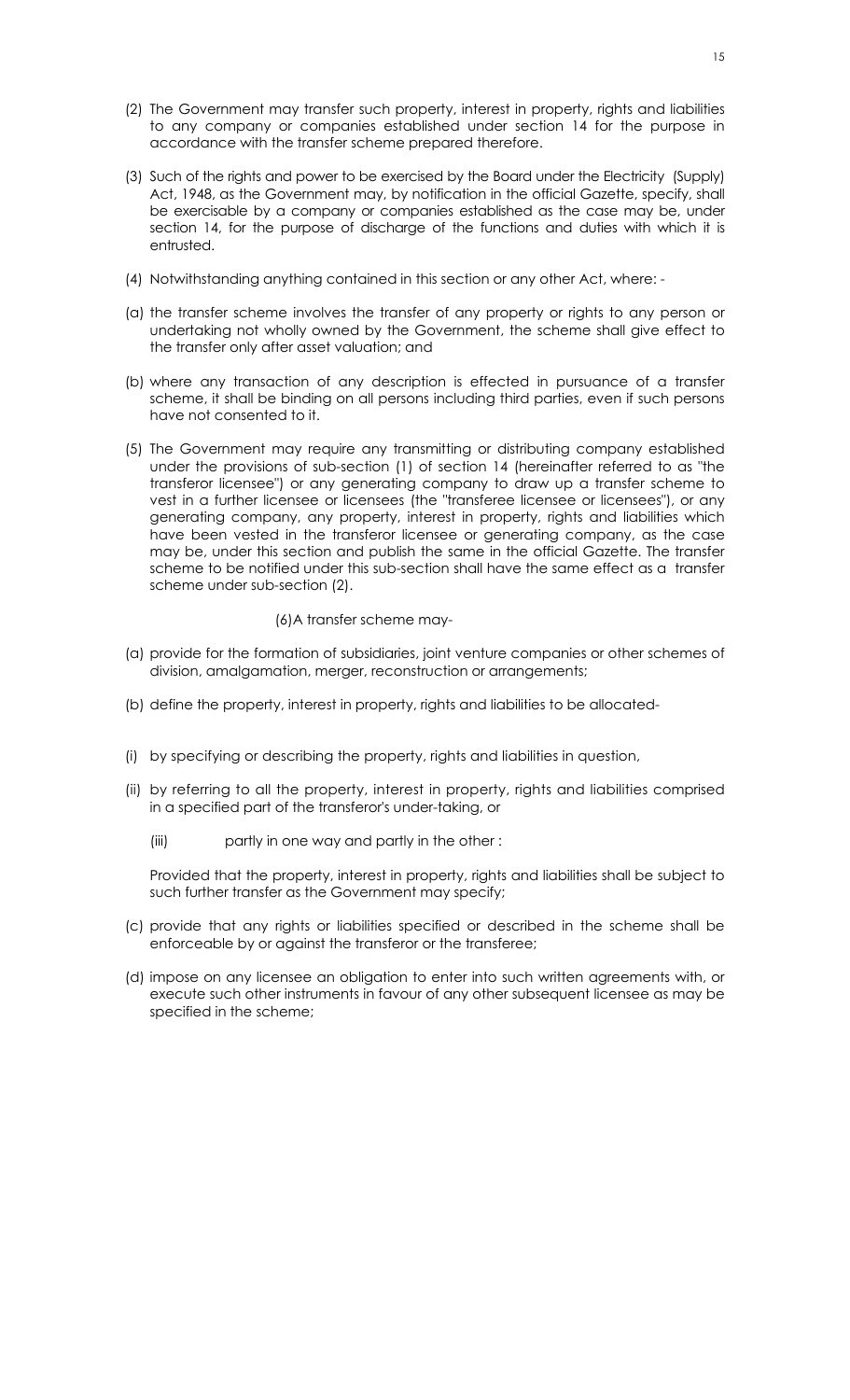- (e) make such supplemental, incidental and consequential provisions as the transferor licensee considers appropriate including provision specifying the order in which any transfer or transaction is to be regarded as taking effect;
- (f) provide that the transfer shall be provisional subject to the provisions of section 18.
- (7) All debts and obligations incurred, all contracts entered into and all matters and things done by, with or for the Board, or a company or companies established as the case may be, under section 14 or generating company or distribution company or companies before a transfer scheme becomes effective shall, to the extent specified in the relevant transfer scheme, be deemed to have been incurred, entered into or done by, with or for the Government or the transferee and all suits or other legal proceedings instituted by or against the Board or transferor, as the case may be, continued or instituted by or against the Government or concerned transferee, as the case may be.
- (8) In the event a licensee is required to vest any part of its undertakings in another licensee pursuant to sub-section (5), the Government shall amend the transferee licence in accordance with section 24 or revoke its licence in accordance with section 23.
- (9) The Board shall cease to exist with the transfer of functions and duties specified and with the transfer of assets as on the effective date.
- (10) The exercise by a licensee of any of Board's rights and powers may be made on such conditions as shall be specified in the transfer scheme including a condition that such rights and powers shall be exercised by the licensee only with the approval of the Commission/Government.
- **16.** (1) The Government may by a transfer scheme provide for the transfer of the personnel from the Board to a company or companies established as the case may be, under section 14 and distribution companies ('hereinafter referred to as "transferee company or companies") on the vesting of properties, rights and liabilities in a company or companies established, as the case may be, under section 14 or the distribution companies.
	- (2) Upon such transfers the personnel shall hold office in the transferee company on terms and conditions that may be specified in the transfer scheme subject, however, to the following, namely:-
	- (a) that the terms and conditions of the service applicable to them in the transferee company shall not in any way, be less favourable than or inferior to those applicable to them immediately before the transfer;
	- (b) that the personnel shall have continuity of service in all respects; and
	- c) that the benefits of service accrued before the transfer shall be fully recognised and taken in account for all purposes including the payment of any and all terminal benefits.
- **17.** Notwithstanding anything contained in the Industrial Disputes Act, 1947 or any other law as is applicable and except for the provisions made in this Act, the transfer of the employment of the personnel referred to in section 16 shall not entitle such employees to any compensation or damages under this Act, or any other law or under the general law, save as provided in the transfer scheme.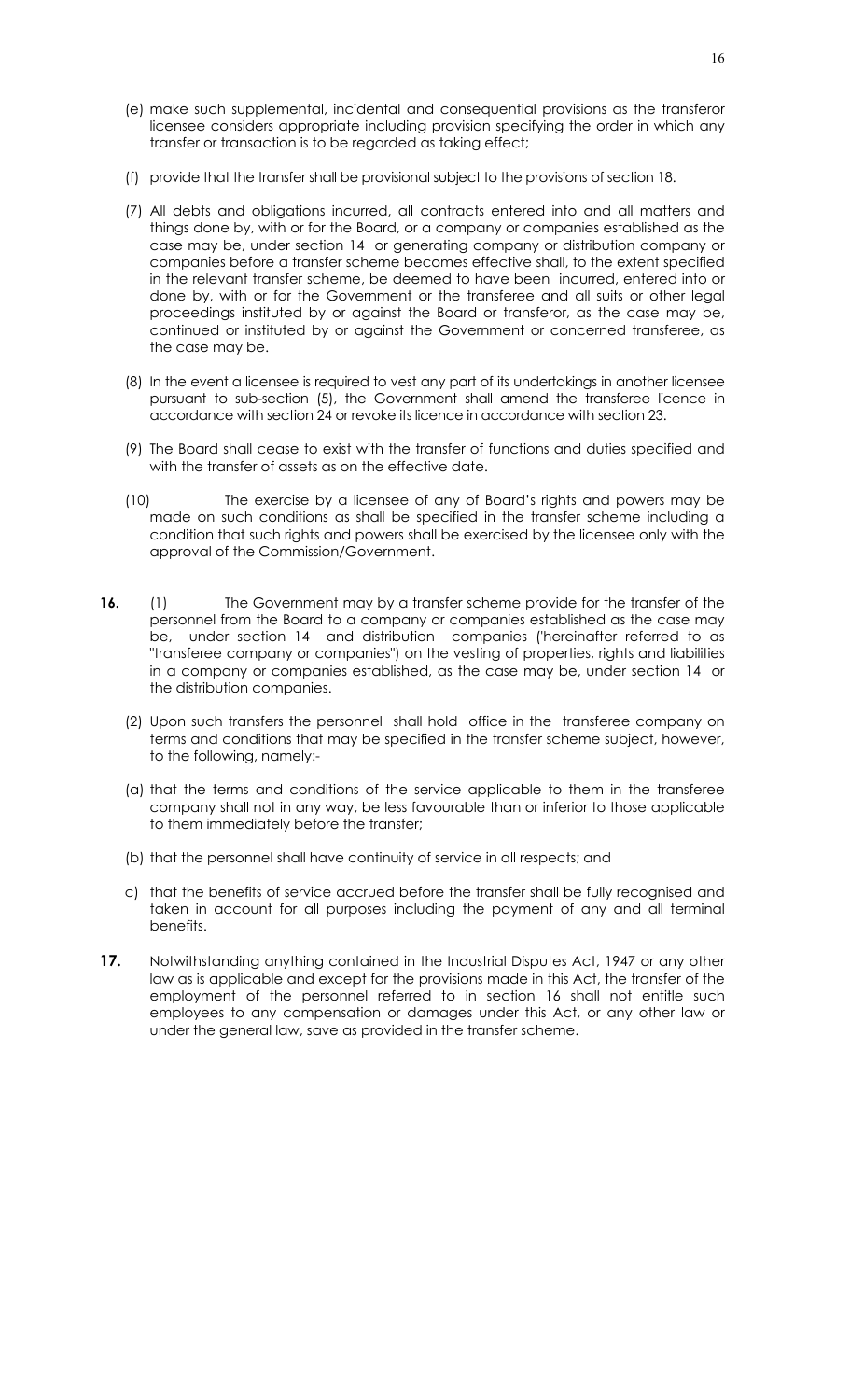- **18.** (1) The Government may provide that the transfers in terms of sections 15 and 16 shall be provisional for a period of twelve months from the effective date unless confirmed earlier and reserve the right to alter, vary, modify, add or otherwise change the terms in such manner as the Government may consider appropriate.
	- (2) At any time before the end of the period of twelve months commencing on the effective date, a company or companies established as the case may be, under section 14 or generating company or distribution company or companies, as the case may be, to whom property, interest in property, rights, liabilities and personnel have been transferred, may, with the consent of the Government draw up a transfer scheme to vest some or all the property, rights, liabilities and personnel in another licensee, or generating company subject to the consent of such other licensee or generating company to such vesting and any such transfer scheme shall take effect as if it were a transfer scheme under section 15.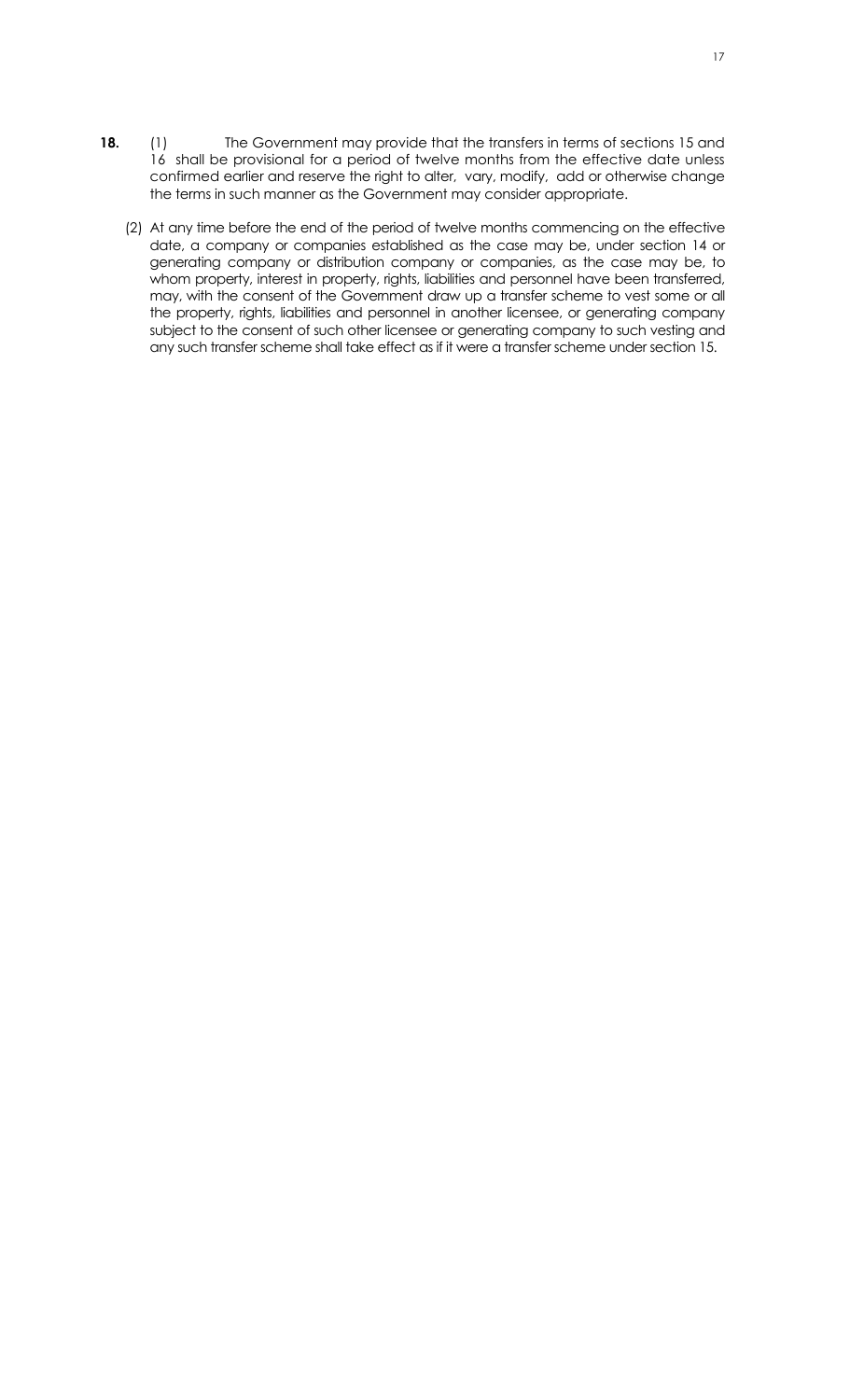## **PART – VI**

## **LICENSING OF TRANSMISSION AND SUPPLY**

- **19.** (1) No person, other than those authorised to do so by licence or by virtue of exemption under this Act or authorised to or exempted by any other authority under the Indian Electricity Act, 1910 and the Electricity (Supply) Act, 1948, shall engage in the National Capital Territory of Delhi in the business of :-
	- (a) transmitting electricity; or
		- (b) supplying electricity including bulk supply.
	- (2) Where any difference or dispute arises as to whether any person is or is not engaged or about to engage in the business of transmitting or supplying electricity as described in sub-section (1), the matter shall be referred to the Commission and the decision of the Commission shall be final.
	- (3) The Commission shall have the power to order any unlicensed person to cease operation and disconnect its apparatus.
- **20.** (1) The Commission may, on an application made in such form and on payment of such fee, if any, as it may prescribe, grant a licence authorising any person to –
	- (a) transmit electricity in a specified area of transmission; or
	- (b) supply electricity in a specified area of supply including bulk supply to licensees or any person.
	- (2) In respect of the grant of any such licence, the following provisions shall apply –
	- (a) any person applying for a licence shall publish a notice of his application in such manner, and with such particulars as may be prescribed by the Commission within fourteen days after making such application;

(b) the Commission shall not grant a licence until-

(i) all objections received relating to the application for the licence have been considered by the Commission.

Provided that no objection shall be considered by the Commission unless it is received within three months of the date of the first publication of the notice under clause (a) above or if the Commission may, at any time prescribe a new time limit for filing objection; and

(ii) in the case of an application for a licence to supply or transmit in an area which includes the whole or any part of any cantonment, aerodrome, fortress, arsenal, dockyard or camp or of any building or place in the occupation of the Central Government for defence purposes, the Commission has ascertained that there is no objection to the grant of the licence on the part of the Central Government.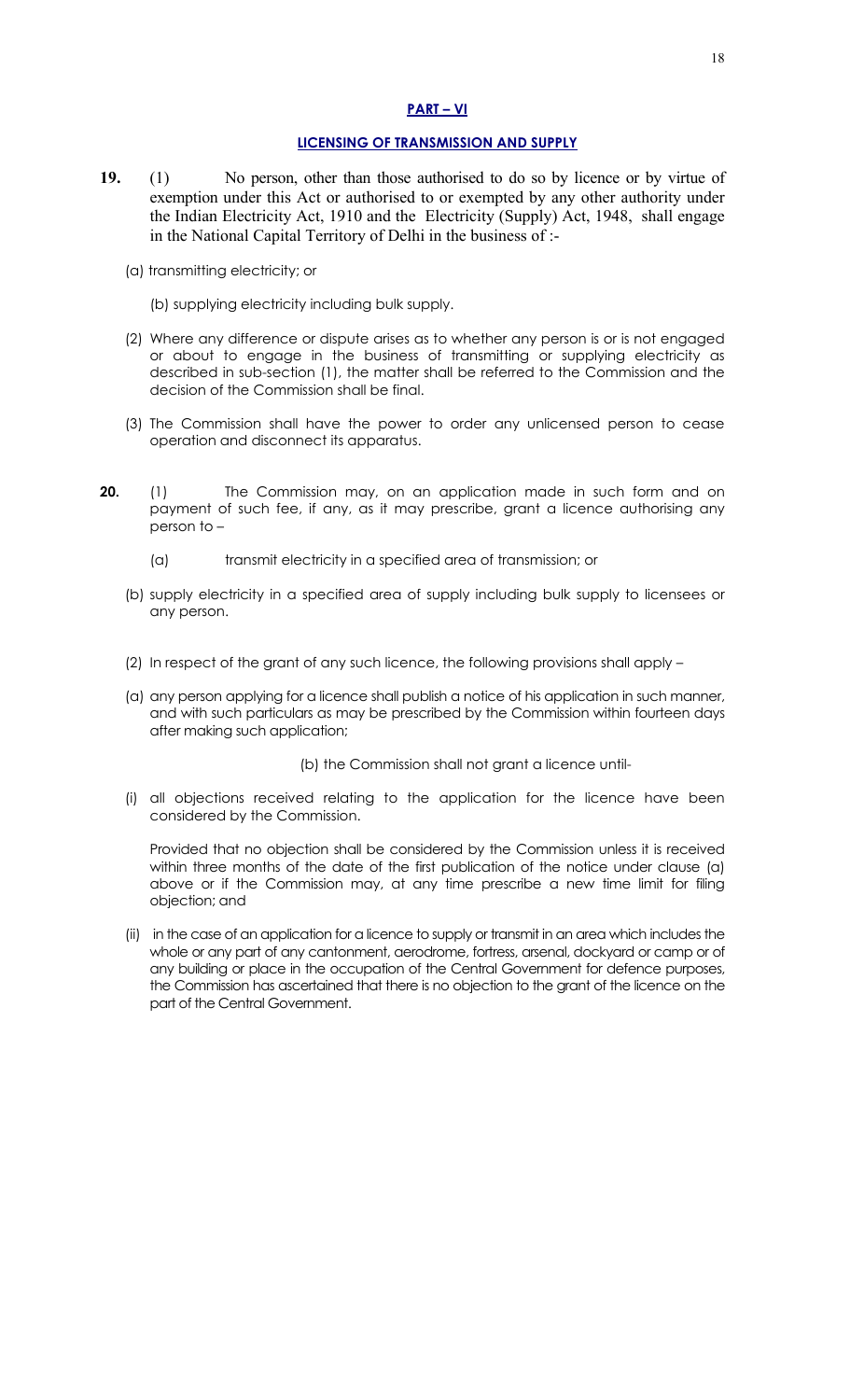- (c) where an objection is received from any local authority concerned, the Commission shall, if in its opinion the objection is insufficient, record in writing and communicate to such local authority its reasons for such opinion; and
- (d) no application for a licence shall be made by any local authority except pursuant to a resolution passed at a meeting of such authority held after one month's previous notice of the same specifying the purpose thereof, has been given in the manner in which notices of meetings of such local authority are usually given.
- (3) A licence may prescribe the duration, extent to which, and the terms and conditions under which the transmission or supply of energy is to be made and contain such other conditions as the Commission may consider appropriate for achieving the purposes of this Act.
- (4) Without prejudice to the generality of sub-section (3), conditions included in a licence by virtue of that sub-section may require the licensee to –
- (a) enter into agreements on specified terms with other persons for the use of any electric lines, electrical plant(s) and associated equipment operated by the licensee;
- (b) comply with any direction given by the Commission;

(c) act in accordance with the terms of the licence;

- (d) refer all disputes arising under the licence for determination by the Commission;
- (e) furnish information, documents and details which the Commission may require for its own purpose or for the purposes of the Central Government or the Government or Central Electricity Authority or Central Electricity Regulatory Commission.
- **(**f) comply with the requirements of the Indian Electricity Act, 1910 and the Electricity (Supply) Act, 1948 or the rules framed thereunder in so far as they are applicable;
- (g) undertake such functions and obligations of the Delhi Vidyut Board under the Indian Electricity Act, 1910 and the Electricity (Supply) Act, 1948 as the Commission may prescribe;

(h) obtain the approval of the Commission of such things that are required under the licence conditions or for deviation from the same;

(i) notify the Commission of any scheme that he proposes to undertake includingthe schemes in terms of the provisions of the Electricity (Supply) Act, 1948.

- (j) purchase of the power in an economical manner and under a transparent power purchase procurement process; and
	- (k) supply in bulk to other licensees or to customers.
- (5) Without prejudice to the generality of sub-section (3), conditions included in a licence granted by the Commission may require the holder of such a licence to establish a tariff or to calculate its charges from time to time in accordance with the requirements prescribed by the Commission.
- (6) The provisions contained in the Schedule to the Indian Electricity Act, 1910 shall be deemed to be incorporated with, and to form part of, every supply licence granted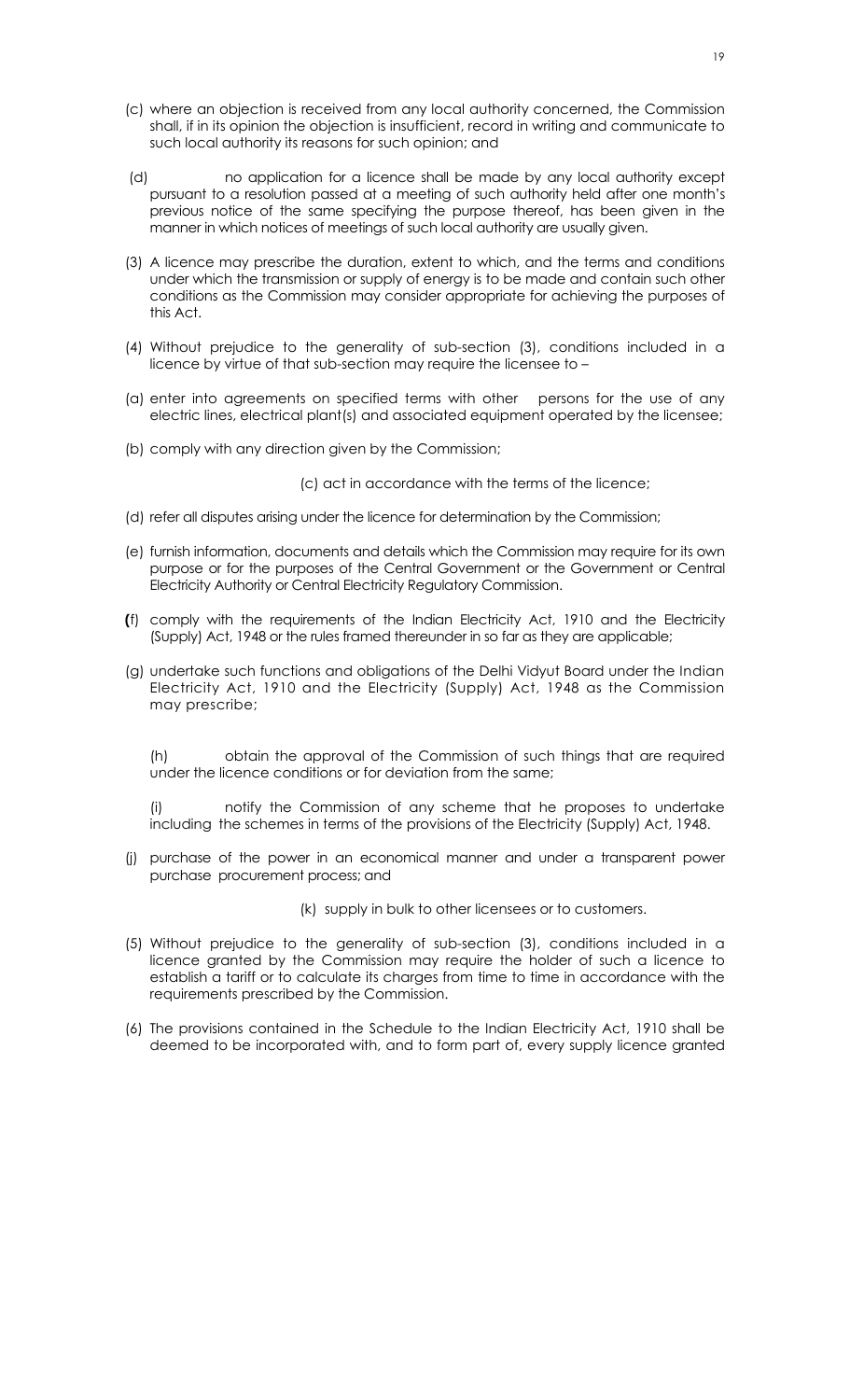under this Part save in so far as they are expressly varied or excepted by the supply licence and shall, subject to any such additions, variations or exceptions which the Commission is empowered to make having regard to the purposes of this Act, apply to the undertaking authorised by the licence in relation to its activities in the National Capital Territory of Delhi:

Provided that where a supply licence is granted by the Commission for the supply of energy to other licensees for distribution by them, then in so far as such licence relates to such supply, the provisions of clauses IV, V, VI, VII, VIII and XII of the said Schedule shall not be deemed to be incorporated within the supply licence.

- (7) The conditions included in a licence may contain provision for the conditions to cease to have effect or be modified at such times, in such manner and in such circumstances as may be specified in or determined by or under the conditions.
- (8) Any provision included by virtue of sub-section (7) above in a licence shall have effect in addition to the provision made by sub-section (5) of section 23 and section 24 of this Act with respect to the amendment of the conditions of a licence.
- (9) Unless indicated in the terms of a licence, the grant of a licence under this section to a person shall not in any way hinder or restrict the grant of a licence to another person within the same area of supply for a like purpose, the licensee shall not claim any exclusivity.
- (10)The licence granted by the Commission in terms of this Act may provide that the licensee shall have the powers and authorities to take appropriate actions for revenue realisation, prosecution for theft, meter tampering, diversion of electricity, and all such and similar matters to affecting the distribution and supply of electricity to the consumer.
- (11) The Commission shall be entitled to authorise the licensees and persons to exercise such power and authority as the licensees and persons could be given under the provisions of the Indian Electricity Act, 1910 and the Electricity (Supply) Act, 1948.
- **21.** (1) The Commission may by order grant exemption from the requirement to have a supply licence, but subject to compliance with such conditions, if any, as may be specified in the order.

Provided that the Commission shall not under any such order, grant any exemption except with the consent

- (i) of the local authority, if any, constituted in the area where energy is to be supplied;
- (ii) in any case where energy is to be supplied in any area forming part of any cantonment, aerodrome, fortress, arsenal, dockyard or camp or any building or place in the occupation of the Central Government for defence purposes, of the Central Government;
- (iii) in any area falling within the area of supply of a licensee, of that licensee.

ovided further that except in a case falling under sub-clause (ii), no such consent shall be necessary if the Commission is satisfied that such consent has been unreasonably withheld.

(2) An exemption may be granted –

(a) to persons of a particular category; or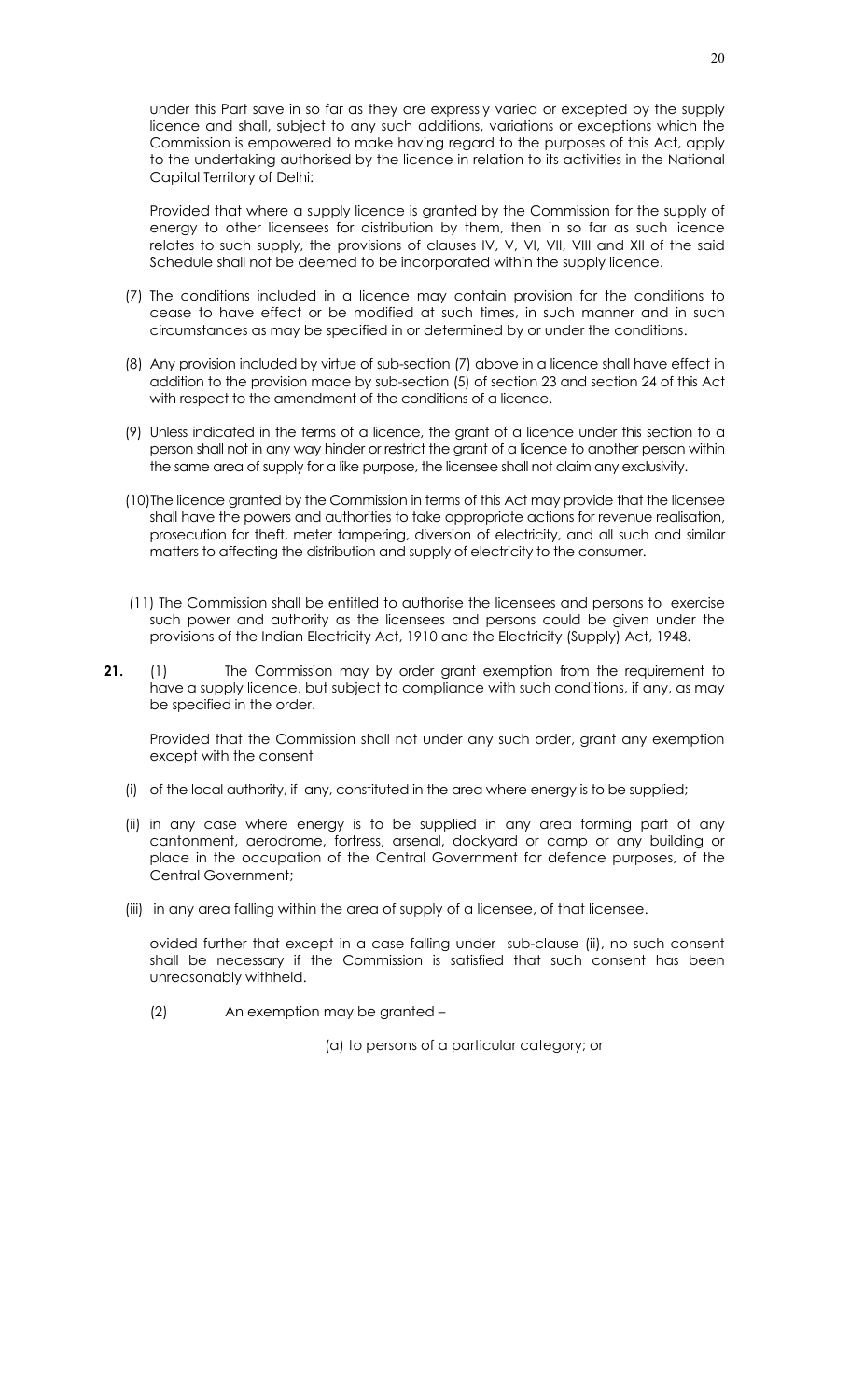#### (b) to a particular person; or

c) for a particular period; and an exemption to persons of a particular category or to a particular person shall be published in such manner, as the Commission considers appropriate for bringing it to the attention of that person or persons of that category and of the public in general.

- (3) The exemption granted may be revoked by the Commission at any time for reasons to be recorded in writing.
- (4) An exemption, unless previously revoked, shall continue in force for such period as may be specified in or determined by or under the exemption.
- (5) Every order or exemption made by the Commission under this Act shall be published in the official Gazette.
- **22.** (1) It shall be the duty of the holder of a supply licence or a transmission licence in respect of a particular area to develop and maintain an efficient, coordinated and economical system of electricity supply or transmission in the area of transmission or area of supply as the case may be.
	- (2) Each licensee and generating company in discharge of its duties shall comply with the provisions of the regulations framed from time to time governing the terms and conditions for the operation and maintenance of power system and electric supply lines.
	- (3) Subject to sub-section (4) of this section, sections 12 to 19 of the Indian Electricity Act, 1910 (which relate to the carrying out of works) shall have effect in relation to a person authorised by a licence under this Act to transmit or supply electricity, as if he is a licensee in that Act.
	- (4) Where any of the sections mentioned in sub-section (3) above is applied to a licence holder by his licence, it shall have effect subject to such restrictions, exceptions and conditions as may be included in the licence.
- **23.** (1) The Commission may inquire into the conduct or functioning of any licensee in carrying out the obligations under this Act or rules or regulations framed thereunder or the terms and conditions of its licence –
	- (a) upon receiving a complaint from any consumer or consumer association or any trade association; or
	- (b) upon a reference made to it by the Government or by the Central Government, the Central Electricity Authority; or Central Electricity Regulatory Commission;
	- (c) upon receiving a complaint from any company or person involved in the generation, transmission, distribution or supply of electricity; or
	- (d) upon its own knowledge or information derived from any source.
	- (2) Upon making such inquiry the Commission may, if in its opinion the public interest so requires, revoke a licence in any of the following cases, namely: -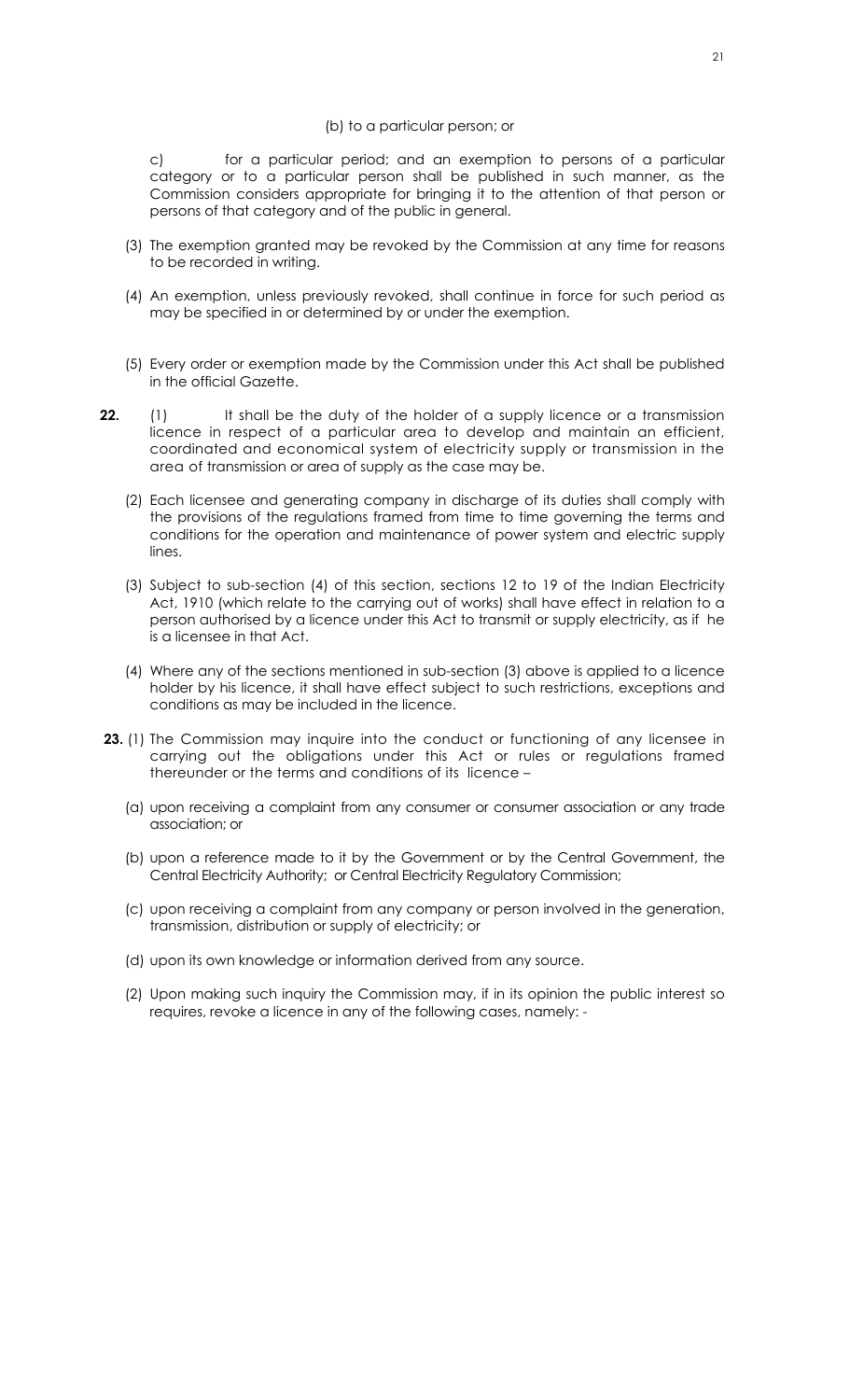- (a) where the licensee, in the opinion of the Commission, has committed a willful or unreasonable default in doing anything required of him by or under this Act, the Indian Electricity Act, 1910, or the Electricity (Supply) Act, 1948 or rules made thereunder to the extent applicable in the National Capital Territory of Delhi read with the provisions of this Act;
- (b) where the licensee commits a breach of any of the terms and conditions of his licence the breach of which is expressly declared by such licence to render it liable to revocation;
- (c) where the licensee fails within the period specified in his licence or any longer period which the Commission may allow by order–
- (i) to show, to the satisfaction of the Commission, that he is in a position to fully and efficiently discharge the duties and obligations imposed on him by his licence; and
- (ii) to make the deposit or furnish the security required by his licence; and
- (d) where in the opinion of the Commission the financial position of the licensee is such that he is unable to fully and efficiently discharge the duties and obligations imposed on him by his licence.
- (3) Notwithstanding the provisions of sub-sections (1) and (2), where in its opinion the public interest so requires, the Commission may, on the application or with the consent of the licensee, and if the licensee is not a local authority, after consulting the local authority concerned, if any, revoke a supply licence as to the whole or any part of the area of supply upon such terms and conditions as it thinks fit.
- (4) No licence shall be revoked under sub-section (2) or sub-section (3) unless the Commission has given to the licensee not less than three months' notice in writing, stating the grounds on which it is proposed to revoke the licence and has considered any cause shown by the licensee within the period of that notice, against the proposed revocation and has given reasons for such revocation.
- (5) The Commission may instead of revoking the licence, permit it to remain in force subject to such further terms and conditions as it thinks fit to impose and any further terms or conditions so imposed shall be binding upon, and be observed by the licensee, and be of like force and effect as if they were contained in the licence.
- **24.** (1) The Commission may, where in its opinion the public interest so permits or requires, on the application of the licensee if the licensee is not a local authority, on the application of the local authority concerned or otherwise on its own may make such alternations and amendments to the terms and conditions of a licence as it thinks fit taking into account the objects and purposes of this Act.

Provided that no such alternations or amendments, other than an alternation or amendment pursuant to a licence condition referred to in sub-section (7) of section 20 and sub-section (5) of section 23 of this Act shall be made except with the consent of the licensee.

- (2) Where the licensee has made an application under sub-section (1) proposing any alternations or amendments in his licence, the following provisions shall apply –
- (a) the licensee shall publish a notice of the application in the manner and with the particulars as may be prescribed by the Commission,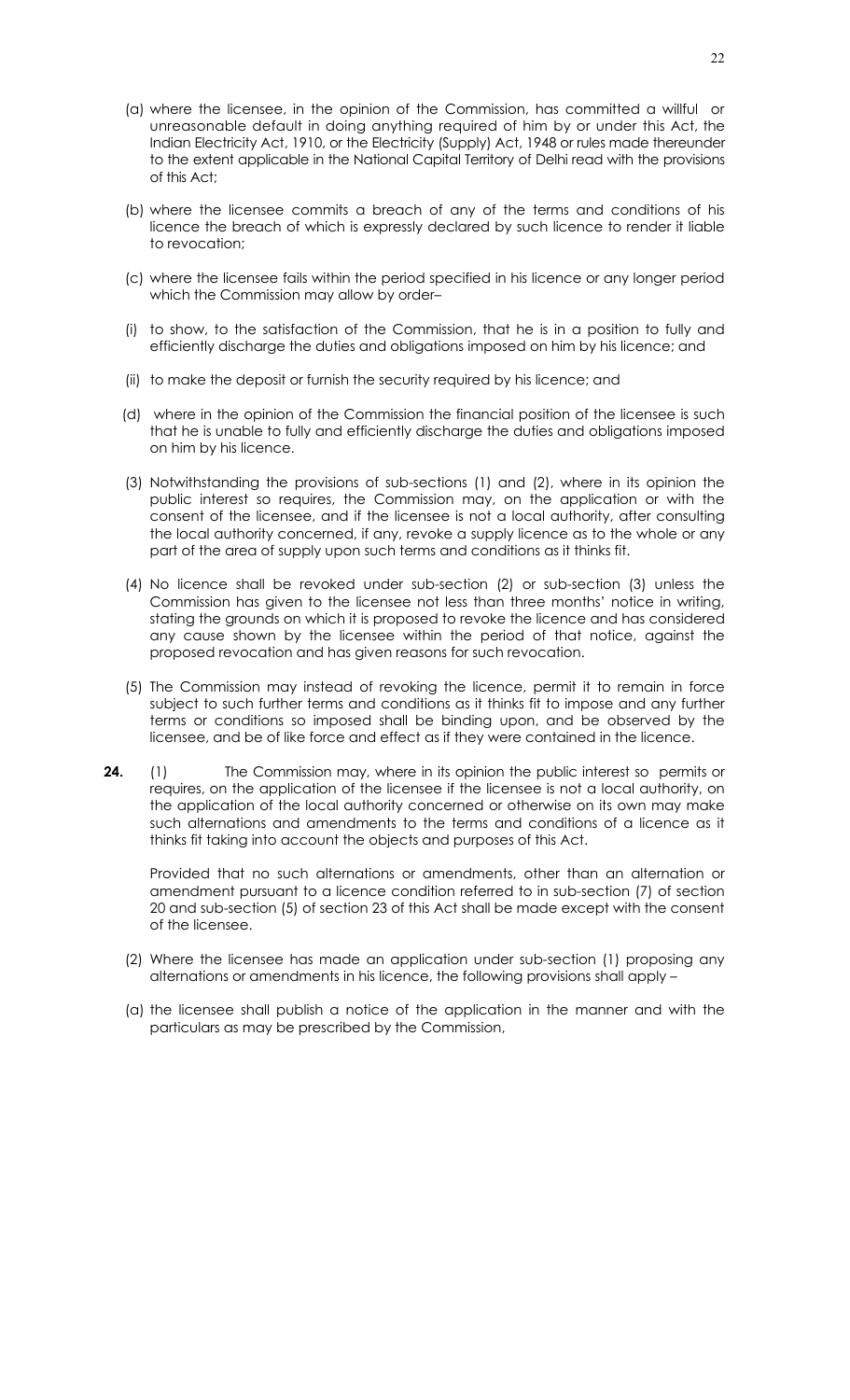- (b) the Commission shall not make any alterations or amendments until all objections received by it with reference to the application within three months from the date of the publication of the notice have been considered; and
- (c) in the case of an application proposing alternations or amendments in an area of supply comprising the whole or any part of the cantonment, aerodrome, fortress, arsenal, dockyard or camp or of any building or place in the occupation of the Central Government for defence purposes, the Commission shall not make any alternations or amendments except with the consent of the Central Government.
- (3) Before making any alternations or amendments in a licence otherwise than on the application of the licensee, the Commission shall publish the proposed alternations or amendments and consider all objections received by it with reference to the proposed alternations or amendments within three months from the date of the publication of the notice.
- **25.**(1) Notwithstanding the provisions of sections 6 and 7 of the Indian Electricity Act, 1910. where the Commission revokes a licence under sub-section (2) of section 23 of this Act, the following shall apply:-
	- (a) the Commission shall serve a notice of revocation upon the licensee and shall fix a date on which the revocation shall take effect. On and with effect from that date or on and with effect from the date, if earlier, on which the undertaking of the licensee is sold to a purchaser in pursuance of any of the provisions of this Act all the rights, duties, obligations and liabilities of the licensee under this Act shall absolutely cease and determine except for any liabilities that have accrued to that date;
	- (b) the Commission shall invite applications for acquiring the undertaking of the licensee whose licence has been revoked and determine terms and conditions of the sale of the undertaking;
	- (c) the Commission may, by notice in writing, require the licensee to sell, and thereupon the licensee shall sell the undertaking to the person whose application has been accepted by the Government, or as the case may be, the Commission. Such person is referred to in this section as the "purchaser", and
	- (d) the Commission may make such interim arrangement in regard to the undertaking of the licensee for maintaining the electricity transmission and supply as may be considered appropriate including the appointment of administrators and special directors for the undertaking.
	- (2) Where an undertaking is sold under sub-section (1), the purchaser shall pay to the licensee the purchase price of the undertaking determined in accordance with the application submitted by the purchaser.
	- (3) Where the Commission issues any notice under sub-section (1) requiring the licensee to sell the undertaking, it may by such notice require the licensee to deliver, and thereupon the licensee shall deliver on a date specified in the notice, the undertaking to the designated purchaser pending the payment of the purchase price of the undertaking.

Provided that in any such case, the purchaser shall pay to the licensee interest at such percent, exceeding the Reserve Bank lending rate ruling at the time of delivery of the undertaking, as the Commission may decide, on the purchase price of the undertaking for the period from the date of delivery of the undertaking to the date of payment of the purchase price.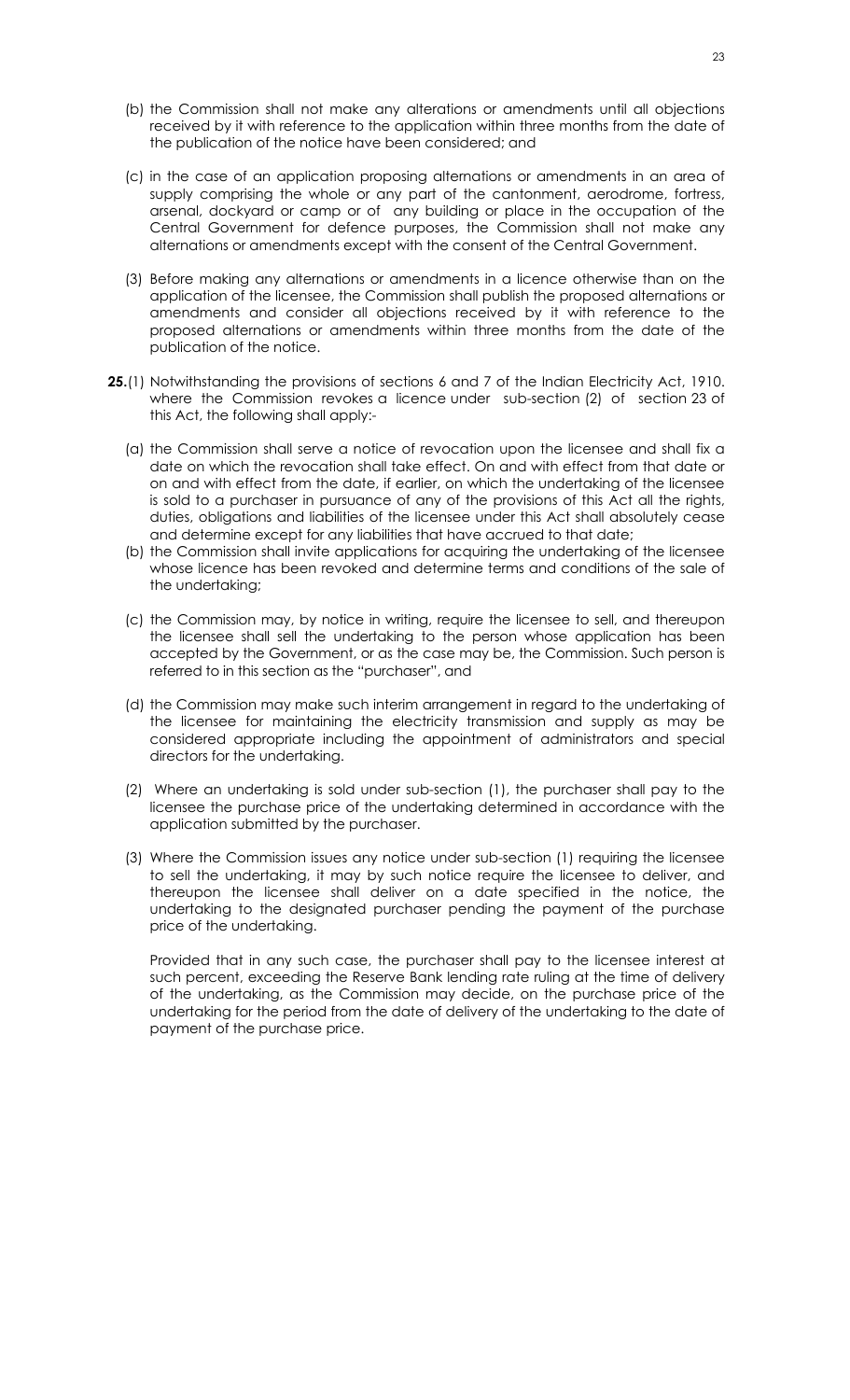- (4) Where before the date fixed in the notice issued under clause (a) of sub-section (1) as the date on which the revocation of the licence shall take effect, no notice has been issued to the licensee requiring him to sell the undertaking or where for any reason no sale of the undertaking has been effected under that sub section , the Government shall acquire the undertaking on the date of revocation of the licence and shall pay to the licensee an amount determined in accordance with subsections (1) and (2) of section 7-A of the Indian Electricity Act, 1910 and shall perform all the obligations of the licensee until such time as the Government is able to sell the undertaking to a new licensee, which it shall endeavour to do when reasonably practicable.
- (5) The licensee shall duly implement the orders of the Commission, notwithstanding that the licensee may be aggrieved by the orders of the Government or as the case may be, the Commission and intends to take legal action challenging the orders of the Government or the Commission, as the case may be.
- **26.** (1) No licensee or generating company shall, at any time, without the previous consent in writing of the Commission, acquire by purchase or otherwise the licenseor the undertaking or associate himself with, so far as the business of generation, transmission, distribution or supply of energy is concerned, any other licensee or person generating, transmitting, supplying or intending to generate, transmit or supply electricity.

Provided that before granting or refusing such consent, the Commission shall hear such person or authority as the Commission may consider appropriate.

- (2) The licensee shall not, at any time, assign his licence or transfer his undertaking, or any part thereof, by sale, mortgage, lease, exchange or otherwise without the previous consent in writing of the Commission.
- (3) The provisions of section 44 of the Electricity (Supply) Act, 1948 shall apply except that the persons to whom the section applies shall be required to obtain the sanctions and consents from the Commission, instead of such sanctions and consents to be obtained from the Board as provided under that section.
- (4) A holder of a supply or transmission licence may, unless expressly prohibited by the terms of its licence, enter into arrangements for the purchase of electricity from-
- (a) the holder of a supply licence which permits the holder of such licence to supply energy to other licensees for distribution by them; and
- (b) any person or generating company with the consent of the Commission.
- (5) Any agreement relating to any transaction of the nature described in sub-section (1), (2), (3) or (4) unless made with, or subject to such consent as aforesaid, shall be void.
- **27. Every licensee shall, unless expressly exempted by the licence, prepare** and render to the Commission, on or before the date in each year specified in the licence, an annual statement or statements of accounts of its undertaking and of each separate business unit as specified in the licence made up to such date, in such form and containing such particulars, as may be set out in the licence. It shall be a term of the licence that such statements shall be published in manner prescribed in the rules.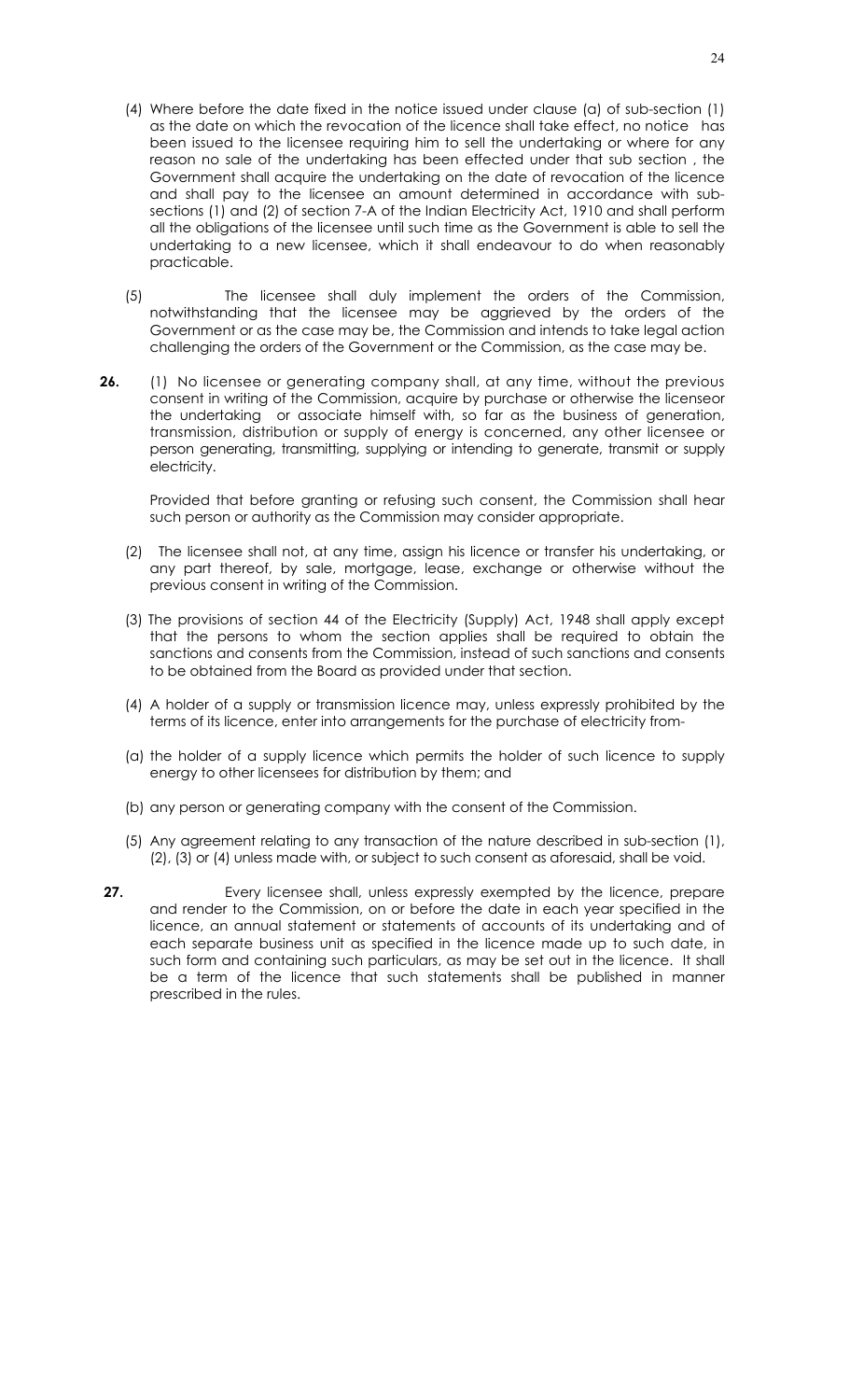#### **PART-VII**

#### **TARIFFS**

- **28.**(1) The holder of each licence granted under this Act shall observe methodologies and procedures specified by the Commission from time to time in calculating the expected revenue from charges which it is permitted to recover pursuant to the terms of its licence and in designing tariffs to collect those revenues.
	- (2) The Commission shall, subject to the provisions of sub-section (3), be entitled to prescribe the terms and conditions for the determination of the licensee's revenues and tariffs by regulations duly published in the official Gazette and in such other manner as the Commission considers appropriate.

Provided that in doing so, the Commission shall be guided by the following parameters, namely:-

- (a) the financial principles and their application provided in the Sixth Schedule to the Electricity (Supply) Act, 1948 read with sections 57 and 57-A of the said Act;
- (b) the factors which would encourage efficiency, economic use of the resources, good performance, optimum investments and other matters which the Commission considers appropriate keeping in view the salient objects and purposes of the provisions of this Act;

#### (c)the interest of the consumers.

- (3)Where the Commission departs from the factors specified in the Sixth Schedule of the Electricity (Supply) Act, 1948 while determining the licensee's revenues and tariffs, it shall record the reasons therefor in writing.
- (4) Any methodology or procedure specified by the Commission under sub-sections (1), (2) and (3) above, shall be to ensure that the objects and purposes of this Act are duly achieved.
- (5) Every licensee shall provide to the Commission at least three months before the ensuing financial year full details of its calculation for that financial year of the expected aggregate revenue from charges which it believes it is permitted to recover pursuant to the terms of its licence and thereafter it shall furnish such further information as the Commission may reasonably require to assess the licensee's calculation. Within ninety days of the date on which the licensee has furnished all the information that the Commission requires, the Commission shall notify the licensee either-
- (a) that it accepts the licensee's calculation; or
- (b) that it does not consider the licensee's calculation to be in accordance with the methodology or procedure in its licence, and such notice to the licensee shall-
- (i) specify fully the reasons why the Commission considers that the licensee's calculation does not comply with the methodology or procedures specified in its licence or is in any way incorrect, and
- (ii) propose a modification or an alternative calculation of the expected revenue from charges, which the licensee shall accept.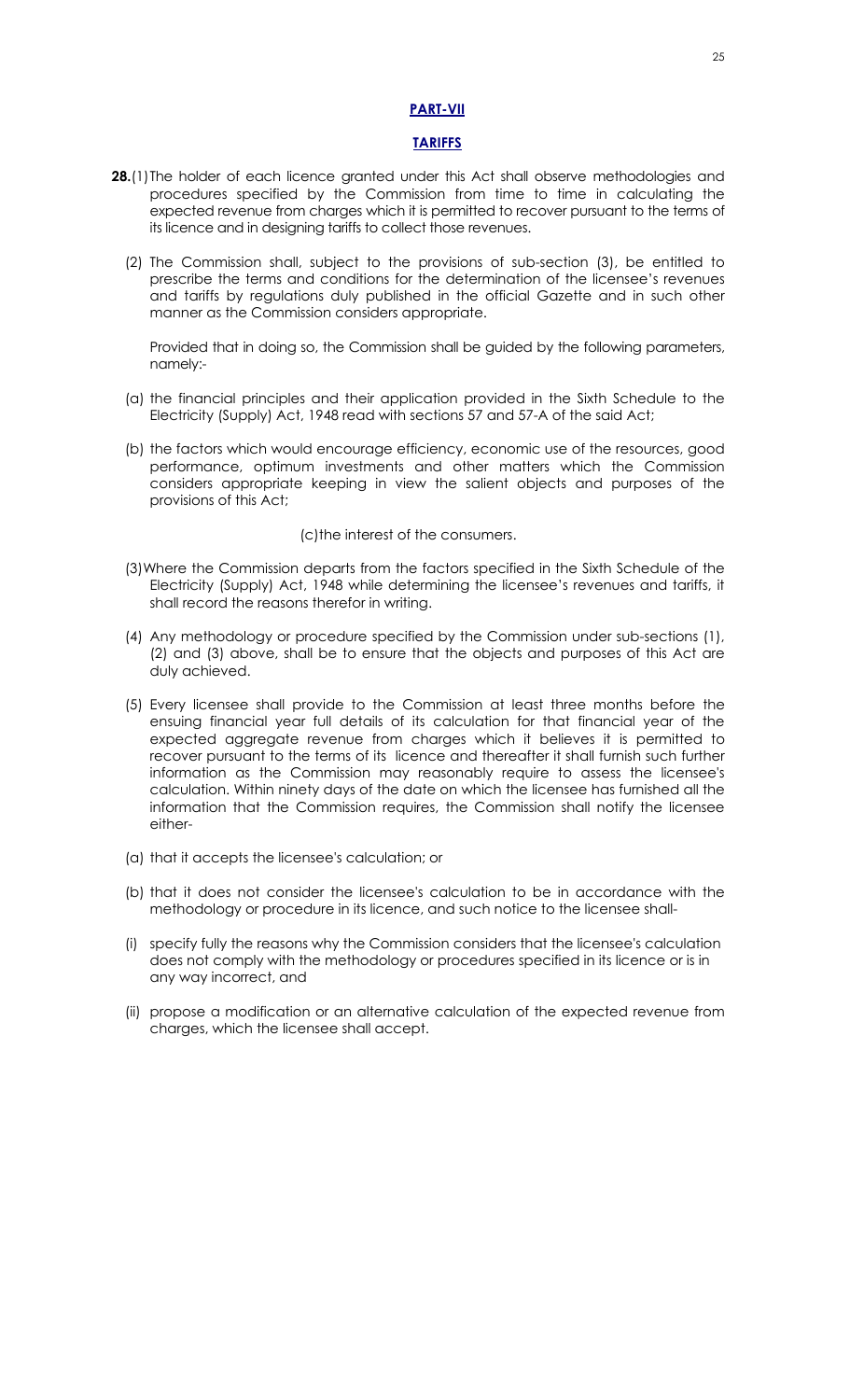- (6) Each holder of a supply licence shall publish in the daily newspaper having circulation in the area of supply, and make available to the public on request, the tariff or tariffs for the supply of electricity within its licenced area and such tariff or tariffs shall take effect only after seven days from the date of such publication.
	- (7) Any tariff implemented under this section -
- (a) shall not show undue preference to any consumer of electricity, but may differentiate according to the consumer's load factor or power factor, the consumer's total consumption of energy during any specified period, or the time at which supply is required;
- (b) shall be just and reasonable and be such as to promote economic efficiency in the supply and consumption of electricity; and
- (c) shall satisfy all other relevant provisions of this Act and the conditions of the relevant licence.
- (8) No tariff or part of any tariff required by sub-section (6) may be amended more frequently than once in any financial year except in respect of any changes expressly permitted under the terms of any fuel surcharge formula prescribed. At least three months before the proposed date for implementation of any tariff or an amendment to a tariff the licensee shall provide details of the proposed tariff or amendment to a tariff to the Commission, together with such further information as the Commission may require to determine whether the tariff, or amended tariff, would satisfy the provisions of subsection (7). If the Commission considers that the proposed tariff, or amended tariff, of a licensee does not satisfy any of the provisions of sub-section (7), it shall, within sixty days of receipt of all the information which it required, and after consultation with the Commission Advisory Committee and the licensee, notify the licensee that the proposed tariff, or amended tariff, is unacceptable to the Commission and it shall provide to the licensee an alternative tariff or amended tariff, which shall be implemented by the licensee. The licensee shall not amend any tariff unless the amendment has been approved by the Commission.
- (9) Notwithstanding anything contained in section 57A- and 57-B of the Electricity (Supply) Act, 1948 no rating committee shall be constituted after the date of this enactment and the Commission shall secure that licensees comply with the provisions of their licences regarding their charges for the sale of electricity (both wholesale and retail) and for the connection to and use of their assets or systems in accordance with the provisions of this Act.

10) In this section-

- (a) "the expected revenue from charges" means the total revenue which a licensee is expected to recover from charges for the level of forecast supply used in the determination under sub-section (5) above in any financial year in respect of goods or services supplied to customers pursuant to a licensed activity; and
- b) "tariff" means a schedule of standard prices or charges for specified services which are applicable to all such specified services provided to the type or types of customers specified in the tariff.
- **29.** (1) The Government may, with the approval of the Legislative Assembly of the National Capital Territory of Delhi, from time to time make subventions to any licensee for the purpose of this Act or the Electricity (Supply) Act, 1948 for such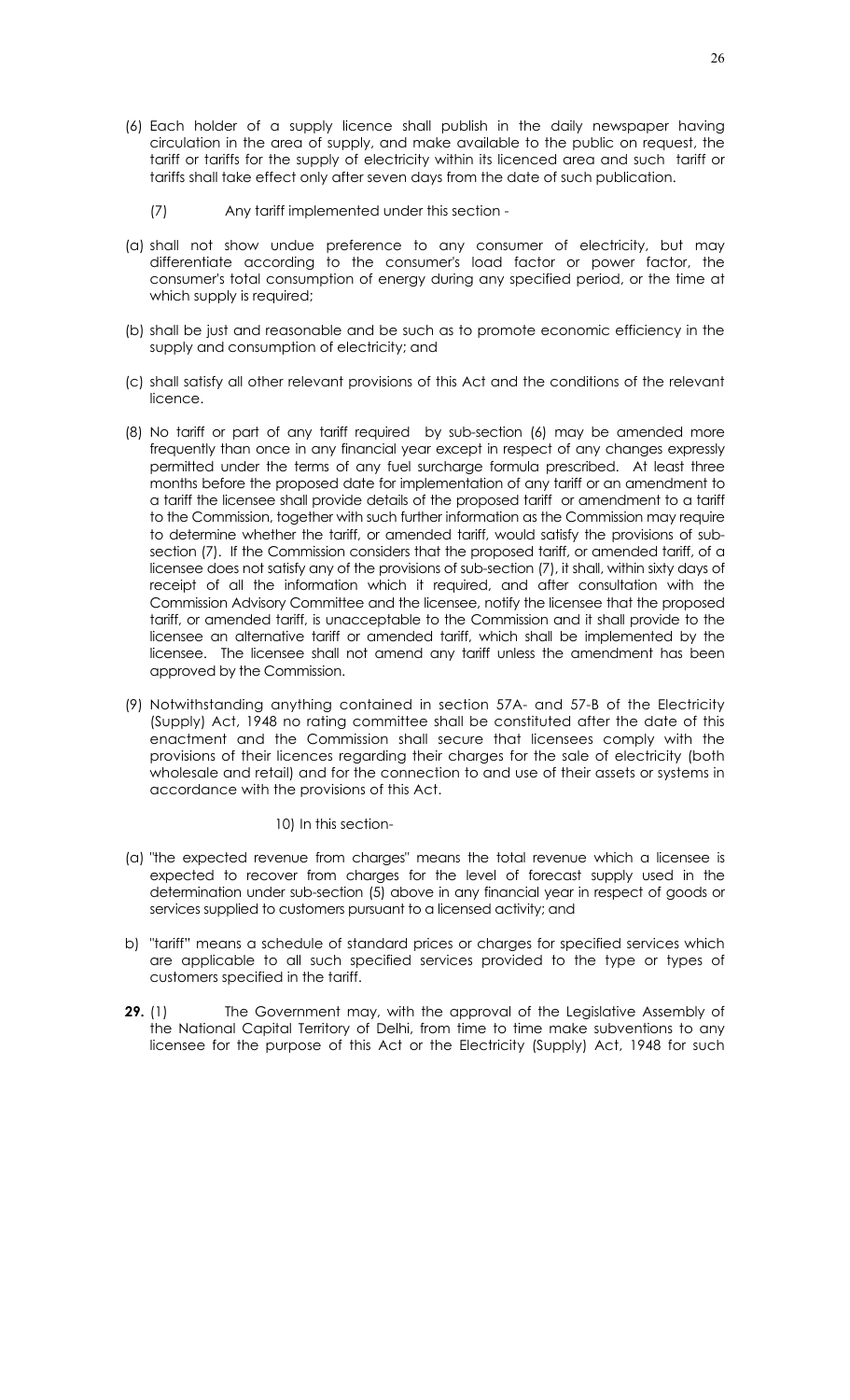amounts as may be recommended by the Commission and on such terms and conditions as the Government may determine.

- (2) The Government may, from time to time advance loans to any licensee or generating company which for the time being is wholly or partly owned by the Government on such terms and conditions, not inconsistent with the provisions of this Act or the Electricity (Supply) Act, 1948, as the Government may determine.
- (3) The Government shall be entitled to inspect and verify the accounts of every licensee or generating company claiming any benefits under sub-section (1) or sub-section (2).

## **PART-VIII**

#### **POWERS OF COMMISSION TO PASS ORDERS AND ENFORCE DECISIONS**

- **30.** (1) Where the Commission is satisfied that a licensee is contravening, or is likely to contravene any relevant condition or requirement, it shall by final order under section 31 and, if it thinks it appropriate in accordance with sub-section (2) by Interim order under this section, issue such directions as it deems proper for securing compliance.
	- (2) In determining whether it is appropriate that an interim order be made, the Commission shall have regard, in particular to-
	- (a) the extent to which the contravention or likely contravention by the licensee will affect the achievement of the objects and purposes of this Act;
	- (b) the extent to which any person is likely to sustain loss or damage in consequence of anything which, is likely to be done, or omitted to be done, in contravention of the relevant condition or requirement, before a final order can be made; and
	- (c) the extent to which(having regard to the following provisions of this section) there is any other available remedy in respect of the alleged contravention of a relevant condition or requirement.
	- (3) If the Commission proposes to make an interim order, it shall give notice to the licensee-
	- (a) stating that it proposes to make the order;
	- (b) setting out –
	- (i) the relevant condition or requirement which the proposed order is intended to secure compliance;
	- (ii) the acts or omissions which, in its opinion constitute contravention of that condition or requirement;
	- (iii) the other facts which in its opinion, justify the making of the proposed order; and
	- (iv) the effects of the proposed order;
	- (c) specifying the period (being not less than five days from the date of notice) within which the licensee may make representations or objections to the proposed order.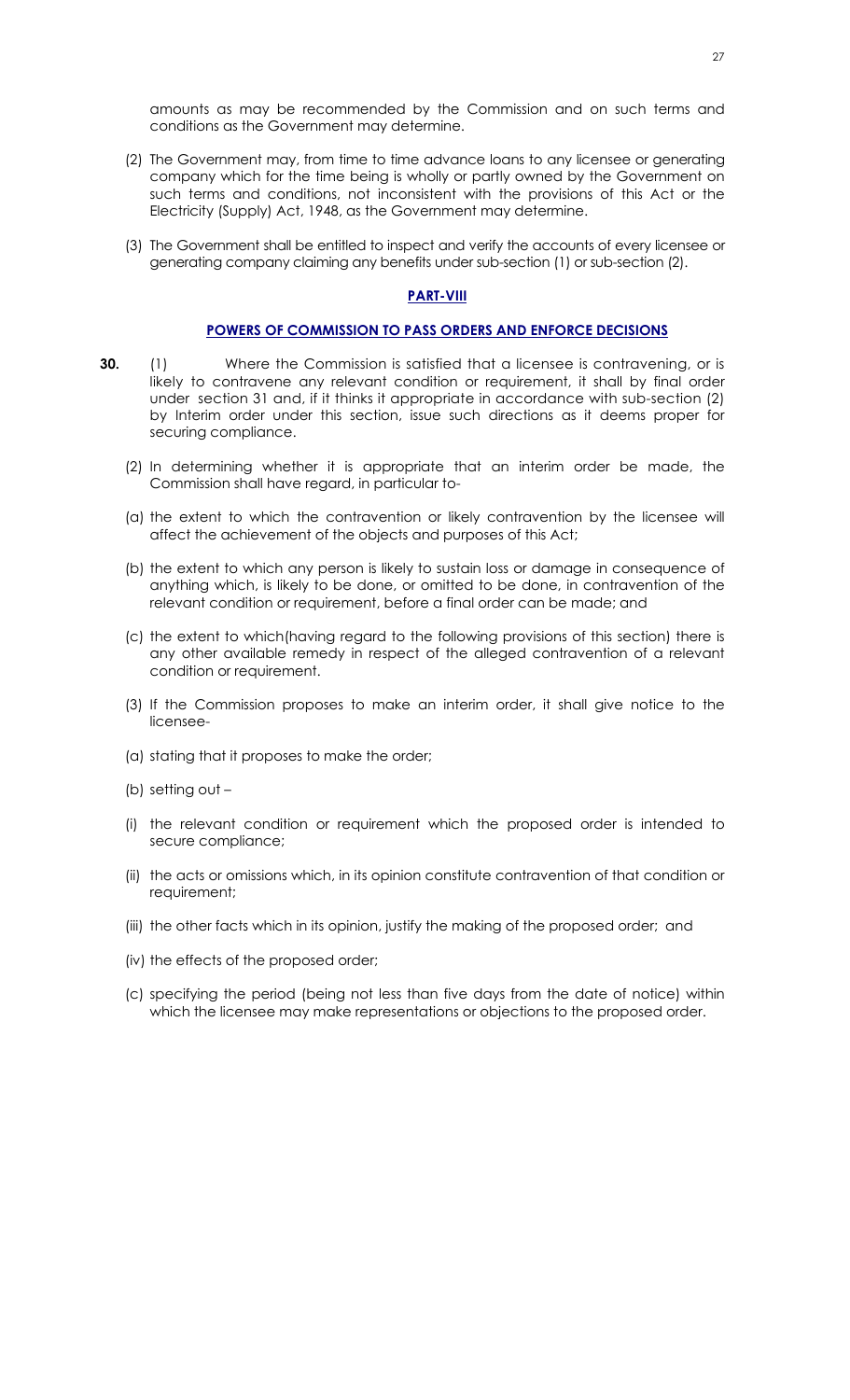- (4) Subject to sub-section (5), having considered any representations or objections from the licensee pursuant to clause (c) of sub-section (3), the Commission may make an interim order (which may be modified from the proposed order following the licensee's representations or objections) at any time after the expiry of the period referred to in clause (c) of sub-section (3), if
- (a) the Commission has reason to believe that the licensee to whom the order relates has contravened or is contravening or is likely to contravene any relevant condition or requirement; and
- (b) the provisions made by the order are requisite for the purpose of securing compliance with that condition or requirement.
- (5) The Commission may not make an interim order if it is satisfied that licensee has agreed to take and is taking all such steps as the Commission considers that the licensee should take to secure or facilitate compliance with the condition or requirement in question.
	- (6) An interim order-
- (a) shall require the licensee to whom it relates (according to the circumstances of the case) to do, or not to do, such things as are specified in the order or are of a description so specified.
- (b) shall take effect from such time, being the earliest practicable time as is determined by the order; and
- (c) may be revoked, modified or rescinded at any time by the Commission, but in any event shall cease to have effect at the end of such period as is stated in the order unless the Commission is at that time following the procedure set out in section 31 of this Act to declare the interim order to be a final order.
- (7) As soon as practicable after making an interim order, the Commission shall-
	- (a) serve a copy of the order on the licensee to whom the order relates;
- (b) publish the order in such manner as it considers appropriate for the purpose of bringing it to the attention of persons likely to be affected by it; and
- (c) commence proceedings to declare the interim order to be a final order in accordance with section 31 of this Act.
- **31.** (1) If the Commission proposes to make a final order or to declare an interim order to be a final order, the Commission shall give notice –
	- (a) stating that it proposes to make the final order or to declare the interim order to be a final order;
	- (b) setting out the information referred to in clause (b) of sub-section (3) of section 30 of this Act in respect of the proposed final order; and
	- (c) specifying the period (being not less than sixty days from the date of publication of the notice) within which representations or objections to the proposed order may be made; and shall consider any representations or objections that are duly made and not withdrawn. The Commission shall publish notice of such representations or objection and specify a period (being not less than thirty days from the date of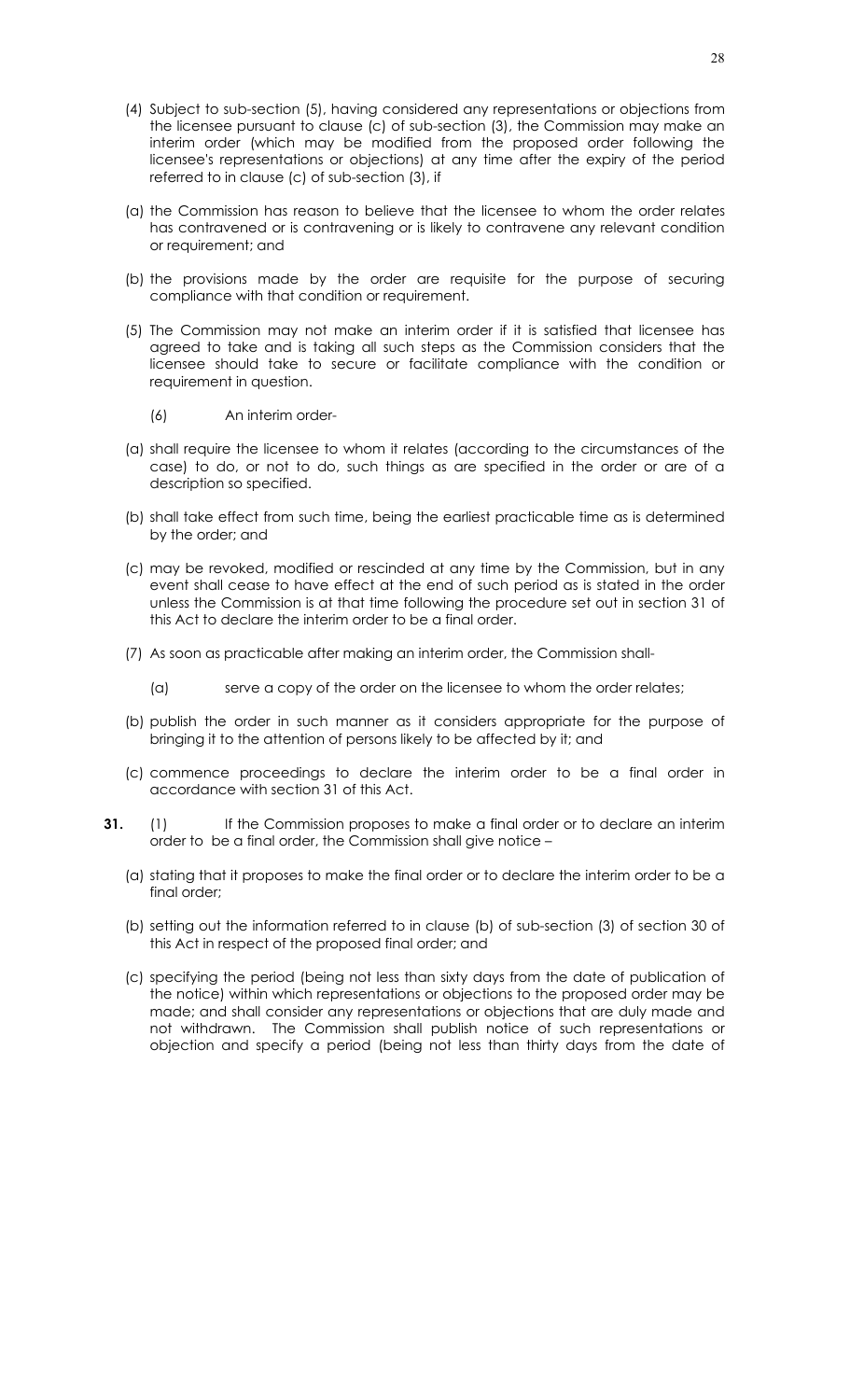publication of the notice) within which further representations or objections may be made.

- (2) A notice under sub-section (1) above shall be given –
- (a) by publishing the notice in such manner as the Commission considers appropriate for the purpose of bringing the matters to which the notice relates to the attention of persons likely to be affected by them; and
- (b) by serving a copy of the notice, and a copy of the proposed final order on the licensee to whom the order relates.
- (3) The Commission shall not modify the proposed final order as a result of any representations or objections received following publication of the notice referred to in sub-section(1) except –
- (a) with the consent to the modification of the licensee to whom the proposed final order relates, and
	- (b) after complying with the requirements of sub-section (4) below.
- (4) The requirements mentioned in sub-section (3) above are that the Commission shall-
- (a) serve on the licensee to whom the proposed final order relates such notice as appears to the Commission requisite of its proposal to modify the proposed final order, together with details of such modifications;
- (b) in that notice specify the period (being not less than thirty days from the date of the service of the notice) within which representations or objections to the proposed modifications can be made; and
- (c) consider any representations or objections which are duly made and not withdrawn within ten days.
- (5) The provisions of clauses (a) and (b) of sub-section (6) of section 30 shall apply to final orders.
- (6) As soon as practicable after making a final order, the Commission shall with respect to the final order, follow the procedure set out in clauses (a) and (b) of sub-section (7) of section 30.
- (7) The Commission may revoke a final order at any time, but before revoking a final order the Commission shall give notice –
	- (a) stating that it proposes to revoke the order and setting out its effect; and
- (b) specifying the period (being not less than thirty days from the date of delivery of the notice) within which representations or objections to the proposed publication may be made, and shall consider any representations or objection which are duly made and not withdrawn within ten days.
- (8) If, after giving a notice under sub-section (7) above, the Commission decides not to revoke the final order to which the notice relates, it shall give notice of its decision to the concerned persons.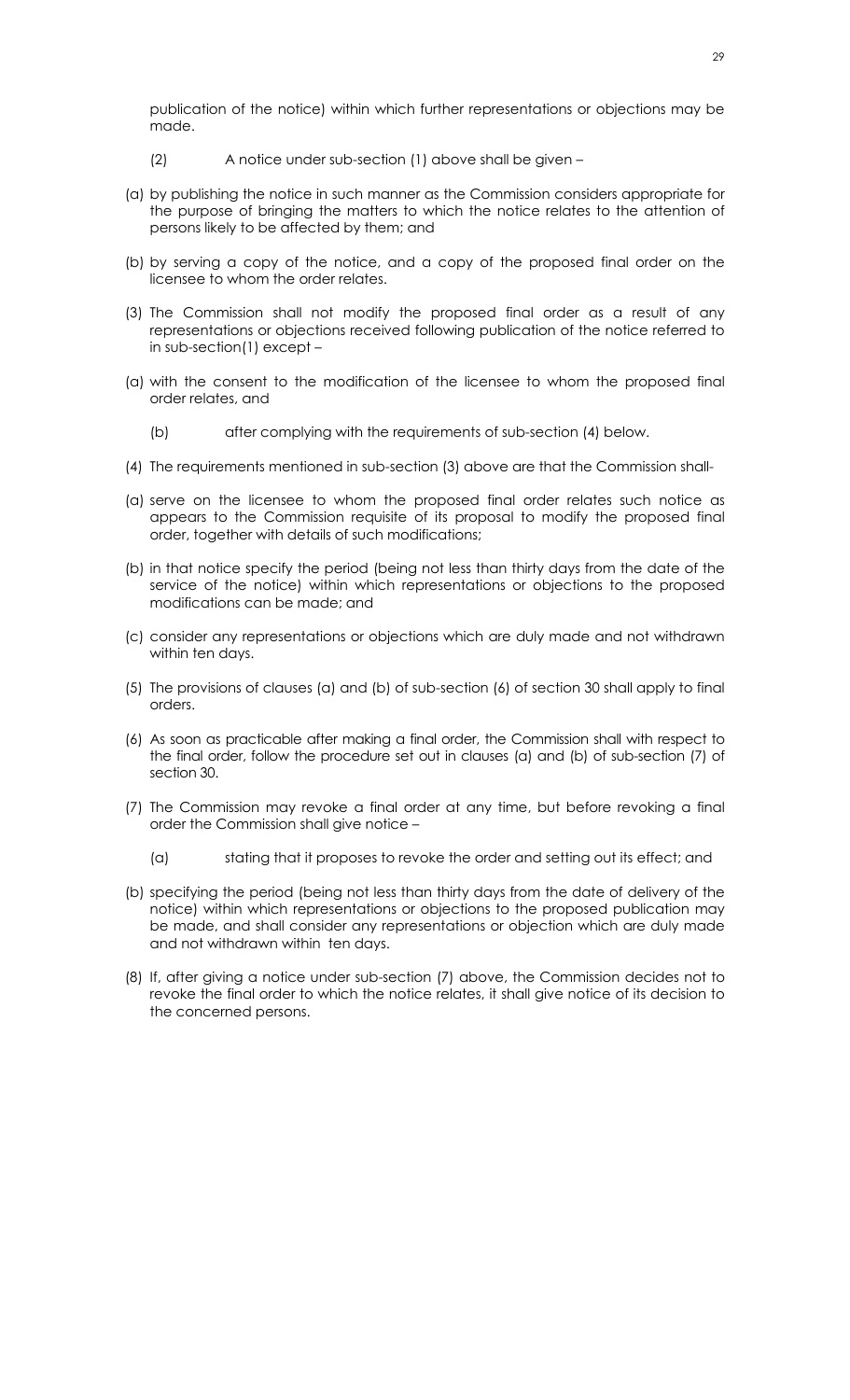- (9) A notice under sub-section (7) or sub-section (8) above shall be given by the procedure set out in clauses (a) and (b) of sub-section (7) of section 30.
- **32.** (1) Without prejudice to section 52 of this Act, all orders and directions, interim or final, passed by the Commission shall be enforceable in law as if it were a decreepassed by a Civil Court.
	- (2) The Commission shall be entitled to take such assistance of the police and other authorities in the National Capital Territory of Delhi as required to effectively enforce the order and direction given by the Commission.
	- (3) The Commission shall be entitled to give directions for vesting of the management and control of any of the undertakings of the licensee with the assets, interests and rights of the undertaking pending any inquiry and passing of interim or final orders in the matter, if the Commission considers, taking into account the objects and purposes of this Act and the need to maintain continued supply of electricity in an efficient and safe manner to the consumer, it is imminent to pass such orders or directions. Such directions or orders shall not be questioned on the ground that no prior notice of or hearing on the intention to pass the order or direction was given to the licensee. The Commission shall however give opportunity to the licensee and hear the licensee before passing further orders in terms of sections 30 and 31 of this Act.
- **33.** (1) The Commission shall be entitled to impose such fines and charges as may be prescribed by the Commission in the regulations of non-compliance or violation on the part of the generating companies, licensees or other persons, of the provisions or requirements of this Act or rules and regulations framed there under and directions or orders of the Commission shall be made from time to time. The fines, which the Commission shall be entitled to impose, may extend up to one lakh rupees for an act of non-compliance or violation and a further amount not exceeding six thousand rupees for every day during which the non-compliance or violation continues.
	- (2) The Commission shall, while making an interim or final order under this part, shall be entitled to direct compensation to be paid by the person guilty of violation or noncompliance as provided in sub-section (1) to the person or persons affected by such violation or non-compliance.
	- (3) The fines, charges and compensation, which may be imposed by the Commission under this section, shall be in addition to and not in derogation of any other liability, which the person guilty of violation or non-compliance, may have incurred.
- **34.** The generating companies shall comply with the directions of the Commission given to them from time to time in relation to the terms and conditions for the operation and maintenance of the power system and electric supply lines.

## **PART – IX**

## **ADVISORY COMMITTEE, CONSUMER CONSULTATION, ETC.**

**35.** (1) The Commission shall constitute a committee to be known as the Commission Advisory Committee, in consultation with the Government which shall consist of such number of persons being not less than nine and not more than fifteen as the Commission may appoint after consultation with such representatives or bodies representative of the following interests as the Commission thinks fit, that is to say, holders of supply licences in the National Capital Territory of Delhi, commerce, industry, transport, agriculture, labour employed in the electricity supply industry and consumers of electricity.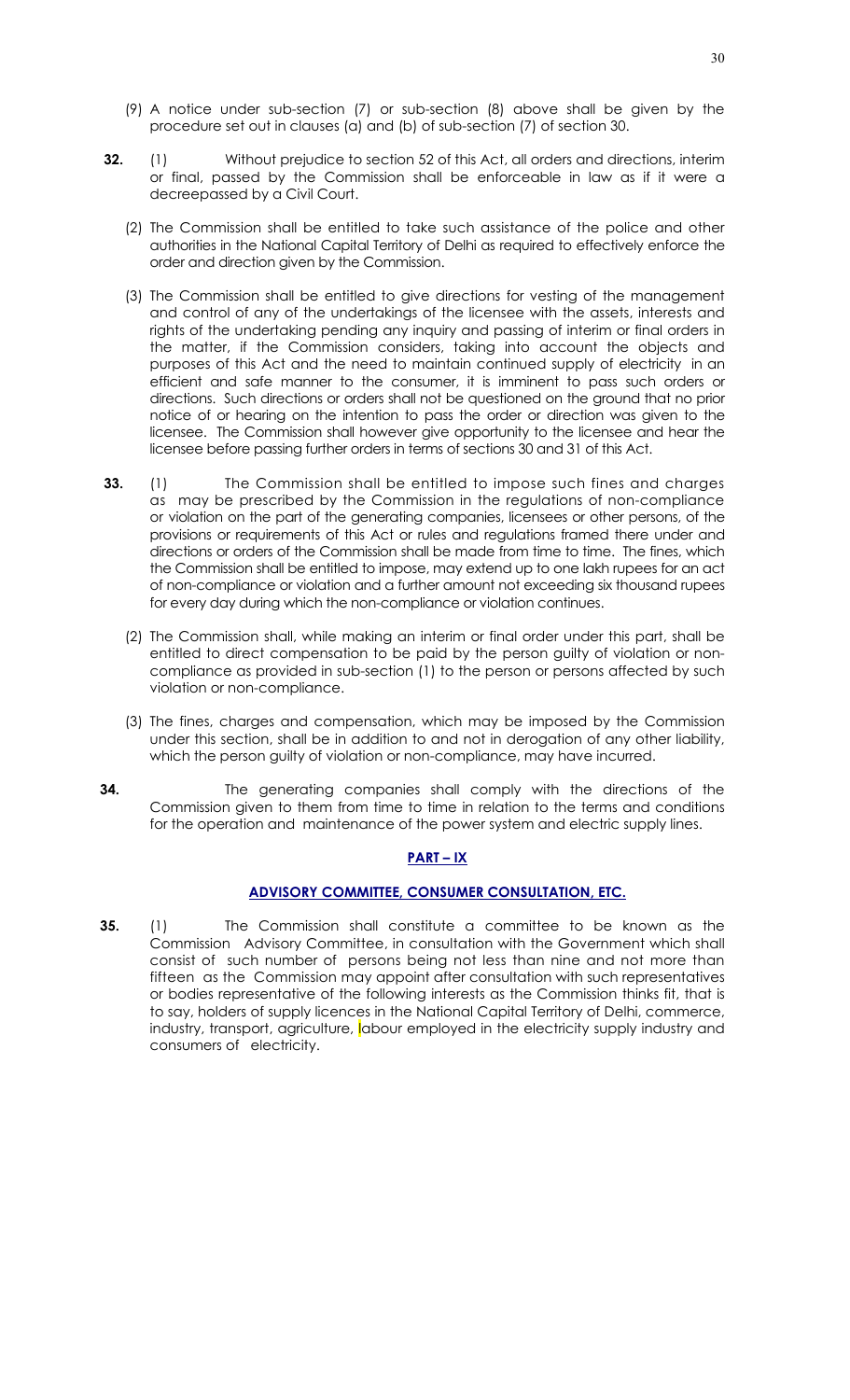- (2) The Chairman and member of the Commission shall be ex-officio Chairman and member of the Commission Advisory Committee.
- (3) The Commission Advisory Committee shall meet at least once in every three months.
- (4) The functions of the Commission Advisory Committee shall be :-
- (a) to advise the Commission on major question of policy related to the electricity industry in the National Capital Territory of Delhi ; and
- (b) to advise the Commission on any matters which the Commission may put before it, including matters relating to the quality, continuity and extent of service provided by licensees and compliance by licensees with the conditions and requirements of their licences.
- **36.** (1) The Commission may, after consultation with (a) holder of supply licences (b) other persons or bodies appearing to the Commission to be representatives of persons and categories of persons likely to be affected ; and (c) the Commission Advisory Committee, frame regulations prescribing –

(a) the circumstances in which such licensees are to inform customers of their rights;

- (b) the standards of performance in relation to any duty arising under clause(a) above or otherwise in connection with the electricity supply to the consumer ; and
- (c) the circumstances in which licensees are to be exempted from any requirements of the regulations of this section and may make different provision for different licensees.
- (2) Nothing in this or other provisions of this Act shall in any way prejudice or affect the rights and privileges of the consumers under other laws including but not limited to the Consumer Protection Act, 1986.
- **37.** (1) The Commission may after consultation with the licensees, the Commission Advisory Committee, and with persons or bodies appearing to it to be representative of persons likely to be affected, from time to time -
	- (a) determine such standards of overall performance in connection with the provision of electricity supply services and in connection with the promotion of the efficient use of electricity by consumers as, in its opinion, is economic and ought to be achieved by such licensees; and
	- (b) arrange for the publication, in such form and in such manner as it considers appropriate, of the standards so determined.
	- (2) Different standards may be determined under this section for different licensees.
- **38.** (1) The Commission shall, from time to time, collect information with respect to -
	- (a) the fines or penalties levied on licensees under this Act.
	- (b) the levels of overall performance achieved by such licensees in connection with the transmission and provision of electricity supply services; and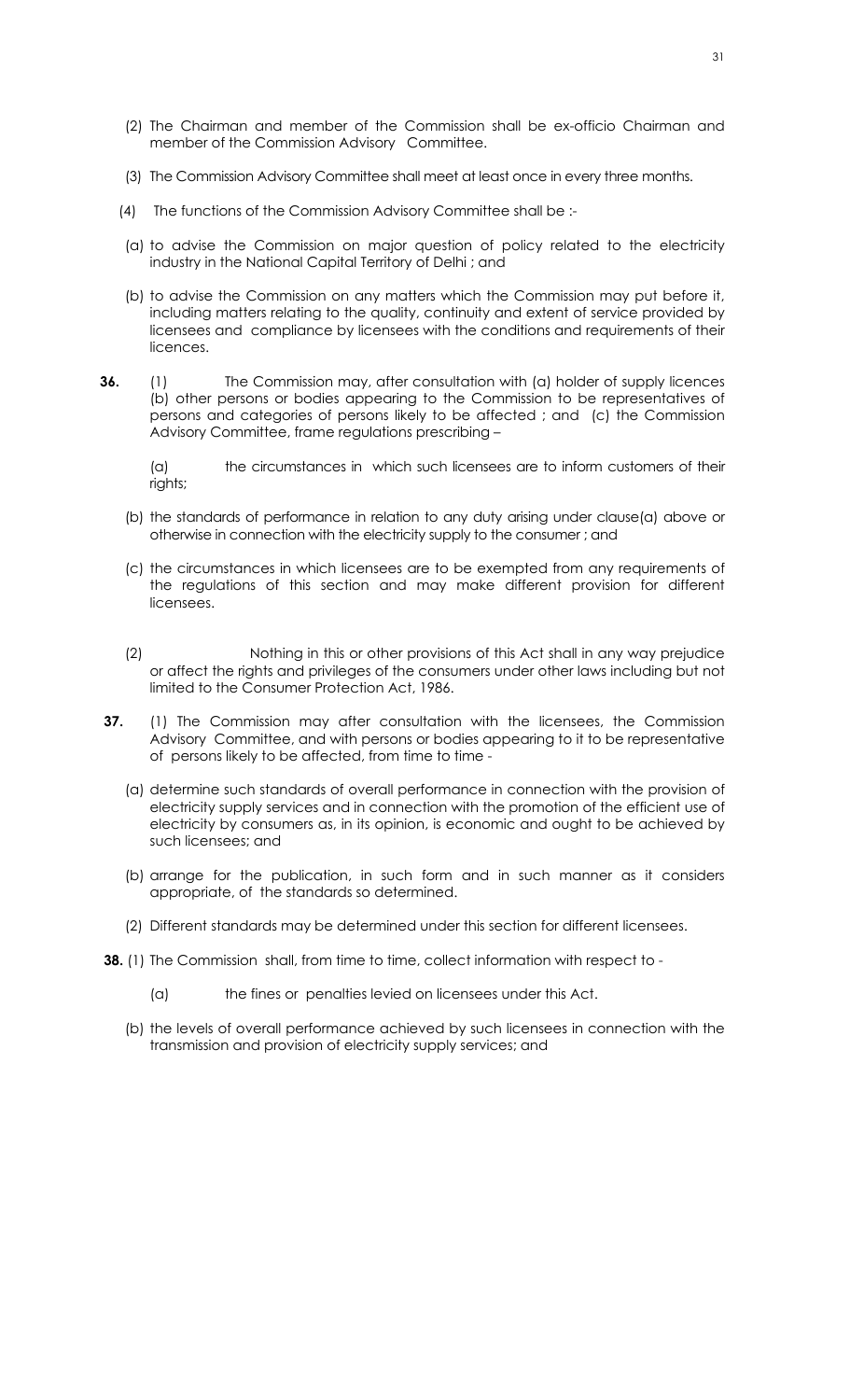- (c) the levels of performance achieved by such licensees in connection with the promotion of the efficient use of electricity by consumers.
- (2) On or before such date in each year as may be specified in a direction given by the Commission, each licensee shall furnish to the Commission the following information:-
- (a) with respect to each standard prescribed the number of cases in which a penalty was levied and the aggregate amount or value of those penalties; and
- (b) with respect to each standard determined such information with respect to the level of performance achieved by the licensee as may be so specified.
- (3) The Commission shall, at least once in every year, arrange for the publication, in such form and in such manner as it considers appropriate, of such of the information collected by or furnished to it under this section as may appear to the Commission to be so required.
- **39.** (1) Subject to the provisions of this Act, no confidential information with respect to any particular business which-
	- (a) has been obtained by the Commission under or by virtue of any of the provisions of this Act; and
		- (b) relates to the affairs of any individual or to any particular business:

shall during the lifetime of that individual or for so long as that particular business continues to be carried on, be disclosed by the Commission without the consent of that individual or the person for the time being carrying on that business.

- (2) The restriction contained in sub-section(1) above shall not apply to any disclosure of information which is made –
- (a) for the purpose of facilitating the carrying out by the Government of any of its functions under a statute;
- (b) for the purpose of facilitating the carrying out by the Central Government of any of its duties or functions under this Act or any Central legislation;
- (c) for the purpose of facilitating the carrying out by the Comptroller and Auditor General of India of his duties and functions under this Act;
- (d) for the purpose of enabling or assisting any competent person to carry out his functions under the enactment relating to insolvency;
- (e) in connection with the investigation of any criminal offence or for the purposes of any criminal proceedings; or
- (f) for the purposes of any civil proceedings brought under or by virtue of this Act or any other law for the time being in force in the National Capital Territory of Delhi to which the information is directly relevant.
- (3) The restrictions contained in sub-section (1) above do not apply to the disclosure of any information, which is otherwise in the public domain.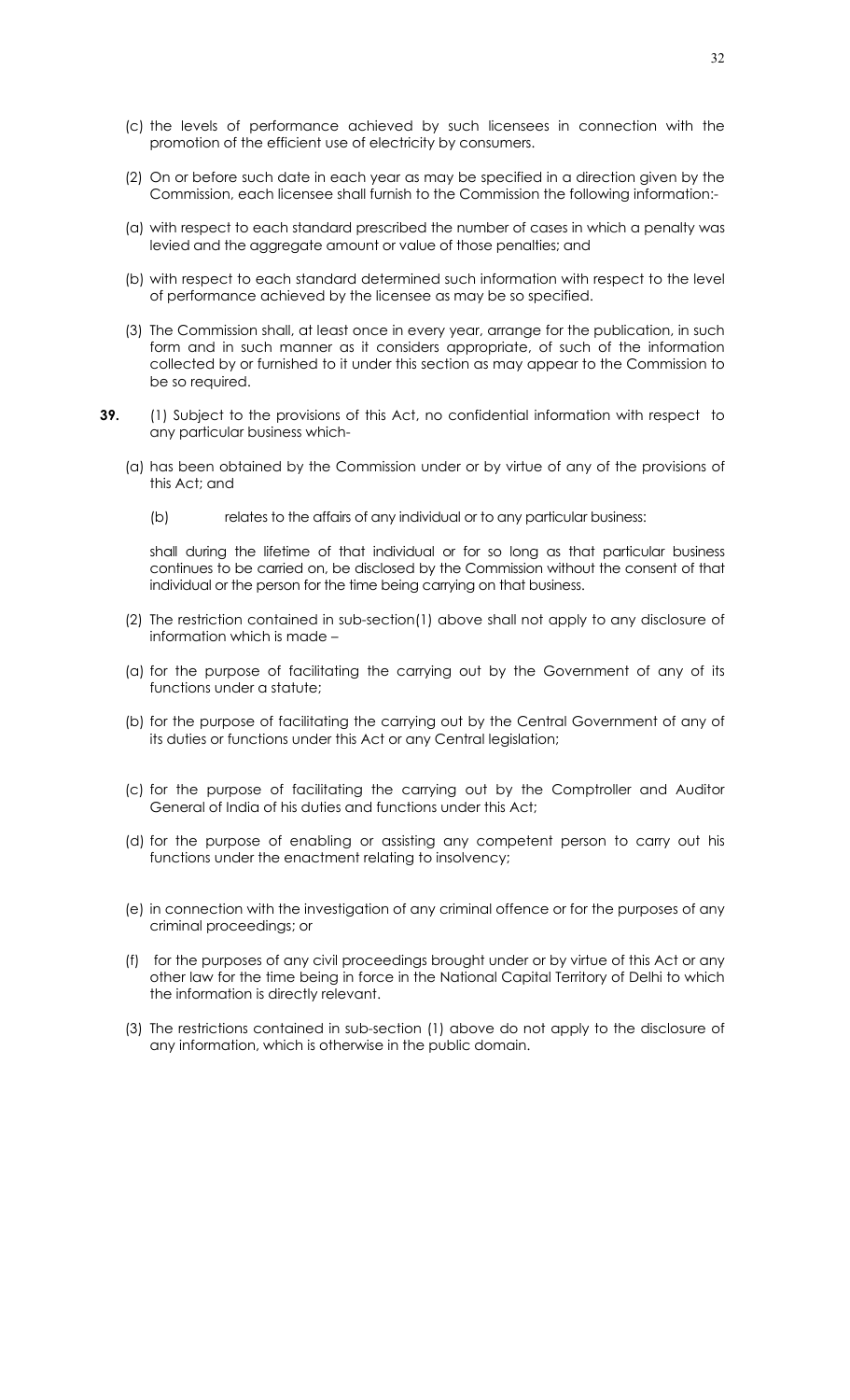## **PART – X**

#### **ARBITRATION AND APPEALS**

**40.** (1) Any dispute arising between licensees or in respect of matters provided under section 36 shall be referred to the Commission. The Commission may proceed to act as arbitrator ornominate arbitrator (s) to adjudicate and settle such dispute. The practice or procedure to be followed in connection with any such adjudication and settlement shall be the same as laid down in the Arbitration and Conciliation Act, 1996.

 (2) Where the award is made by the arbitrator appointed by the Commission it shall be filed before the Commission and the Commission shall be entitled to pass appropriate orders on the award including orders to-

- (a) Confirm and enforce the award; or
- (b) Set aside the award;
- (3) The award given by the Commission under the sub-section (1) or the order passed by the Commission under sub-section (2) shall be a decision or order of the Commission and shall be open to an appeal as provided in this Act.
- (4) An award made or an order passed by the Commission under sub-section (2) shall be enforceable as if it were a decree of the Civil Court.
- **41**.Notwithstanding the provisions of sub-section (2) of section 36 of the Indian Electricity Act, 1910 in the absence of any express provision to the contrary in the Indian Electricity Act, 1910 or the Electricity (Supply) Act, 1948 or any rule made there under, an appeal shall lie from the decision of the Electrical Inspector (other than an Inspector of the Central Government, Central Electricity Authority or the Central Electricity Regulatory Commission) to the Commission or to an arbitrator to be appointed by the Commission in terms of section 40.
- **42.** A person aggrieved by any decision or order of the Commission passed under this Act may file an appeal to the High Court of Delhi within ninety days from the date of communication of the decision or order of the Commission to him, on questions of law arising out of such order.

Provided that the High Court may, if it is satisfied that the appellant was prevented by sufficient cause from filing the appeal within the said period, allow it to be filed within a further period not exceeding sixty days.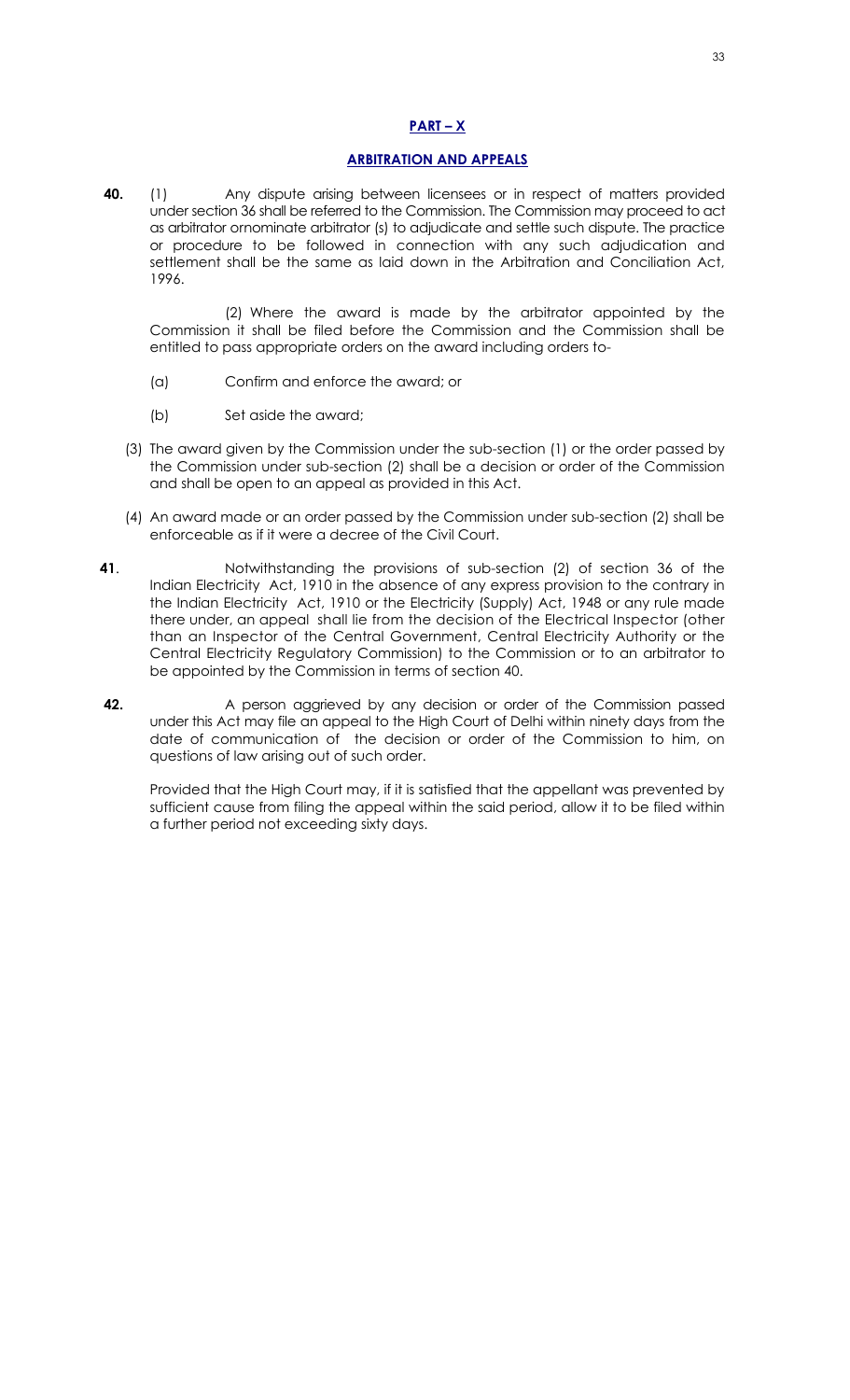## **PART -XI**

## **OFFENCES AND PENALTIES**

- **43.** Whoever in contravention of the provision of this Act or the regulations framed under this Act or of the provisions of the Indian Electricity Act, 1910 or the Electricity (Supply) Act,1948 or the rules framed under the said Acts, engages in the business of transmission or supply or use of energy, shall be punishable with imprisonment which may extend to three years or with penalty by way of fine which may extend to five lakh rupees, or with both and a further penalty which may extend to twenty thousand rupees for each day after the first, during which the offence continues.
- **44.** If any licensee or other person refuses or fails without reasonable excuse to comply with or give effect to, any direction, order or requirement made under any of the provisions of this Act, he shall be punishable with imprisonment which may extend to two years, or with penalty by way of fine which may extend to five lakh rupees, or with both and a further penalty which may extend to twenty thousand rupees for each day after the first, during which the offence continues.
- **45** (1)where an offence under this Act has been committed by a company, every person who, at the time the offence was committed, was in charge of, and was

responsible to the company for the conduct of the business of the company, as well as the company, shall be deemed to be guilty of the offence and shall be liable to be proceeded against and punished accordingly.

Provided that nothing contained in this sub-section shall render any such person liable to any punishment if he proves that the offence was committed without his knowledge or that he had exercised all due diligence to prevent the commission of such offence.

(2) Notwithstanding anything contained in sub-section (1), where as offence under this Act has been committed by a company and it is proved that the offence has been committed with the consent or connivance of, or is attributable to any neglect on the part of any director, manager, secretary or other officer of the company, such director, manager, secretary or other officer shall also be deemed to be guilty of that offence and shall be liable to be proceeded against and punished accordingly.

## **Explanation** - For the purpose of this section -

- (a) "Company" means a body corporate and includes a firm or other association of individuals; and
	- (b) "director" in relation to a firm, means a partner in the firm.
- **46.** The Commission may, for reasons to be recorded in writing; either before or after the institution of proceedings compound any offence relating to contravention of any order made by it.
- **47.** (1) No Court shall take cognizance of any offence punishable under this Act except upon a complaint in writing made by the Commission or by any other officer of the Commission generally or specially authorised by the Commission for the purpose and no court other than that of a Metropolitan Magistrate or a Court superior thereto shall try any such offence.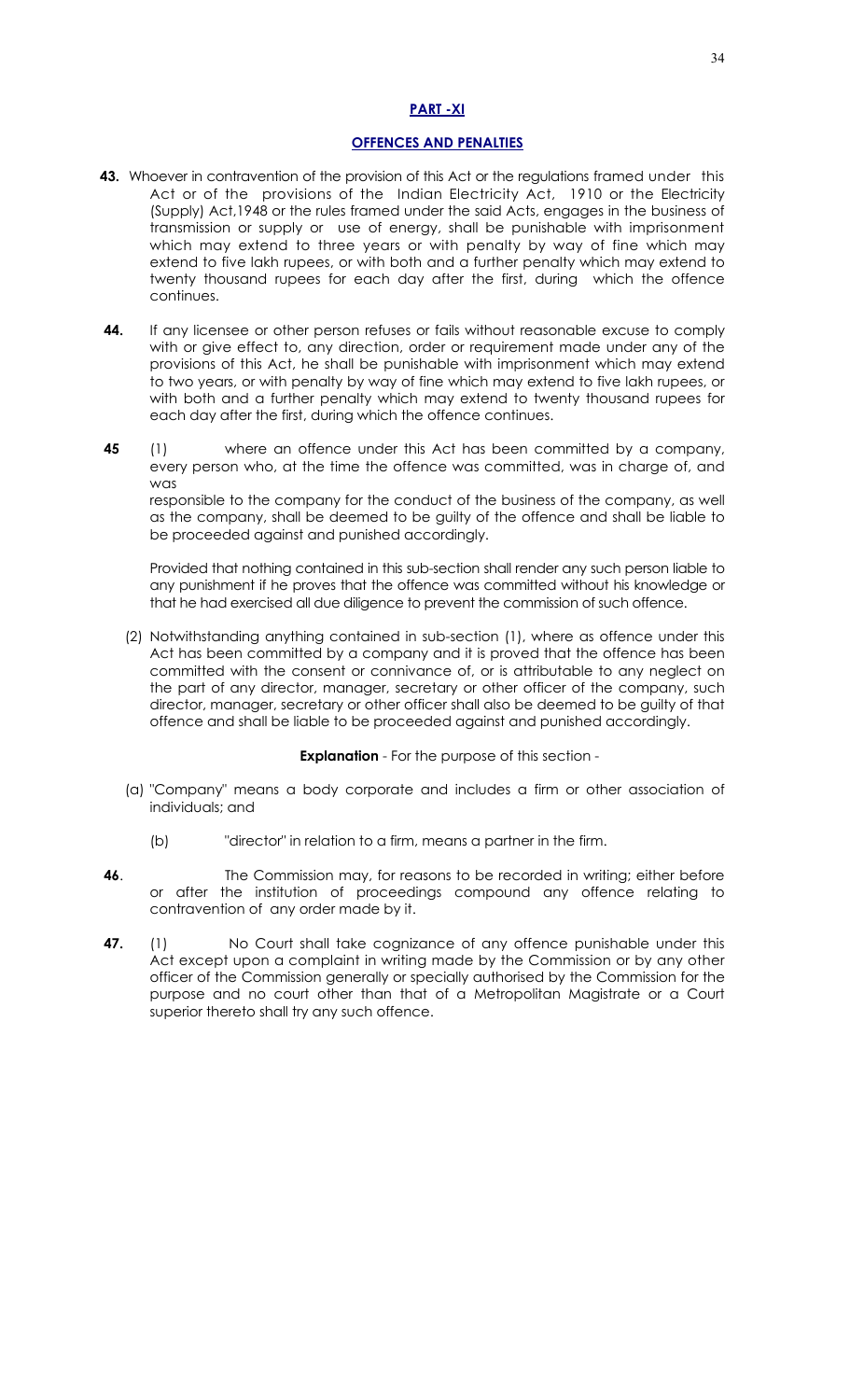- (2) Notwithstanding anything contained in the Code of Criminal procedure, 1973 (2) of 1974), the Court may, if it sees reason so to do, dispense with the personal attendance of the officer of the Commission filing the complaint.
- **48.** The proceedings and actions under this Act against a person contravening the provisions of this Act or orders passed by the Commission shall be in addition to and without prejudice to actions that may be initiated under other Acts including and in particular, under the Indian Electricity Act, 1910 and the Electricity (Supply) Act, 1948.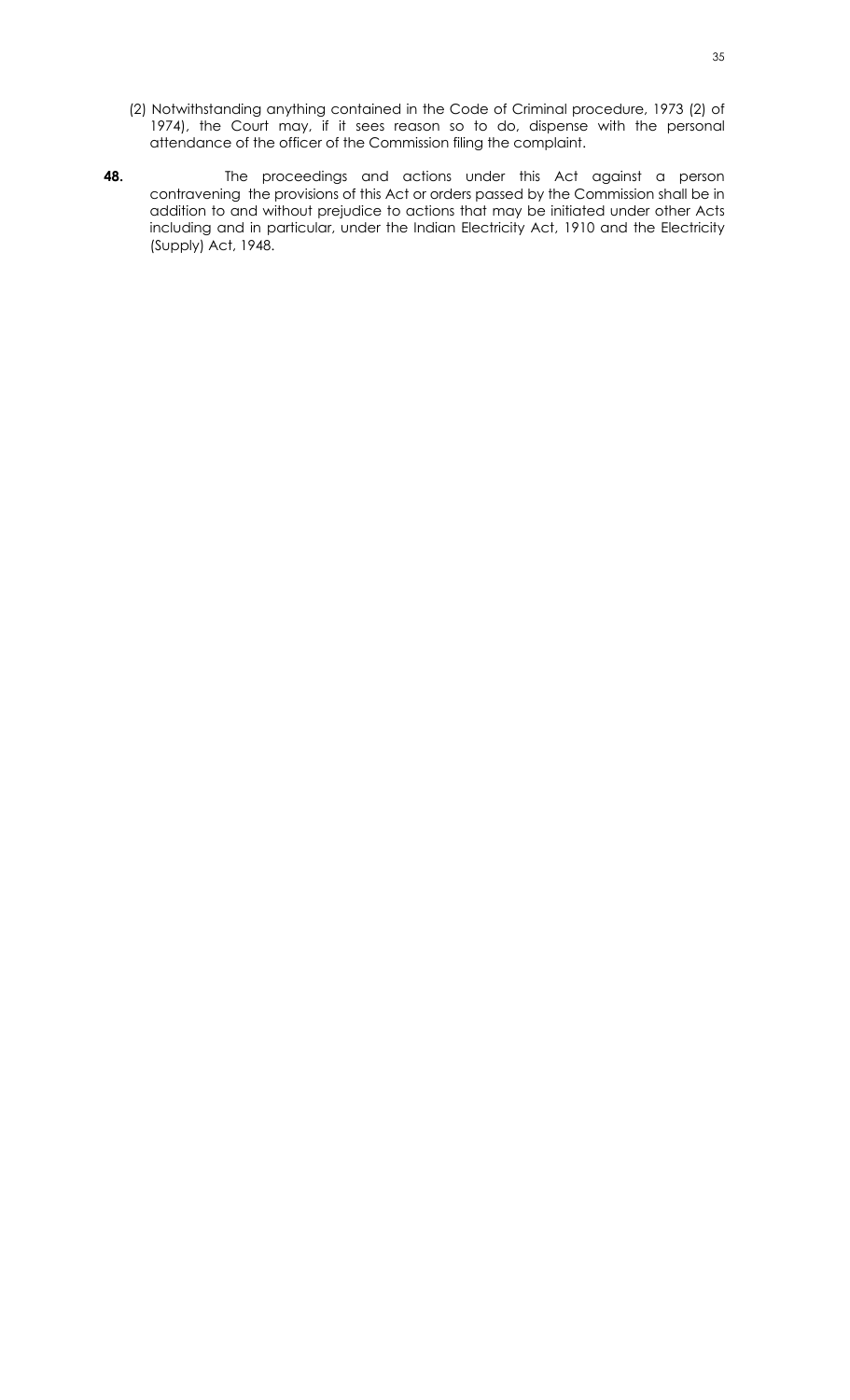## **PART - XII**

## **ACCOUNTS, AUDIT AND REPORT OF THE COMMISSION**

**49.** The Government shall after due appropriation made by the Legislative Assembly of the National Capital Territory of Delhi by law in this behalf, pay to the Commission by way of grant such sums of money as the Government may think fit for being utilized for the purposes of this Act.

Provided that the expenditure in respect of salaries and allowances of the Chairperson and other members shall be charged on the Consolidated Fund of the National Capital Territory of Delhi.

- **50**. (1)the Commission shall maintain accounts and other records and shall cause to be prepared an annual statement of accounts in such form as may be prescribed.
	- (2) The accounts of the Commission shall be audited by the Comptroller and Auditor-General of India, or by any officer authorised by him in this behalf.
	- (3) The copies of annual statement of accounts of the Commission together with the audit report thereon shall be forwarded to the Government.
	- (4) A copy of the annual statement of accounts of the Commission together with the audit report thereon received by the Government under sub-section (3) shall be laid before the House of the Legislative Assembly of the National Capital Territory of Delhi.
- **51.** The Commission shall prepare, in such form and at such time, for each financial year, as may be prescribed, its annual report, giving a full account of its activities during the previous financial year and copies thereof shall be forwarded to the Government.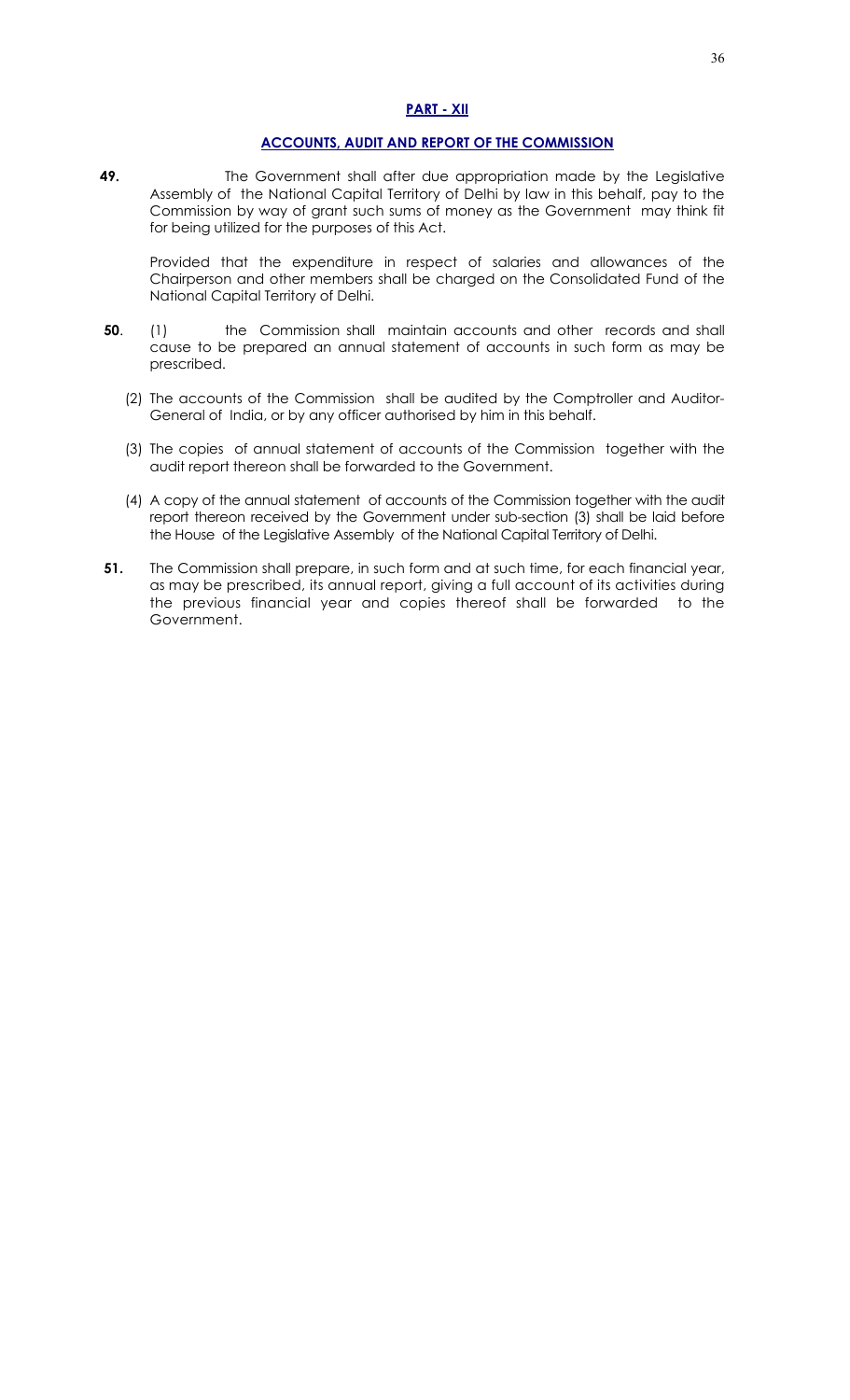## **PART – XIII**

#### **MISCELLANEOUS**

- **52.** The Commission shall be entitled to recover all sums due to it under this Act, whether by way of licence, fees or fines and charges in accordance with the provisions of the Dues Recovery Act, as if any such sum were a public demand as defined in that Act and hand over the amount due to the person or authority concerned.
- **53.** The Commission or Court imposing the fine and charges under this Act may direct that the whole or any part thereof shall be applied in or towards payment of the costs of the proceedings.
- 54. The licensee, generating companies and others on whom the fines, charges , penalties, etc.are imposed under this Act shall not, directly or indirectly, pass the same to the consumers in the form of tariff or charges payable.

.

- 55. No suit or legal proceedings shall lie against the Commission or the Chairperson or members of the Commission or the staff or representatives of the Commission in respect of anything which is in good faith done or intended to be done under this Act or any rule or regulations or order made thereunder.
- 56. No order or proposal made under this Act or rules or regulations framed under this Act shall be open to an appeal except as provided in this Act and no Civil Court including under the Arbitration and Conciliation Act, 1996 shall have jurisdiction in respect of any matter which the Commission or the Appellate Authority under this Act is empowered by, or under, this Act.
- 57. (1) If any difficulty arises in giving effect to the provisions of this Act or rules, regulations, schemes or orders made thereunder, the Government may, by orderpublished in the official Gazette, make such provisions, not inconsistent with the provisions of this Act as may appear to it to be necessary or expedient for removing the difficulty.

Provided that no order shall be made under this section after the expiry of two years from the date of the commencement of this Act.

- (2) Every order made under this section shall be laid, as soon as may be after it is made, before the Legislative Assembly of the National Capital Territory of Delhi.
- 58**.** All proceedings before the Commission shall be deemed to be judicial proceedings within the meaning of sections 193, 219 and 228 of the Indian Penal Code and the Commission shall be deemed to be a Civil Court for the purpose of section 195 and Chapter XXVI of the Code of Criminal Procedure, 1973.
- 59. The Chairperson, members, officers and other employees of the Commission appointed for carrying out the objects and purposes of this Act shall be deemed, when acting or purporting to act in pursuance of any provisions of this Act, to be public servants within the meaning of section 21 of the Indian Penal Code, 1860.
- 60. (1) The Government may, by notification in the official Gazette, make rules to carry out the purposes of this Act.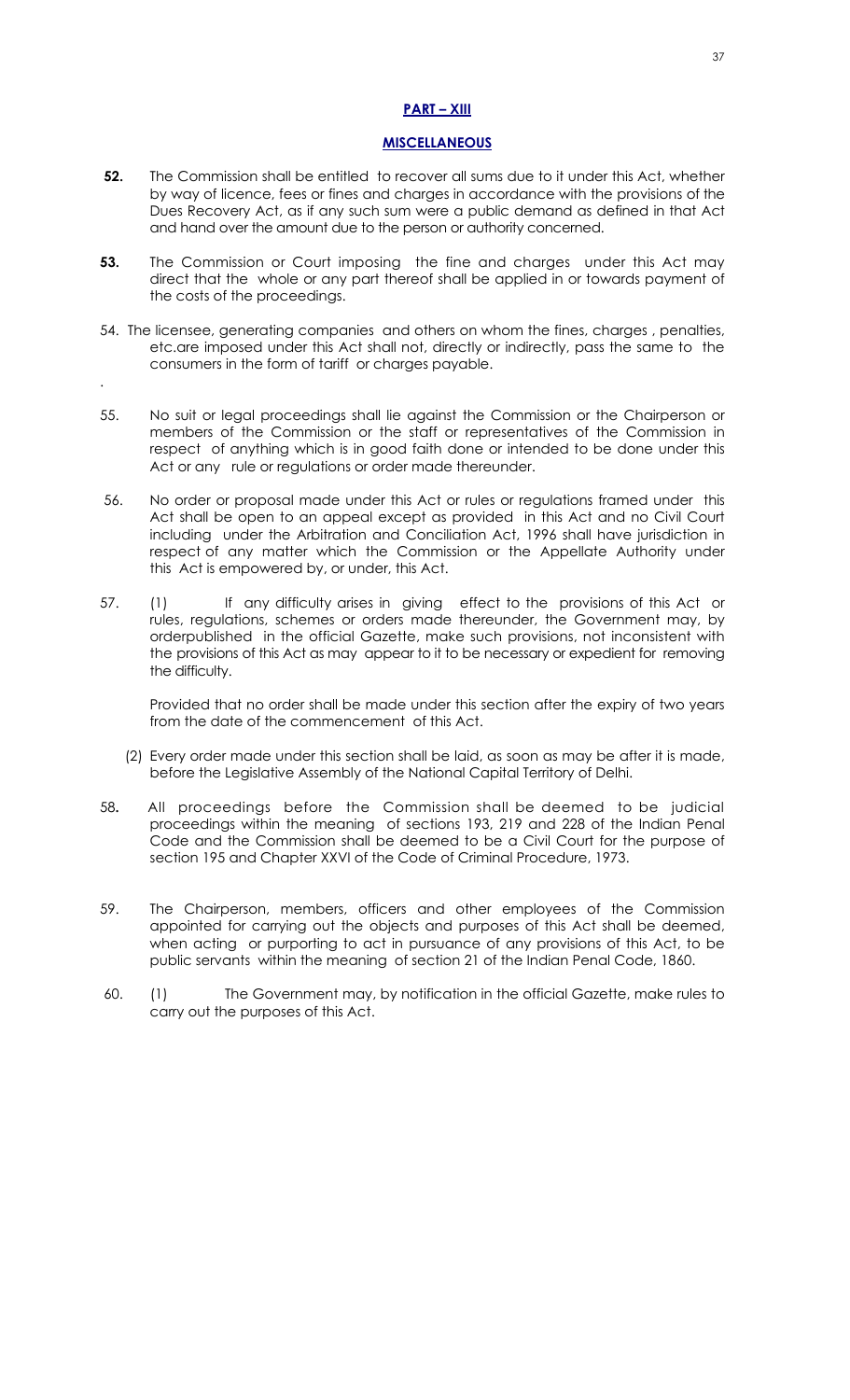- (2) In particular and without prejudice to the generality of the foregoing power, such rules may provide for all or any of the following matters, namely:-
- (a) the procedure to be adopted by the selection committee for discharge of functions under this Act;
- (b) prescribing other details and information required to be notified to the convenor of the selection committee by persons who are considered for appointment as members of the Commission;
- (c) prescription of remuneration and other allowances in respect of the Chairperson and other members of the Commission and the conditions of the service under which they would be governed from time to time;
- (d) prescription of the form, the manner in which and the authority before whom oath of office and secrecy would be subscribed by the Chairperson and other members of the Commission;
- (e) prescribing the form in which annual statements of accounts is to be prepared by the Commission;
- (f) prescribing the form and the time within which the annual report of the Commission shall be furnished to the Government;
- (g) the preparation and implementation of the transfer scheme, the transfer of assets, liabilities and personnel of generating companies, licensees and others in the National Capital Territory of Delhi;
- (h) the financing, funding, giving of guarantee, etc. to the persons involved in the generation, transmission, distribution and supply of electricity in the National Capital Territory of Delhi; and
- (i) any other matter which is to be, or may be, prescribed or in respect of which provision is to be made by rules.
- 61. (1) The Commission may by notification in the official Gazette, make regulations consistent with this Act and the rules made thereunder to carry out the purposes of this **Act.** 
	- (2) In particular and without prejudice to the generality of the foregoing power, such regulations may provide for all or any of the following matters, namely:-
	- (a) the administration of the affairs of the Commission including the discharging of its functions, the exercise of its administrative, quasi-judicial and judicial powers including arbitration and procedure, summoning and holding of the meetings of the Commission, the times at which such meetings shall be held, the conduct of business thereof and the manner in which copies of decision , directions and orders of the Commission shall be made available;
	- (b) the duties of the Secretary, officers and employees of the Commission, method and manner of their selection for appointment, their salaries, allowances and conditions of service;
	- (c) determination of the functions to be assigned to licensees and others involved in the generation, purchase, transmission, distribution and supply, the manner in which such functions shall be discharged, furnishing of periodical information by them to the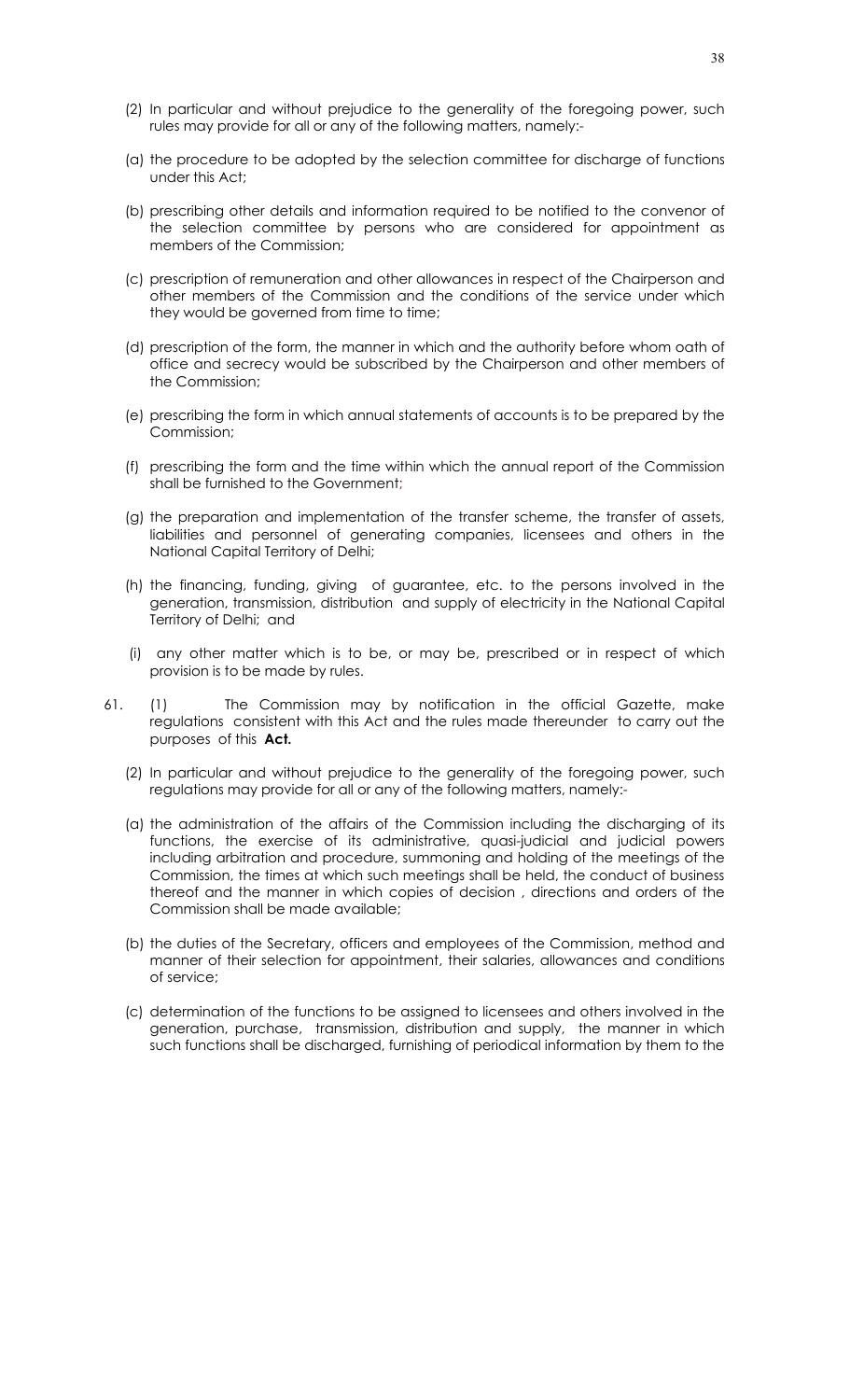Commission related to generation, transmission, distribution and supply or use of electricity or information related to organisation, business, cost of productions, etc as may be prescribed, conferring upon licensees and other persons any of the powers which the telegraph authority possesses under the Indian Telegraph Act,1885 with respect to placing of telegraph lines and post and the procedure and code to be adopted with regard to power system and electric supply lines;

- (d) the procedure for licensing of transmission and supply, the conditions for the grant of licences and particulars, details and documents to be made available by the persons applying for licence, the standard and general conditions subject to which, the licence shall be granted prescribing the form of application for grant of licence and fee payable for such licence, the exemption from grant of licence, revocation and alteration and amendment and effect thereof, of the licence, and all matters related to the above;
- (e) the duties, powers, rights and obligations of the licensee;
- (f) the particulars to be furnished, the collection of information, details, particulars, documents, accounts, books etc., from or of the persons involved in the generation, transmission, distribution, supply and use of electricity, the form and manner in which the same are to be furnished and enforcing and compelling the production of the same;
- (g) method and manner of determination of licensee's revenues, tariff fixation, the matters to be considered in such determination and fixation;
- (h) the constitution of the Commission Advisory Committee;
- (i) to govern the terms and conditions for the operation and maintenance of power system and electric supply lines;
- (j) the determination of the standard of performance of the persons involved in the generation, transmission, distribution and supply of electricity in the National Capital Territory of Delhi;
- (k) the amount of fines and penalties to be imposed for violation of provisions of this Act including the method and manner of imposition of fines and penalties and collection of the same;
- (l) to prescribe the form and manner in which the accounts of the Commission shall be maintained;
- (m) to regulate the properties, assets and interest in the properties used for or in connection with the electricity industry in the National Capital Territory of Delhi; and
- (n) any other matter which is to be, or may be, prescribed or in respect of which provision is to be made by regulations.
- 62. Every rule made by the Government and every regulation made by the Commission under this Act shall be laid, as soon as may be after it is made, before the House of the Legislative Assembly of the National Capital Territory of Delhi,while it is in session, for a total period of thirty days which may be comprised in one session or in two or more successive sessions, and if before the expiry of the session immediately following the session or the successive sessions aforesaid, the House agrees in making any modification in the rule or regulation or the House agrees that the rule or regulation should not be made, the rule or regulation shall thereafter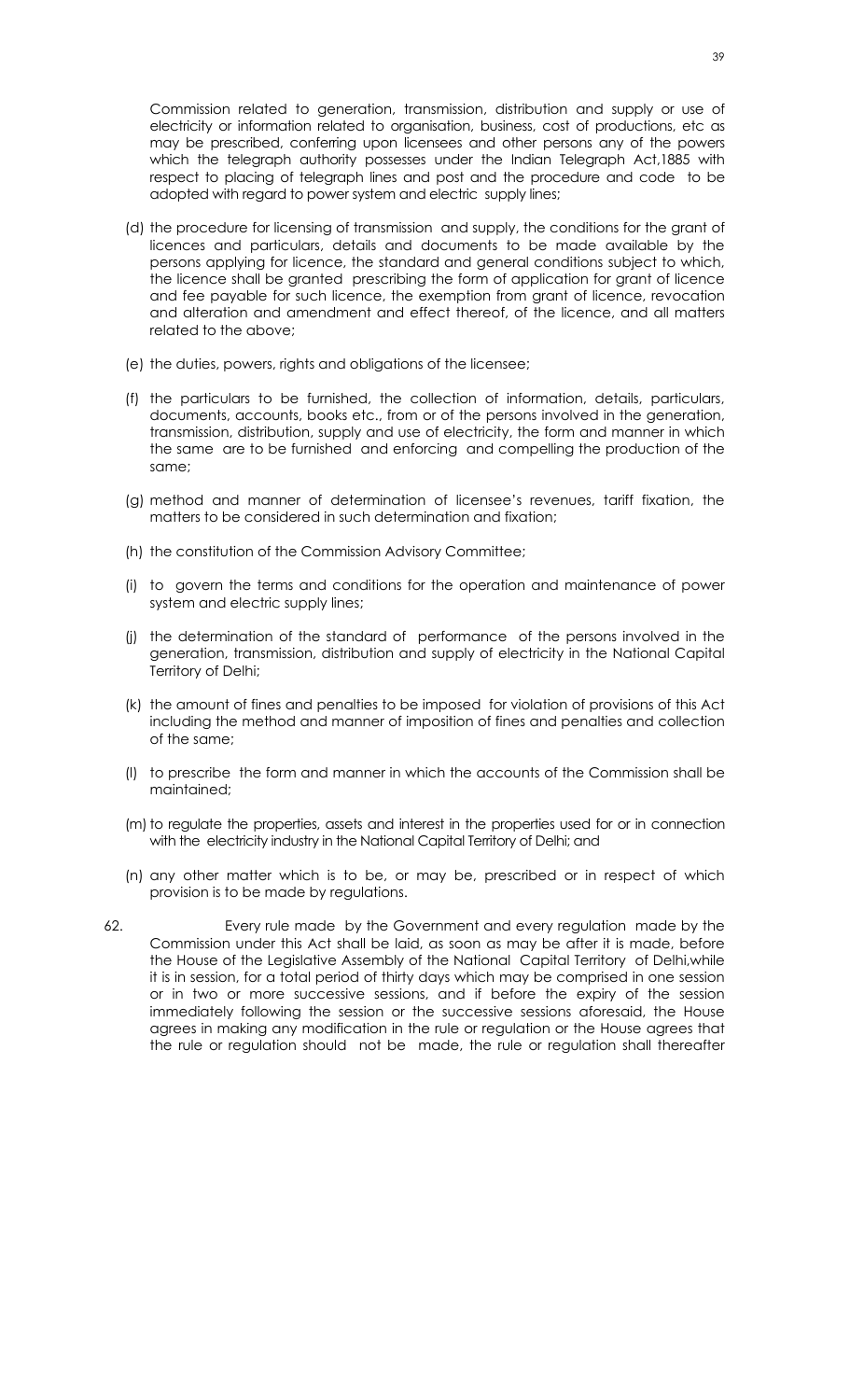have effect only in such modified form or be of no effect, as the case may be; so, however, that any such modification or annulment shall be without prejudice to the validity of anything previously done under that rule or regulation.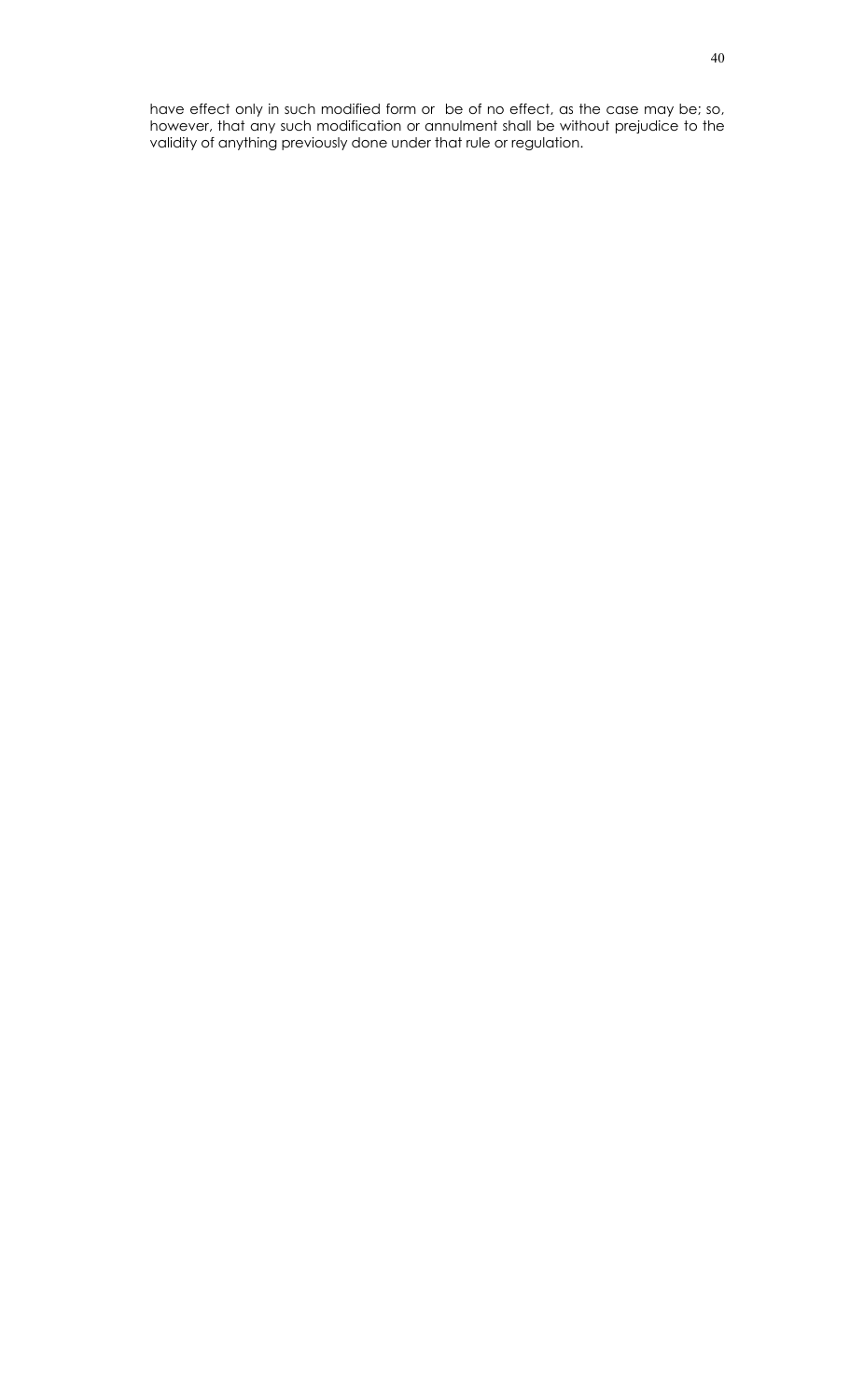## **PART – XIV**

#### **EFFECT ON EXISTING CENTRAL LEGISLATION**

- 63. (1) Except as provided in section 63 of this Act, the provisions of this Act, notwithstanding that the same are inconsistent with or contrary to the provisions of the Indian Electricity Act, 1910 or the Electricity (Supply) Act, 1948 shall prevail in the manner and to the extent provided in sub-section (3)
	- (2) Subject to sub-section (1) in respect of all matters in the Indian Electricity Act, 1910 and the Electricity (Supply) Act, 1948, with which the Delhi Vidyut Board has been concerned or dealing with, upon the constitution of the Commission the functions of the Board shall be discharged by the Commission and the companies established under section 14.

Provided that -

- (a) the Government shall be entitled to issue all policy directives and undertake overall planning and coordination as specified in section 12 of this Act and to this extent the powers and functions of the Delhi Vidyut Board as per the provisions of the Indian Electricity Act, 1910 and the Electricity (Supply ) Act, 1948 or rules thereunder shall vest in the Government and the Government shall coordinate and deal with the Central Government and the Central Electricity Authority.
- (b) in respect of such matters as the Commission directs in term of a general or special order, or in the regulations or in the **l**icence, as the case may be, the generating company or companies, the licensees or other body corporate as may be designated by the Commission shall discharge the functions of the Board under the Indian Electricity Act, 1910 and the Electricity (Supply) Act, 1948 to the extent directed by the Commission or specified in licences.
- (3) Subject to sub-section (1) and sub-section (2) of this section, upon the establishment of the Commission the provisions of the Indian Electricity Act, 1910 and the Electricity (Supply) Act, 1948 shall, in so far as the National Capital Territory of Delhi is concerned, shall be read subject to the following modifications and reservations, namely:-

## **The Indian Electricity Act,1910**

- (i) All references to State Electricity Board in the Indian Electricity Act, 1910 in so far as the National Capital Territory of Delhi is concerned shall be read as references to the Delhi Electricity Regulatory Commission or the companies established under section 14 or other licensees or wherever it relates to general policy matters, to the Government.
- (ii) In respect of matters provided in sections 3 to 11, 28, 36(2), 49-A, and 50 and 51 of the Indian Electricity Act, 1910, to the extent this Act has made specific provisions, the provisions of the Indian Electricity Act 1910 shall not apply in the National Capital Territory of Delhi.
- (iii) The provisions of all other sections of the Indian Electricity Act, 1910 shall apply except that:-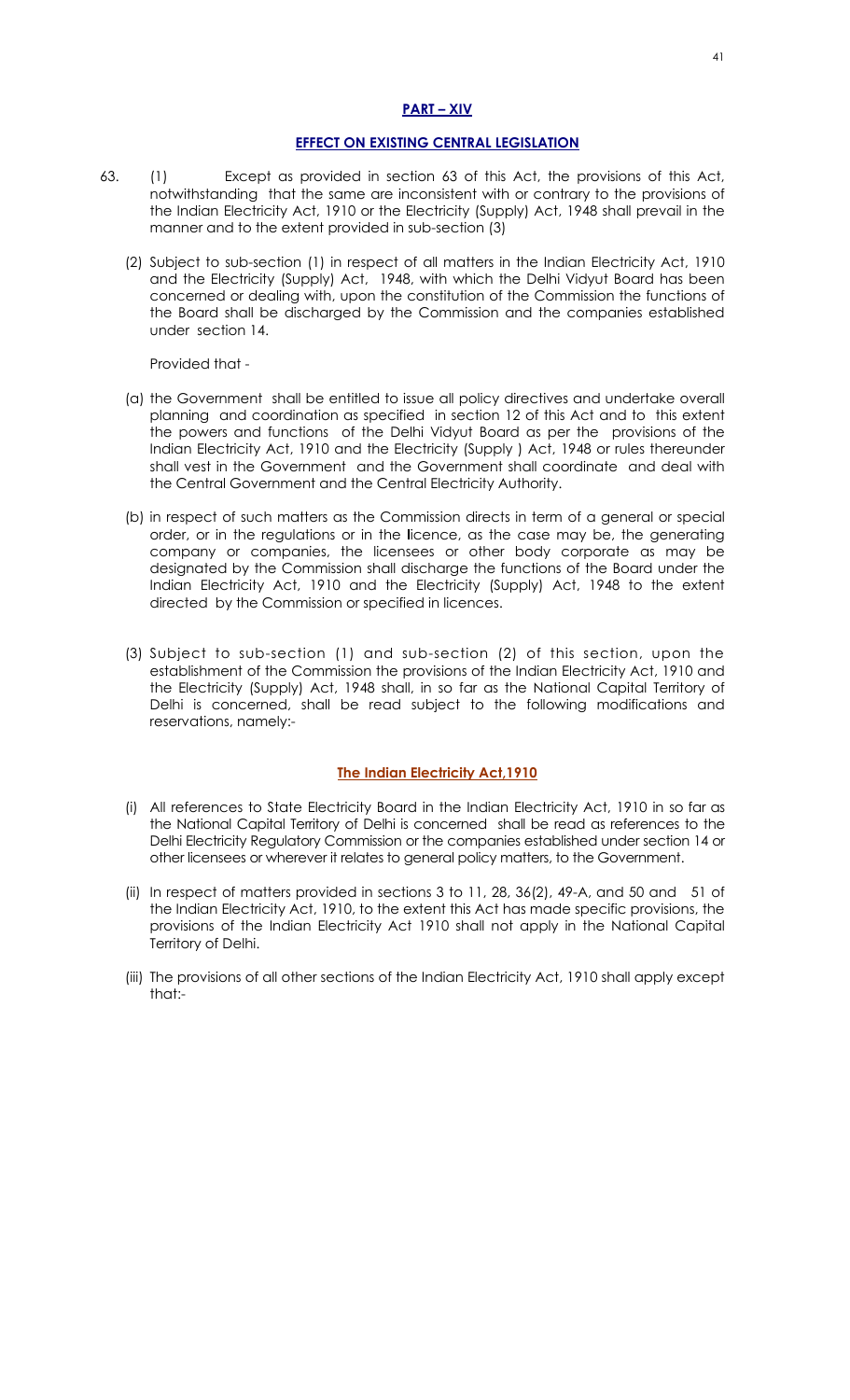- (a) the term "licence", "licensee" , "licence holder" shall have the meanings as defined under this Act and the licences shall be construed as having been issued under this Act;
- (b) the reference to the sections of the Indian Electricity Act, 1910 and the Electricity (Supply) Act, 1948 in the provisions of the Indian Electricity Act, 1910 shall be taken as reference to the corresponding provisions of this Act to the extent modified by this Act;
- (c) the reference to arbitration in these provisions except where it is by the Central Electricity Authority or the Central Electricity Regulatory Commission shall be taken as reference to the proceedings under section 40 of this Act and the arbitration procedure prescribed under the Indian Electricity Act, 1910 shall not apply.
- (iv) The Schedules to the Indian Electricity Act, 1910 shall be applicable only with reference to the provisions in this Act wherein the applications of the Schedules are specified and not otherwise.

## **The Electricity (Supply) Act,1948**

- (v) All references to State Electricity Board in the Electricity (Supply) Act, 1948 in sofar as the National Capital Territory of Delhi is concerned shall be read as references to the Delhi Electricity Regulatory Commission or the companies established under section 14 or other licensees or where it relates to general policy matters, to the Government.
- (vi) In respect of matters provided in sections 5 to 18, 19, 20, 23 to 27, 37, 40 to 45, 46 to 54, 56 to 69, 72 and 75 to 83 of the Electricity (Supply) Act, 1948, to the extent this Act has made specific provisions, the provisions of the Electricity (Supply) Act,1948 shall not apply in the National Capital Territory of Delhi.
- (vii) The provisions of all other sections of the Electricity (Supply) Act, 1948 shall apply except that –
	- (a) the term "licence" , "licensee" , "licence holder" shall have the meanings as defined under this Act and the licences shall be construed as having been issued under this Act;
	- (b) the references to the sections of the Indian Electricity Act, 1910 and the Electricity (Supply) Act, 1948 in the provisions of the Electricity (Supply) Act, 1948 shall be taken as reference to the corresponding provisions of the Act to the extent modified by this Act;
	- (c) the reference to arbitration in these provisions except where it is by the Central Electricity Authority shall be taken as reference to the proceedings under section 40 of this Act and the arbitration procedure prescribed under the Electricity (Supply) Act, 1948 shall not apply.
- (viii) The provisions of sections 72 and 73 of the Electricity (Supply) Act, 1948 shall be restricted to generating companies and references to the State Electricity Board in these sections shall stand omitted.
- **64.** (1) Notwithstanding anything contained in this Act, the powers, rights and functions of Regional Electricity Authority, the Central Electricity Authority, the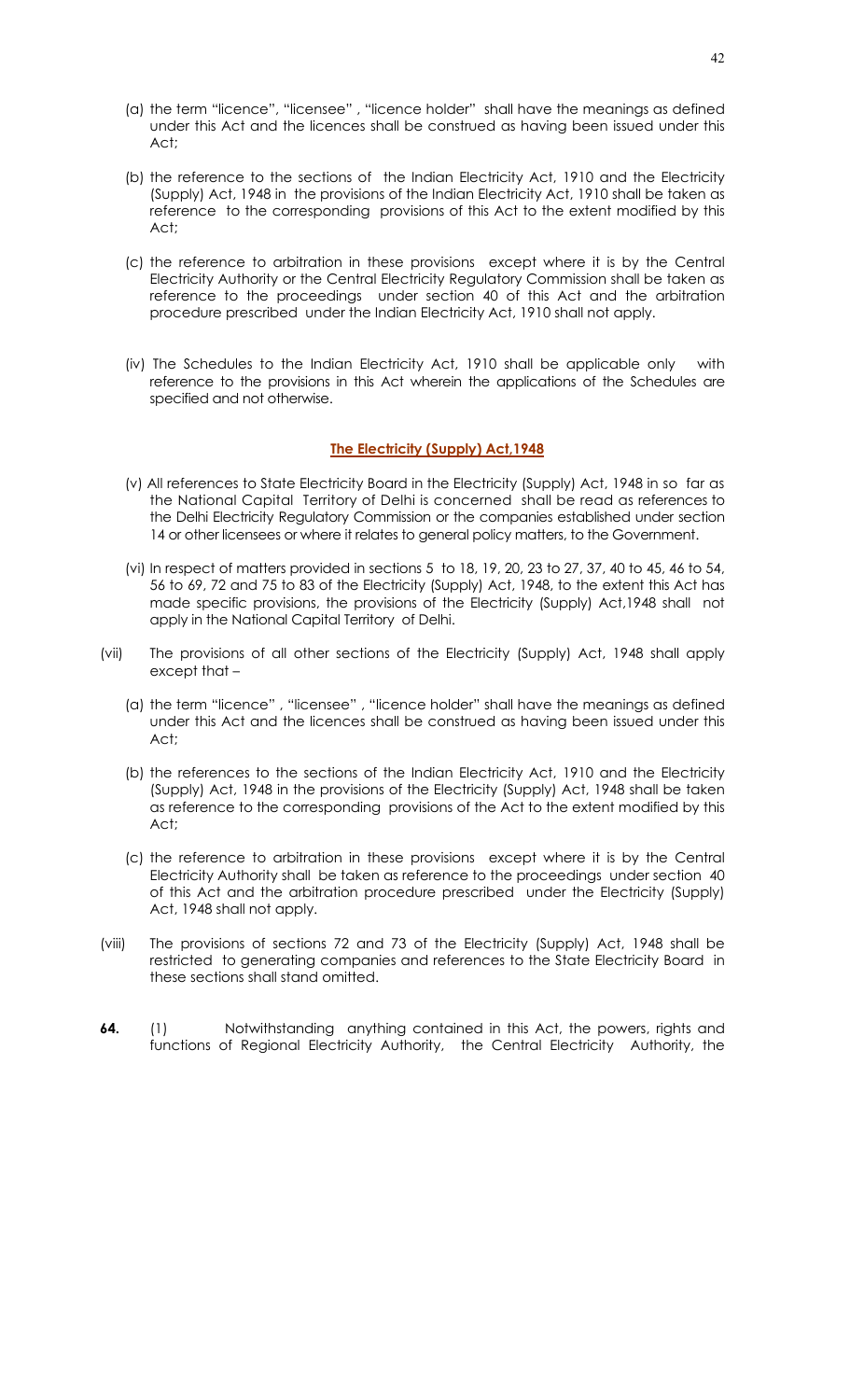Central Electricity Regulatory Commission, the Central Government and authorities, other than the Delhi Vidyut Board and the State Government under the Indian Electricity Act, 1910 or the Electricity (Supply) Act, 1948 or rules framed thereunder shall remain unaffected and shall continue to be in force.

(2) Nothing contained in this Act shall apply to the power Grid Corporation, National Thermal Power Corporation or other bodies or licensees in relation to the inter-state transmission of the Electricity or generating companies owned or controlled by Central Government or undertaking owned by the Central Government.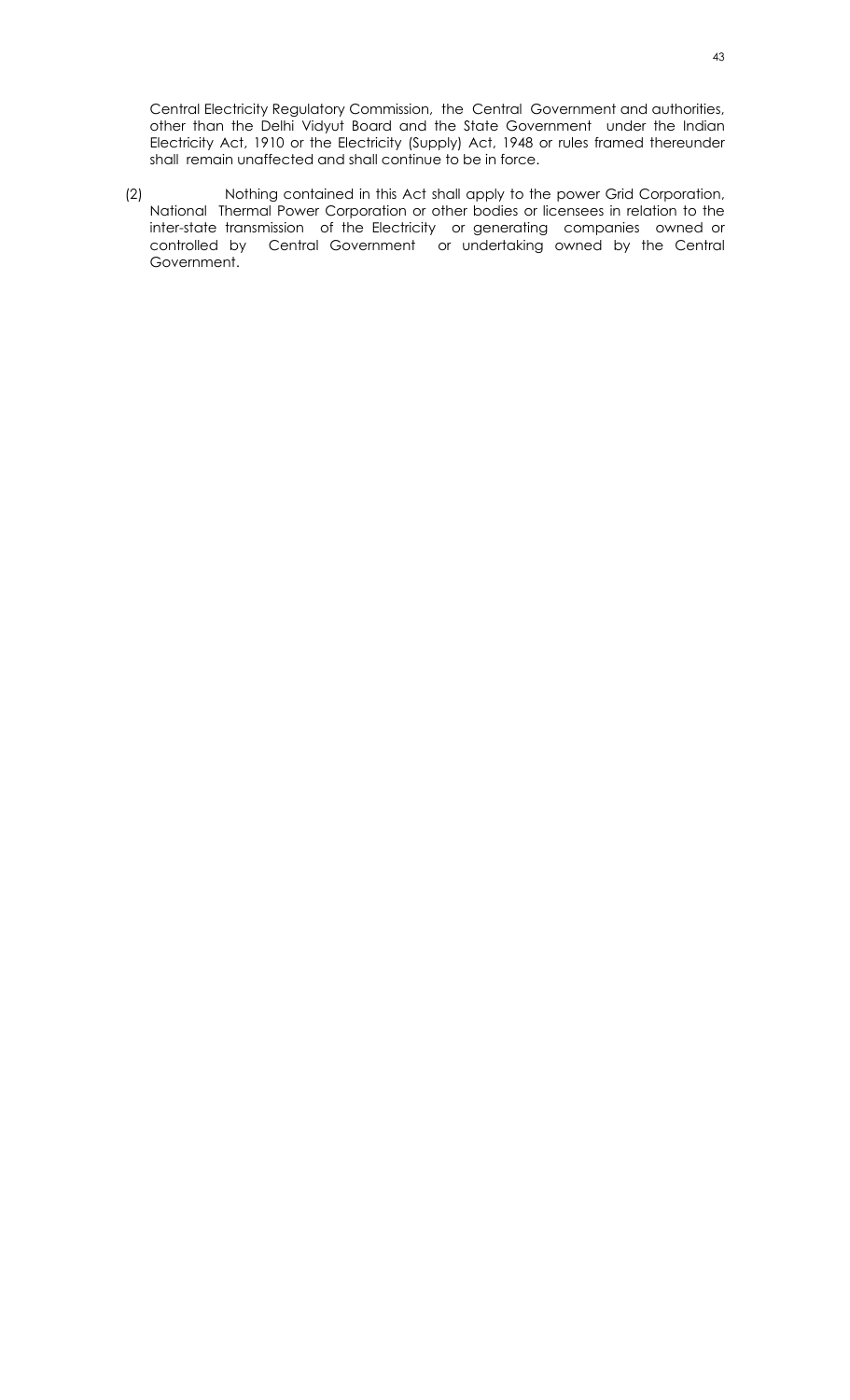#### **STATEMENT OF OBJECTS AND REASONS**

 At present, the Delhi Vidyut Board ( DVB ) constituted under section 5 of the Electricity (Supply) Act, 1948 is charged with the functions of generation, transmission, and distribution of electrical energy in Delhi. With rapid growth and expansion of the transmission and distribution system, it is felt necessary to reorganise generation, transmission and distribution into separate units to achieve improvement in management. In order to meet these objectives, it is proposed to constitute separate corporations for generation, transmission and distribution and to make them commercially viable units, and at the same time ensure a fair deal to the customers with regard to price, quality, etc. The existing generation, transmission and distribution functions under the DVB are proposed to be split into separate units and corporatised.

 The essence of restructuring is to achieve the balance required to be maintained with regard to competitiveness and efficiency on the one hand and the social objective of ensuring that the consumers get a fair deal on the other hand. The Commission may act as the body which determine, tariff which issue and enforce licensees; which balances the interests of the State, the consumers, the units involved in generation, transmission, distribution and supply of electricity and investors in the electricity industry; which monitors, controls and regulates the working of the units; which gathers information; which monitors price and quality of service; which prevents monopoly abuse; promotes competition and fosters private participation in power sector; which regulates and adjudicates on the tariffs and other related issues and also acts as a body to resolve or set up machinery to resolve speedily disputes among the licensees.

 The present power system is in urgent need of modernisation and upgradation. This needs huge capital investment. To meet the growing need of funds, participation of private capital for generation, transmission and distribution has